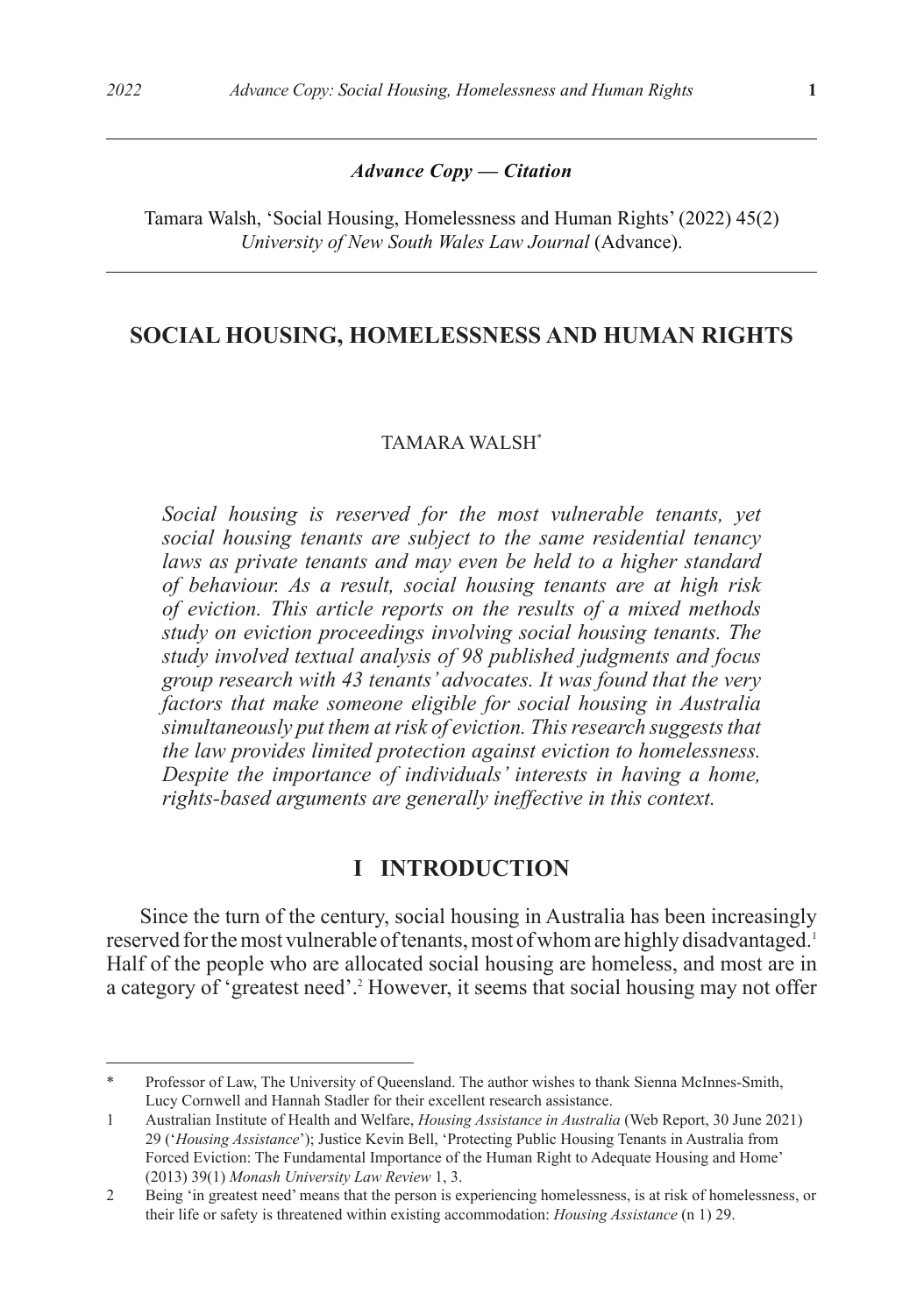security of tenure to all tenants.<sup>3</sup> In 2020–21, 34,538 Australians living in social housing approached a specialist homelessness service for assistance, which may suggest that their housing-related needs remain unmet.<sup>4</sup>

Social housing providers are 'landlords of last resort',<sup>5</sup> so one might expect that every effort would be made to support their tenants to remain housed. Recent research suggests that, in some jurisdictions, social housing providers do attempt to sustain tenancies, and sometimes a 'single substantial contact' with support staff is enough to 'address a minor problem'. However, where tenants do not take up referrals, or fail to 'engage' with service providers, eviction proceedings are generally initiated.7 Social housing providers tend to ascribe blame to the tenant in such cases, even though vulnerable tenants face significant barriers to 'engaging' with social services.<sup>8</sup> Feelings of shame and fear, stigma, and the belief that workers are unempathetic or judgemental, all influence the extent to which individuals choose to engage with social services.<sup>9</sup> Failure to engage may not indicate belligerence or indolence.

Eviction proceedings are extremely distressing for tenants, but they are also time and resource intensive for the landlord. Sustaining the tenancy is preferable in most instances, particularly for vulnerable tenants who are likely to be rendered

3 Eviction statistics are not made publicly available. In response to a question on notice tabled in Parliament in June 2018, the Queensland Minister for Housing and Public Works reported that, from 2012 to 2018, between 44 and 74 public housing tenants were evicted for disruptive behaviour each year: Michael De Brenni, 'Question on Notice No 528' (Answer to Question on Notice, Parliament of Queensland, 3 May 2018). The Western Australian Auditor General reported in 2019 that 0.2% of social housing households (n=63) were evicted between July 2016 and April 2018: Caroline Spencer, *Managing Disruptive Behaviour in Public Housing* (Report No 12, Office of the Auditor General Western Australia, 20 December 2018) 17. As to 'security of tenure': see generally Kath Hulse and Vivienne Milligan, 'Secure Occupancy: A New Framework for Analysing Security in Rental Housing' (2014) 29(5) *Housing Studies* 638 <https://doi.org/10.1080/02673037.2013.873116>; Suzanne Fitzpatrick and Hal Pawson, 'Ending Security of Tenure for Social Renters: Transitioning to "Ambulance Service" Social Housing?' (2014) 29(5) *Housing Studies* 597 <https://doi.org/10.1080/02673037.2013.803043>.

<sup>4</sup> Australian Institute of Health and Welfare, *Data Tables: Specialist Homelessness Services Annual Report 2020–21* (Web Report Data Tables, 7 December 2021) 'Table Clients 11: Clients, by Housing Situation at First Presentation, 2020–21', cell F11 (although, note that specialist homelessness services provide associated support services as well as accommodation). Travia and Webb argue that all tenants (not just social housing tenants) lack security of tenure: see Ben Travia and Eileen Webb, 'Can Real Property Law Play a Role in Addressing Housing Vulnerability? The Case of Older Women Experiencing Housing Stress and Homelessness' (2015) 33(2) *Law in Context 52, 73* <https://doi.org/10.26826/law-in-context.v33i2.55>.

<sup>5</sup> See, eg, *Commissioner for Social Housing in the ACT & Canham* [2012] ACAT 41, [67] (Senior Member Anforth).

<sup>6</sup> Chris Martin et al, *Social Housing Legal Responses to Crime and Anti-Social Behaviour: Impacts on Vulnerable Families* (Australian Housing and Urban Research Institute Final Report No 314, June 2019) 38–9, 42–3 <https://doi.org/10.18408/ahuri-7116301>.

<sup>7</sup> Ibid.<br>8 Ibid.

<sup>8</sup> Ibid 39–40.<br>9 Ibid  $43 \cdot M_3$ 

<sup>9</sup> Ibid 43; Mark Smith et al, 'Engaging with Involuntary Service Users in Social Work: Findings from a Knowledge Exchange Project' (2012) 42(8) *British Journal of Social Work* 1460 <https://doi.org/10.1093/ bjsw/bcr162>; Donald Forrester, David Westlake and Georgia Glynn, 'Parental Resistance and Social Worker Skills: Towards a Theory of Motivational Social Work' (2012) 17(2) *Child and Family Social Work* 118 <https://doi.org/10.1111/j.1365-2206.2012.00837.x>.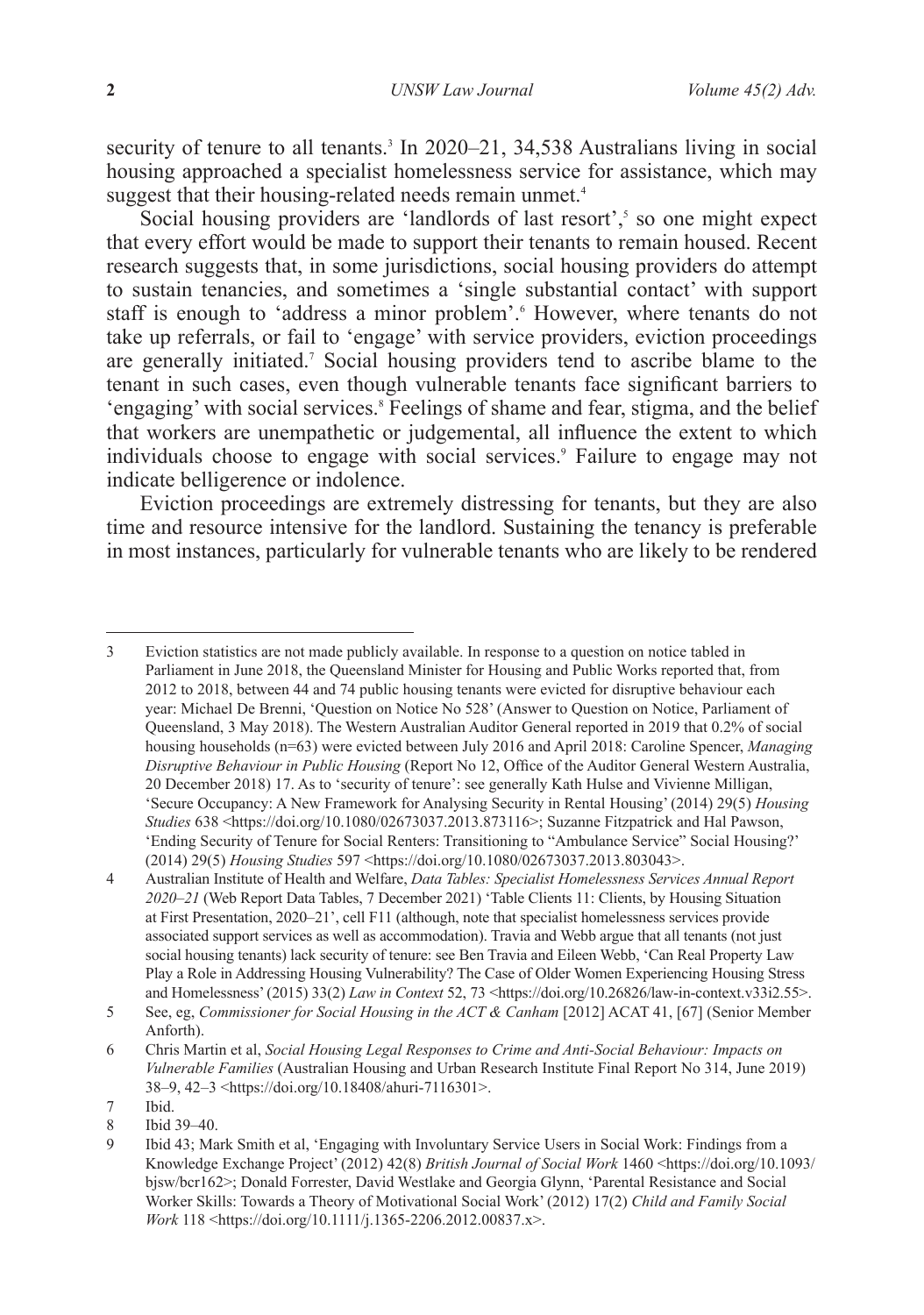homeless if the tenancy is terminated.<sup>10</sup> Yet, there are competing interests and concerns. Social housing providers are responsible for the allocation of scarce public resources and are required to balance the rights and needs of individual tenants against the rights and needs of potential tenants who may be equally vulnerable. In 2020, there were 436,300 social housing dwellings in Australia, and over 228,900 households on the waiting list across the country.11 A 'troublesome' tenant may therefore be taking the place of another, perhaps more 'deserving', tenant and this may be taken into account by social housing providers when determining whether or not to commence eviction proceedings.<sup>12</sup>

Social housing tenancies are governed by residential tenancies legislation in all Australian states and territories, so for the most part, social housing tenants will be treated in the same way as a person renting privately.13 Indeed, in some instances, social housing tenants may actually be held to a higher standard of behaviour and live under constant threat of eviction as a result.<sup>14</sup>

Internationally, human rights law has operated to protect vulnerable tenants from eviction. For example, in South Africa, the constitutional right to housing has been used to successfully resist evictions and prevent homelessness.<sup>15</sup> The European Court of Human Rights ('ECtHR') has determined that forced eviction may violate the right to freedom from unlawful or arbitrary interference with a person's home,16 and the right to life has supported the maintenance of tenancies in

<sup>10</sup> As to pathways from eviction to homelessness: see Padraic Kenna et al (eds), *Promoting Protection of the Right to Housing: Homelessness Prevention in the Context of Evictions* (Report, FEANTSA, 19 May 2016) 103–8 <https://doi.org/10.2767/463280>.

<sup>11</sup> *Housing Assistance* (n 1) 3, 32–3.

<sup>12</sup> As to 'deservedness' and social housing: see Beth Watts and Suzanne Fitzpatrick, *Welfare Conditionality* (Routledge, 1<sup>st</sup> ed, 2018) 68 <https://doi.org/10.4324/9781315652047-1>. Jones et al argue that perceptions of deservingness may also influence the outcome of those proceedings: see Angela M Jones et al, 'Perceptions of Access to Justice Among Unrepresented Tenants: An Examination of Procedural Justice and Deservingness in New York City Housing Court' (2019) 19(1) *Journal of Forensic Psychology Research and Practice* 72 <https://doi.org/10.1080/24732850.2018.1532191>. Note that discrimination is experienced by marginalised tenants in the private rental market as well, particularly amongst Indigenous people: see Tammy Solonec, 'Racial Discrimination in the Private Rental Market: Overcoming Stereotypes and Breaking the Cycle of Housing Despair in Western Australia' (2000) 5(2) *Indigenous Law Bulletin* 4; and other ethnic minority groups: see Heather MacDonald, George Galster and Rae Dufty-Jones, 'The Geography of Rental Housing Discrimination, Segregation and Social Exclusion: New Evidence from Sydney' (2018) 40(2) *Journal of Urban Affairs* 226 <https://doi.org/10.10 80/07352166.2017.1324247>.

<sup>13</sup> Bell (n 1) 33.<br>14 Ibid 5: Martin

<sup>14</sup> Ibid 5; Martin et al (n 6) 4; Travia and Webb (n 4) 74; Kathleen McEvoy, 'Building Secure Communities: Delivering Administrative Justice in Public Housing' [2011] (65) *Australian Institute of Administrative Law Forum* 1, 19.

<sup>15</sup> *Government of the Republic of South Africa v Grootboom* [2000] ZACC 19 (Yacoob J) (Constitutional Court); *Occupiers of 51 Olivia Road, Berea Township, and 197 Main Street, Johannesburg v City of Johannesburg* [2008] ZACC 1 (Yacoob J) (Constitutional Court) ('*Occupiers of 51 Olivia Road*').

<sup>16</sup> *Kay v The United Kingdom* (European Court of Human Rights, Chamber, Application No 37341/06, 21 September 2010) ('*Kay*'); *Popov v Russia* (European Court of Human Rights, Chamber, Application No 44560/11, 6 May 2019) ('*Popov*'); *Yordanova v Bulgaria* (European Court of Human Rights, Chamber, Application No 25446/06, 24 September 2012) ('*Yordanova*'); *Winterstein v France* (European Court of Human Rights, Chamber, Application No 27013/07, 17 October 2013) ('*Winterstein*').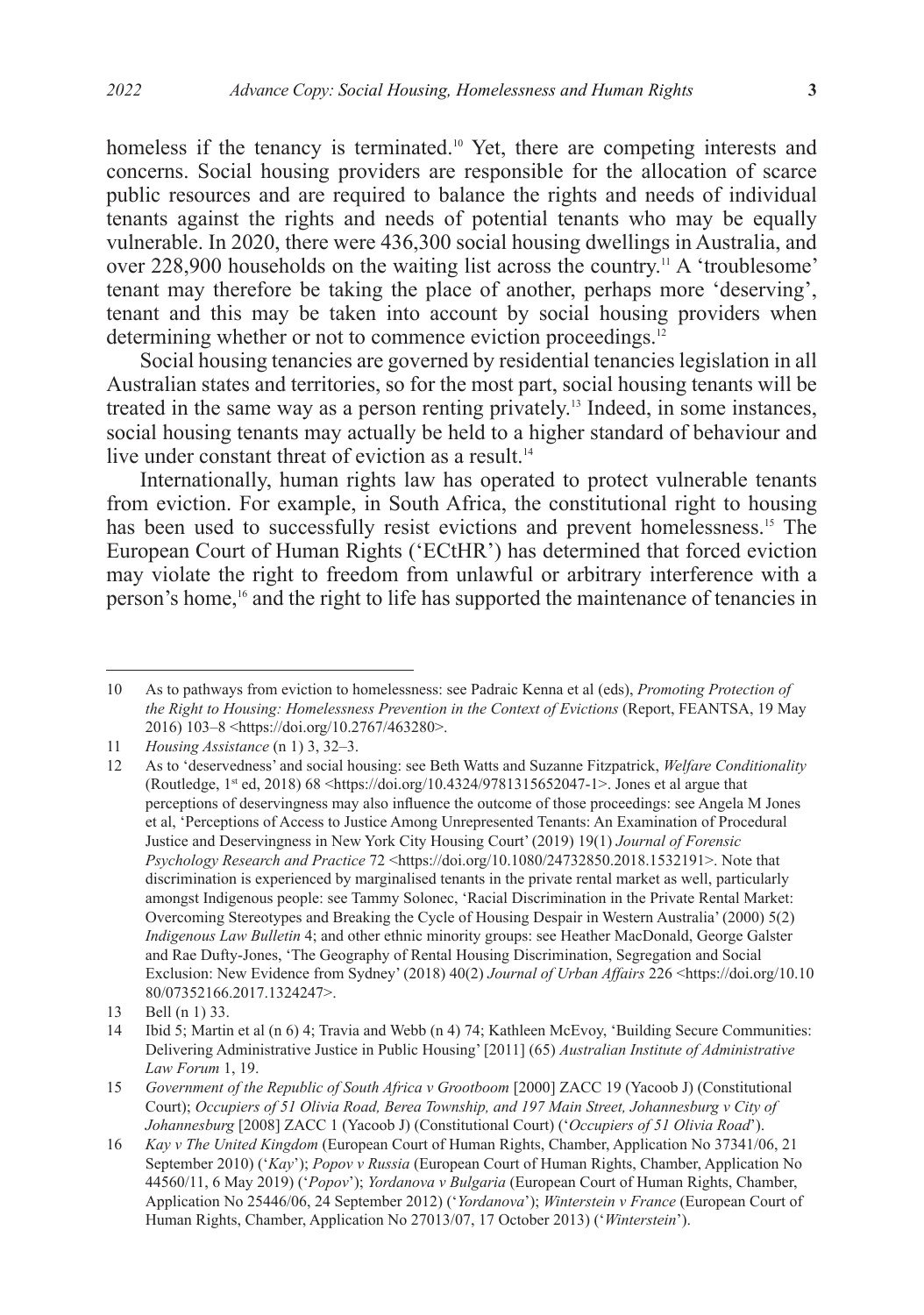India and Latin America.17 There is no right to housing in Australian law,18 however some Australian states and territories (Australian Capital Territory ('ACT'), Victoria and now Queensland) have human rights legislation which protects the right to protection of the family unit, the rights of children, cultural rights, and the right to protection from arbitrary interference with one's home.19

Very few Australian higher court cases have considered these rights in a social housing context,<sup>20</sup> and there is limited legal research on social housing eviction proceedings.21 This article presents the results of a mixed methods study on social housing eviction proceedings in four Australian states and territories: the ACT, New South Wales ('NSW'), Queensland and Victoria. A content analysis of reported case law was supplemented by focus group research with lawyers and tenants' advocates in each of those jurisdictions. Of the four jurisdictions investigated, two had human rights Acts at the time the research was conducted (ACT and Victoria), and two did not (NSW and Queensland). The *Human Rights Act 2019* (Qld) subsequently came into effect in 2020.

The analysis presented here focuses on the circumstances under which social housing tenants are evicted, the role lawyers play in eviction proceedings, the legal arguments that may be raised in tenants' defence, and whether a rights-based approach to advocacy is effective in this context.

# **II SOCIAL HOUSING LAW AND TENANT'S RIGHTS IN AUSTRALIA**

Social housing in Australia includes public housing, community housing and Indigenous housing.<sup>22</sup> For public housing tenancies, the landlord is a government

<sup>17</sup> In India: see *Olga Tellis v Bombay Municipal Corporation* (1985) 3 SCC 545 ('*Olga Tellis*')*.* In Latin America: see *Villagrán Morales et al (The 'Street Children') v Guatemala (Judgment)* (Inter-American Court of Human Rights, Series C No 63, 19 November 1999) [139], [144]; *Sawhoyamaxa Indigenous Community v Paraguay (Judgment)* (Inter-American Court of Human Rights, Series C No 146, 29 March 2006) [145]–[180].

<sup>18</sup> The *International Covenant on Economic, Social and Cultural Rights,* opened for signature 19 December 1966, 993 UNTS 3 (entered into force 3 January 1976) art 11(1) recognises the right to an adequate standard of living, including housing, however this has not been incorporated into Australian domestic law.

<sup>19</sup> *Human Rights Act 2004* (ACT) ss 11–12, 27 ('*ACT Human Rights Act*'); *Human Rights Act 2019* (Qld) ss 25–8 ('*Qld Human Rights Act*'); *Charter of Human Rights and Responsibilities Act 2006* (Vic) ss 13, 17, 19 ('*Vic Charter Act*').

<sup>20</sup> There is no High Court jurisprudence on point, however there have been some notable Victorian Supreme Court decisions, including: *Burgess v Director of Housing* [2014] VSC 648 [221]–[222] ('*Burgess*') (Macaulay J held that the Director of Housing did not consider the rights of a mother and her son to protection of the family unit and the child's best interests under *Vic Charter Act* (n 19) s 17 when issuing a notice to vacate); *Re Director of Housing and Sudi* (2010) 33 VAR 139 ('*Sudi VCAT*') (Bell J held that the Director of Housing breached a father and son's right to family and home under *Vic Charter Act* (n 19) s 13(a) in circumstances where they would be evicted to homelessness). However, this decision was overturned by the Victorian Court of Appeal: see *Director of Housing v Sudi* (2011) 33 VR 559 ('*Sudi VSCA*'). These cases are discussed further below.

<sup>21</sup> This fact was noted recently by Martin et al (n 6) 5.

<sup>22</sup> *Housing Assistance* (n 1) 9.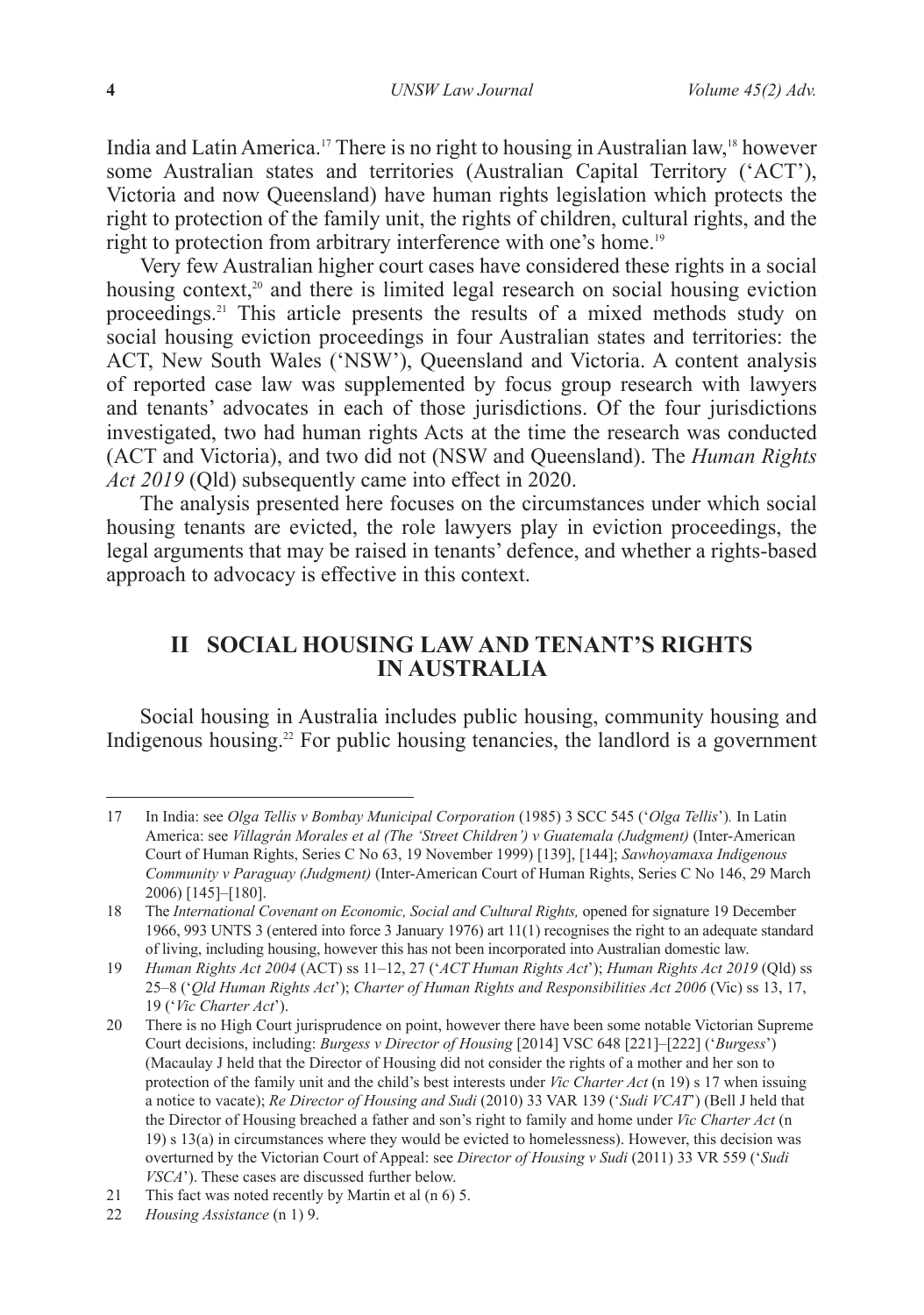department or statutory authority. For community housing tenancies, the landlord is a private provider, generally a non-profit organisation, however their properties are owned or subsidised by the government.<sup>23</sup> Indigenous housing is managed by Indigenous organisations, cooperatives and land councils, and is targeted at Indigenous individuals and households.<sup>24</sup> Currently, 24% of social housing in Australia is community housing, which is double the proportion a decade ago,  $7\%$  is Indigenous housing, and the remainder is public housing.<sup>25</sup> Social housing tenants pay rent that is below market value and calculated based on their household income or their imputed Centrelink income.<sup>26</sup>

Social housing is jointly funded by the Commonwealth and the states and territories under the National Housing and Homelessness Agreement.<sup>27</sup> Each state and territory has a housing Act which governs the administration of social housing programs. The objects of those Acts, variously stated, include facilitating the provision of housing assistance to those in need, and ensuring that resources are allocated efficiently and equitably.<sup>28</sup> Across the country, housing stock is insufficient to meet demand and waiting lists are lengthy; only around half of all applicants are housed within two years.<sup>29</sup> Most social housing tenants are highly vulnerable people: 35% of social housing households have a tenant with a disability, 15% of social housing households have an Indigenous member, and 21% of public housing occupants are children aged under 15 years.30

Regardless of the high needs of social housing tenants, and the important role that social housing plays within the broader social welfare system, $31$  all social housing tenancies are considered residential tenancies and are regulated under

<sup>23</sup> *Residential Tenancies Act 2010* (NSW) s 136 ('*NSW Tenancies Act*'); *Residential Tenancies and Rooming Accommodation Act 2008* (Qld) s 527B ('*Qld Tenancies Act*'); *Residential Tenancies Act 1995* (SA) s 3 ('*SA Tenancies Act*').

<sup>24</sup> See generally Vivienne Milligan et al, *Urban Social Housing for Aboriginal People and Torres Strait Islanders: Respecting Culture and Adapting Services* (Report, Australian Housing and Urban Research Institute, August 2011) 11–13.

<sup>25</sup> *Housing Assistance* (n 1) 12. There is some variance between states. For example, NSW and Tasmania have a particularly high proportion of community housing dwellings and in the Northern Territory, more than half of all social housing is Indigenous housing.

<sup>26</sup> Rent amounts are capped at 25% of income. If a person has no income, the department will calculate their income based on the Centrelink payment that most closely aligns with their circumstances, even if they are not receiving it.

<sup>27</sup> Created under the *Federal Financial Relations Act 2009* (Cth).

<sup>28</sup> *Housing Assistance Act 2007* (ACT) s 6; *Housing Act 2001* (NSW) s 5; *Housing Act 1982* (NT) s 15(a); *Housing Regulations 1983* (NT) reg 4; *Housing Act 2003* (Qld) ss 4–6; *South Australian Housing Trust Act 1995* (SA) s 5; *Homes Act 1935* (Tas) ss 2, 6B; *Housing Act 1983* (Vic) s 6; *Housing Act 1980* (WA) s 4.

<sup>29</sup> *Housing Assistance* (n 1) 29. In some jurisdictions, wait times are much longer than this, eg in Sydney, wait times may exceed 10 years: Department of Communities and Justice (NSW), 'Guide to Waiting Times for Social Housing at 30 June 2021', *Expected Waiting Times* (Webpage) <https://www.facs.nsw. gov.au/housing/help/applying-assistance/expected-waiting-times>.

<sup>30</sup> *Housing Assistance* (n 1) 18, 21.

<sup>31</sup> Torgersen described housing assistance as the 'wobbly pillar' of the social welfare system: see Ulf Torgersen, 'Housing: The Wobbly Pillar under the Welfare State' (1987) 4(1) *Scandinavian Housing and Planning Research* 116 <https://doi.org/10.1080/02815737.1987.10801428>. See also Jonathan Bradshaw, Yekaterina Chzhen and Mark Stephens, 'Housing: The Saving Grace in the British Welfare State?' in Suzanne Fitzpatrick and Mark Stephens (eds), *The Future of Social Housing* (Shelter, 2008) 7.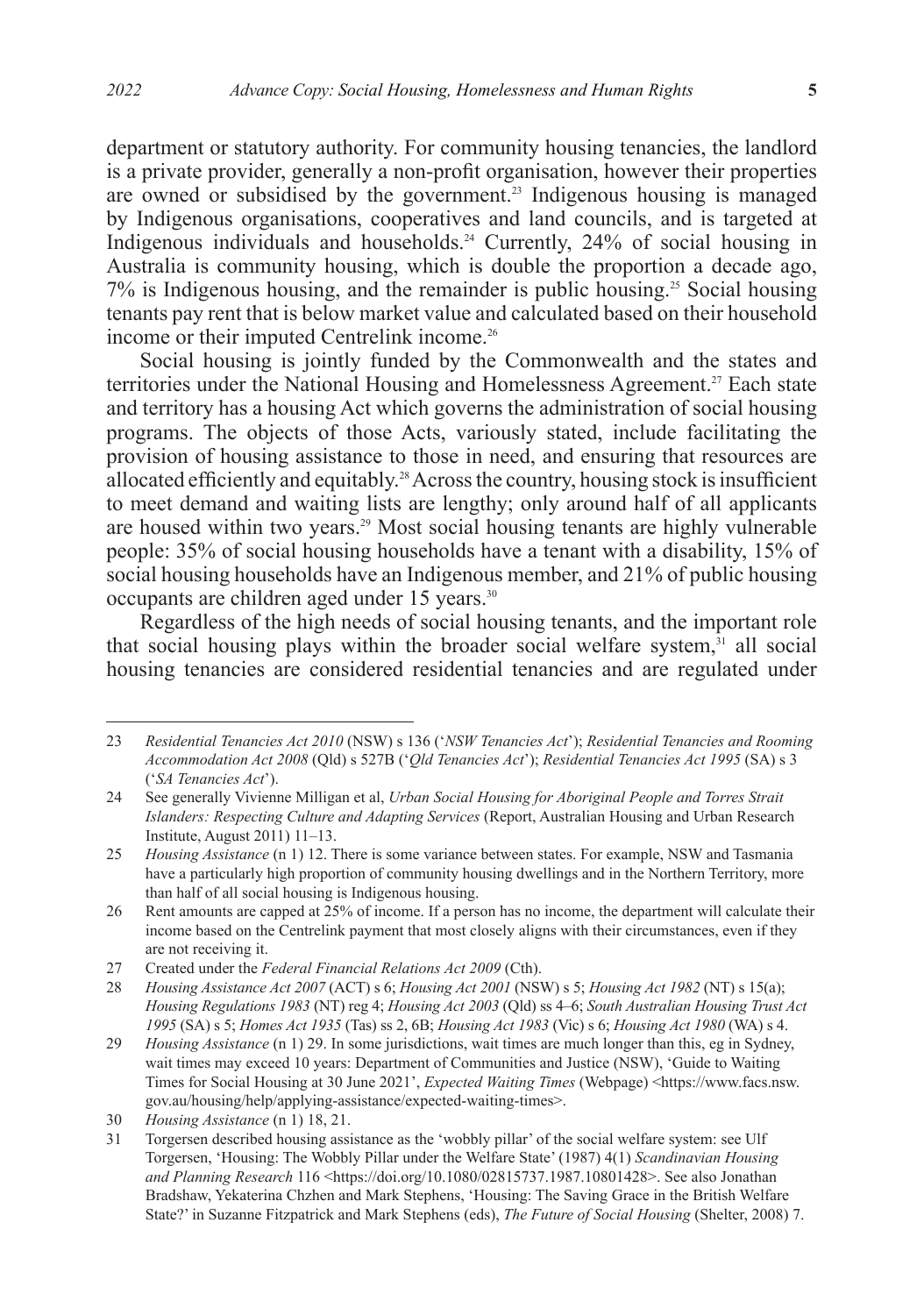general provisions of the residential tenancies Acts in all states and territories. This means that social housing tenants are held to the same legal standard as private tenants even though, by definition, they have been unable to obtain or sustain a private tenancy without support. In most states and territories, the legislation allows for 'no cause' evictions, that is, a tenant can be evicted for no reason whatsoever, provided the notice requirements are met.<sup>32</sup> Whilst recent research suggests they are rarely applied in NSW and Victoria,<sup>33</sup> these provisions can be (and often are) used elsewhere to evict social housing tenants who are 'difficult' or 'troublesome'.<sup>34</sup>

Some residential tenancies Acts include provisions that apply only to social housing tenancy agreements.<sup>35</sup> Generally, these provisions impose additional obligations on social housing tenants rather than operating to protect tenants or preserve social housing tenancies.<sup>36</sup> One exception to this operates in NSW where, in some circumstances, the NSW Civil and Administrative Tribunal ('NCAT') is not required to make a termination order in respect of a social housing tenancy if this is likely to result in 'undue hardship' to a child, a person who is the subject of an apprehended violence order, a person with a disability, or there are other 'exceptional circumstances'.37

In NSW, Queensland and Western Australia, there are 'antisocial' or 'objectionable' behaviour provisions that apply only to social housing tenancies.38

<sup>32</sup> See *Residential Tenancies Act 1997* (ACT) s 47 ('*ACT Tenancies Act*'); *NSW Tenancies Act* (n 23) s 85; *Residential Tenancies Act 1999* (NT) s 89 ('*NT Tenancies Act*'); *Qld Tenancies Act* (n 23) s 291; *SA Tenancies Act* (n 23) s 83; *Residential Tenancies Act 1997* (Vic) s 263 ('*Vic Tenancies Act*'); *Residential Tenancies Act 1987* (WA) s 64 ('*WA Tenancies Act*'). Note that the equivalent Tasmanian provision was repealed in 2014, and during the study period, legislation was passed to abolish no cause evictions in Victoria: *Residential Tenancies Amendment Act 2018* (Vic) s 240 ('*Vic Tenancies Amendment Act*').

<sup>33</sup> Martin et al (n 6) 10–11.

<sup>34</sup> See, eg, *Re Magistrate Steven Malley; Ex parte The Housing Authority* [2017] WASC 193 ('*Re Magistrate Steven Malley*') (where the housing authority used the 'without ground' provision to evict a tenant because they did not have sufficient evidence to prove objectional behaviour); *Wilks v Integrated Family and Youth Service Ltd* [2015] QCAT 322 (where the housing provider used the 'without ground' provision to evict a young person who had been accused of using offensive language and engaging in intimidating behaviour). See also Jemima Mowbray, 'Reconsidering Evictions Without Grounds: "No Grounds" Evictions and the Risks of Homelessness' (2016) 29(10) *Parity* 19.

<sup>35</sup> Some provisions create additional grounds for termination that apply only to social housing tenancies, such as where damage has been or is likely to be caused to the premises (*Qld Tenancies Act* (n 23) section 296A); drug-related conduct has occurred within the premises (*Vic Tenancies Act* (n 32) section 91ZR); the tenant is no longer eligible to receive social housing (*NSW Tenancies Act* (n 23) section 143); or the tenant has been offered alternative premises (*NSW Tenancies Act* (n 23) section 148; *Qld Tenancies Act* (n 23) section 335).

<sup>36</sup> Indeed, the Queensland Act includes a section that explicitly states that the tribunal must not refuse to terminate a tenancy merely because the person is a social housing tenant: *Qld Tenancies Act* (n 23) s 349A.

<sup>37</sup> *NSW Tenancies Act* (n 23) s 154D(3). Note this applies only to applications for termination orders under ss 90 (serious damage or injury by tenant or other occupant) and 91 (use of premises for illegal purposes). In NSW there are also different notice periods for termination of periodic social housing tenancies; 60 days instead of 28: *NSW Tenancies Act* (n 23) s 146.

<sup>38</sup> *NSW Tenancies Act* (n 23) ss 138, 153; *Qld Tenancies Act* (n 23) ss 297A, 345A; *WA Tenancies Act* (n 32) s 75A. As to antisocial behaviour laws in the context of social housing: see Hal Pawson and Carol McKenzie, 'Social Landlords, Anti-Social Behaviour and Countermeasures' in John Flint (ed), *Housing, Urban Governance and Anti-Social Behaviour: Perspectives, Policy and Practice* (Policy Press, 2006) 155 <https://doi.org/10.2307/j.ctt9qgs9f.14>; Christopher Martin, 'Law and Order in Public Housing: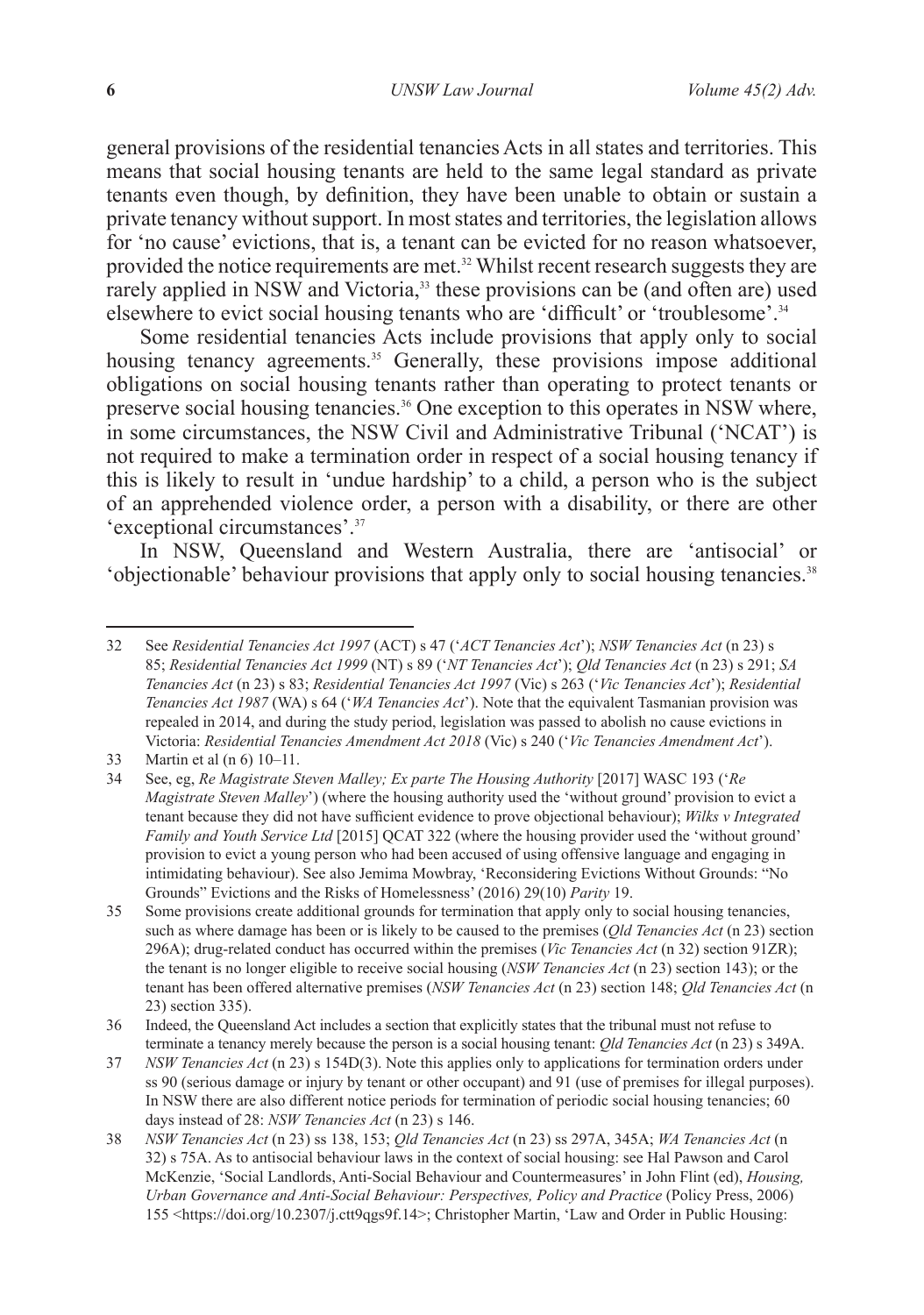Antisocial or objectional behaviour is broadly defined to include littering, defacing property, harassment or intimidation, or interfering with the 'reasonable peace, comfort or privacy' of a person nearby.<sup>39</sup> In NSW and Western Australia, a 'three strike' system applies whereby, if a tenant breaches their 'acceptable behaviour agreement' three times within a 12 month period, the landlord may issue a termination notice.40

In Australia, eviction proceedings generally involve a two-step process.<sup>41</sup> A landlord may issue a notice to vacate (or equivalent) in response to a breach of the tenancy agreement, but only a court or tribunal can make a termination order (or equivalent), which will have the effect of forcibly evicting the tenant.<sup>42</sup> Australian residential tenancies legislation rarely directs a decision-maker to consider 'hardship' to a tenant when making a termination order, and when it does, the hardship of the tenant must usually be balanced against any hardship that may be caused to the landlord.43 Sometimes, the judicial officer will retain the discretion to determine whether or not to make the termination order, for example where the provision states that the court or tribunal 'may' make a termination order if it is satisfied that certain criteria are met.<sup>44</sup> In these cases, the judicial officer has the power to make an alternative order which has the effect of keeping the tenancy on

39 *NSW Tenancies Act* (n 23) s 138(6); *Qld Tenancies Act* (n 23) s 297A(1); *WA Tenancies Act* (n 32) s 75A(1).

The *Residential Tenancies Amendment (Public Housing) Act 2004* (NSW)' (2004) 16(2) *Current Issues in Criminal Justice* 226 <https://doi.org/10.1080/10345329.2004.12036318>; John Flint, 'The Responsible Tenant: Housing Governance and the Politics of Behaviour' (2004) 19(6) *Housing Studies* 893 <https:// doi.org/10.1080/0267303042000293991>; Alan Deacon, 'Justifying Conditionality: The Case of Anti-Social Tenants' (2004) 19(6) *Housing Studies* 911 <https://doi.org/10.1080/0267303042000293008>.

<sup>40</sup> In NSW: see *NSW Tenancies Act* (n 23) s 154C. In WA: see Department of Communities and Housing (WA), 'Housing Authority Rental Policy Manual' (Policy Manual, Government of Western Australia Housing Authority, February 2021) 65–6 <https://web.archive.org/web/20220124233406/https://www. housing.wa.gov.au/HousingDocuments/Rental\_Policy\_Manual.pdf>. Queensland's 'three strikes' Antisocial Behaviour Management Policy was abolished in 2016: Zoe Walter, Cameron Parsell and Lynda Cheshire, *Evidence for the Mental Health Demonstration Project: A Mixed Methods Study* (Report, November 2017) 7.

<sup>41</sup> In Victoria, it is more accurately characterised as a three-step process: (1) Director issues a notice to vacate; (2) the Victorian Civil and Administrative Tribunal ('VCAT') may make a possession order; and (3) the Director may apply for a warrant of possession, which the Principal Registrar of the VCAT is required to issue: *Vic Tenancies Act* (n 32) ss 322, 330, 351. See also Martin et al (n 6) 26, 28; Bell (n 1) 33.

<sup>42</sup> *ACT Tenancies Act* (n 32) ss 36, 41; *NT Tenancies Act* (n 32) ss 104, 106; *Qld Tenancies Act* (n 23) ss 293–300; *SA Tenancies Act* (n 23) s 95; *Residential Tenancy Act 1997* (Tas) ss 41, 45 ('*Tas Tenancy Act*'); *WA Tenancies Act* (n 32) s 60(1). In Victoria, the onus is placed on the tenant to challenge a notice to vacate: *Vic Tenancies Act* (n 32) s 91ZZS (but see also ss 498ZZZP, 322, 323A regarding possession orders).

<sup>43</sup> *ACT Tenancies Act* (n 32) s 47(2)(b); *NSW Tenancies Act* (n 23) s 114; *Vic Tenancies Act* (n 32) ss 91W, 352. As noted above, *NSW Tenancies Act* (n 23) s 154D(3)(b) provides an exception to this (ie there is no consideration of hardship to the landlord under this provision).

<sup>44</sup> See, eg, *ACT Tenancies Act* (n 32) ss 47–9, 50–55B; *NSW Tenancies Act* (n 23) s 87(4); *Qld Tenancies Act* (n 23) ss 337–42; *SA Tenancies Act* (n 23) ss 87–90, 93–4. In some instances, there will be no residual discretion and the court or tribunal will be directed to issue a termination order, eg in the ACT, where a person fails to comply with a payment order: *ACT Tenancies Act* (n 32) ss 49B–C. Also in NSW, where the property has been used in the commission of certain offences or where the tenant has been found guilty of certain offences: *NSW Tenancies Act* (n 23) ss 154D, 154FA. See also *NT Tenancies Act* (n 32) ss 97–100A, 104; *Vic Tenancies Act* (n 32) s 330; *WA Tenancies Act* (n 32) s 71(2). As to the relevance of the term 'may': see also *Cain v New South Wales Land and Housing Corporation* (2014) 86 NSWLR 1, 6 [19]–[21] (Basten JA).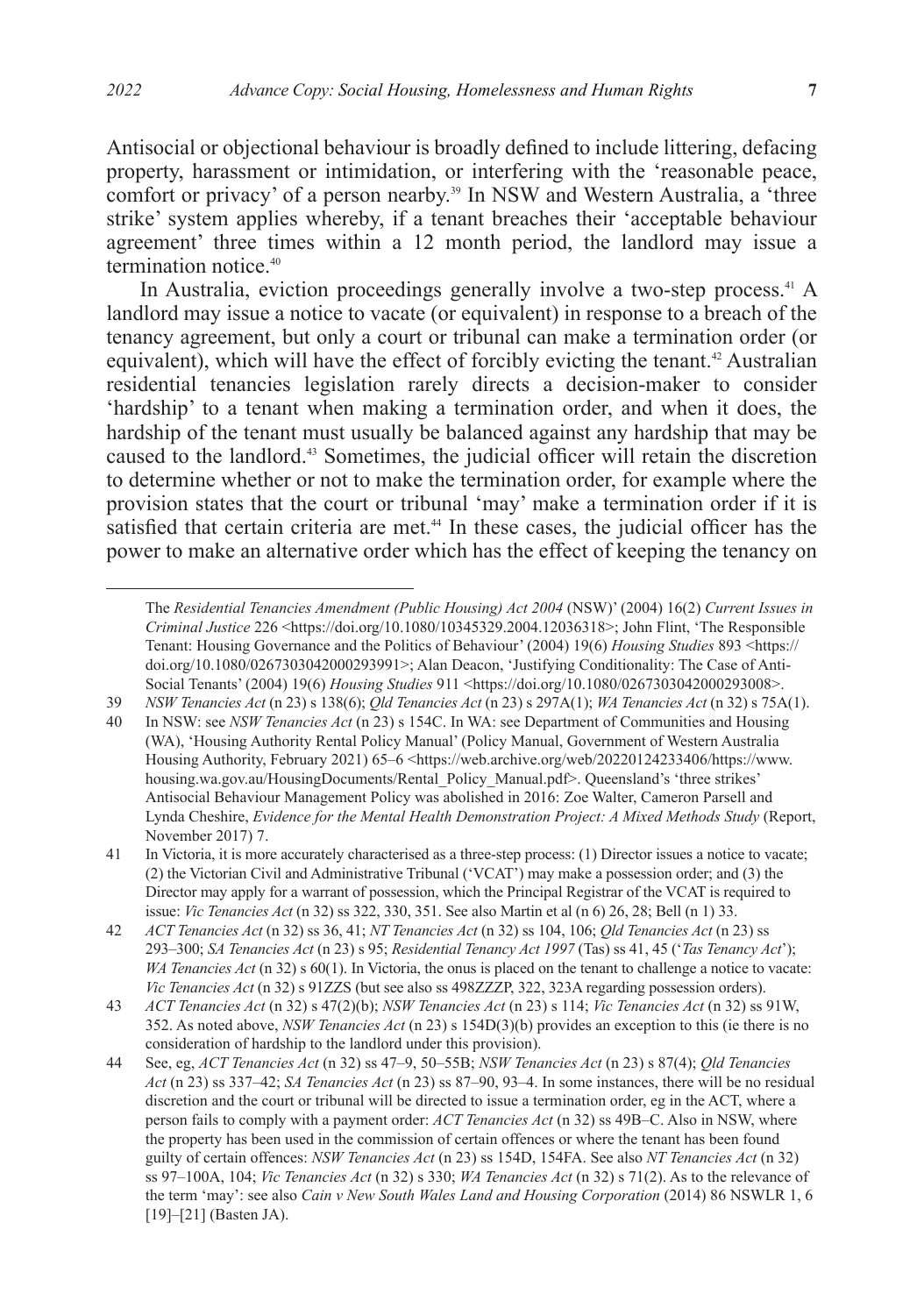foot, such as an adjournment, a stay of proceedings or injunctive relief.45 At this point, it may also be open to the judicial officer to consider the tenant's individual circumstances, including any hardship that an eviction would cause to a tenant.<sup>46</sup> Individual circumstances may also be considered when a decision-maker is directed to determine whether or not a particular breach is 'sufficient' or 'serious' enough to justify termination.<sup>47</sup>

Rights-based arguments may also be raised. In jurisdictions with human rights legislation – the ACT, Victoria and now Queensland – decision-makers may be required to consider tenants' human rights before making an order that has the effect of evicting a tenant.<sup>48</sup> There is no right to housing in Australian law, however the *Human Rights Act 2004* (ACT), the *Charter of Human Rights and Responsibilities 2006* (Vic) and the *Human Rights Act 2019* (Qld) all protect the right to non-interference with a person's home.<sup>49</sup> These three Acts are similar in the sense that they all require public authorities to act or make decisions in a way that is compatible with human rights.<sup>50</sup> Yet, the capacity for an aggrieved person to enforce their rights is limited. In Victoria and Queensland, an aggrieved person is only able to bring legal proceedings against a public authority for an alleged breach of their human rights if they have another cause of action available to them, such as an application for judicial review.<sup>51</sup> In the ACT, there is a stand-alone cause of action for human rights complaints: a person who claims that a public authority has contravened their human rights may start a proceeding in the Supreme Court against the public authority.<sup>52</sup>

Whether or not human rights arguments can be raised in tribunal proceedings is not clearly outlined in the legislation. Courts and tribunals are only considered public authorities when they are acting in their administrative capacity, and it has been held that when determining an application for possession, tribunals are acting judicially.<sup>53</sup> In *Director of Housing v Sudi*, the Victorian Court of Appeal determined that in tenancy proceedings, the Victorian Civil and Administrative Tribunal ('VCAT') does not have the power to undertake collateral review of an administrative decision on the basis that the decision was made in contravention of a person's human rights: the VCAT must consider an administrative decision to be valid unless it has been set aside by a court.<sup>54</sup> The effect of this decision is that if a person wishes to resist an eviction on the basis that their human rights have been contravened (for example,

<sup>45</sup> This was noted in *Burgess* (n 20) [90]–[91] (Macaulay J).

<sup>46</sup> See, eg, *NSW Tenancies Act* (n 23) s 154E(2) (which allows the tribunal to take into account 'any other matter' when exercising their discretion to make a termination order). See also Bell (n 1) 33.

<sup>47</sup> *NSW Tenancies Act* (n 23) s 87(4)(b); *Qld Tenancies Act* (n 23) s 345A.

<sup>48</sup> That is, in cases where the decision-maker is a public entity: see *ACT Human Rights Act* (n 19) s 40A(3) (b)(vi); *Vic Charter Act* (n 19) s 4; *Qld Human Rights Act* (n 19) s 9, 10(3)(b)(iv).

<sup>49</sup> *ACT Human Rights Act* (n 19) s 12(a); *Vic Charter Act* (n 19) s 13(a); *Qld Human Rights Act* (n 19) s 25(a).

<sup>50</sup> *ACT Human Rights Act* (n 19) s 40B(1); *Vic Charter Act* (n 19) s 38(1); *Qld Human Rights Act* (n 19) s 58(1).

<sup>51</sup> *Vic Charter Act* (n 19) s 39(1); *Qld Human Rights Act* (n 19) s 59(1).

<sup>52</sup> *ACT Human Rights Act* (n 19) s 40C(1)–(2).

<sup>53</sup> *Sudi VSCA* (n 20) 559, 584 [127], 595 [204], 595 [208] (Maxwell P); *Sudi VCAT* (n 20) 164 [119] (Bell J). As to the distinction between acting in an administrative and judicial capacity: see *Re Kracke and Mental Health Review Board* (2009) 29 VAR 1, 68–9 [283]–[288].

<sup>54</sup> *Sudi VSCA* (n 20) 559, 567 [34]–[35] (Warren CJ), 575 [74]–[75], 576 [79] (Maxwell P), 607 [281] (Weinberg JA).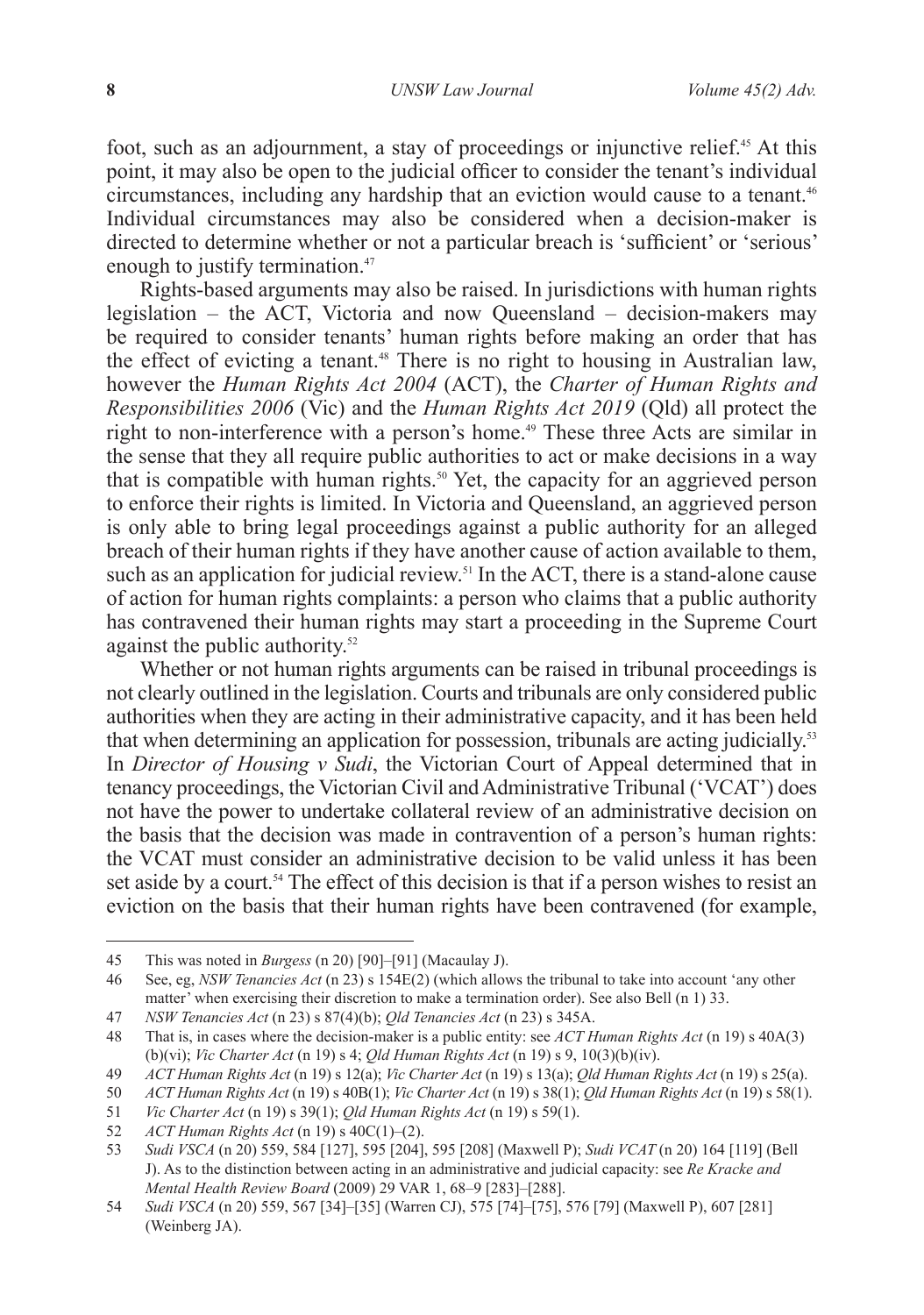by a decision of the Director of Housing to apply for possession), they will need to

seek relief in the Supreme Court.<sup>55</sup> Early indications are that the Queensland Civil and Administrative Tribunal ('QCAT') will take the same approach, $56$  however the ACT Civil and Administrative Tribunal ('ACAT') does not consider itself to be constrained in the same way. In *The Tenant v Commissioner for Social Housing* ('*The Tenant*'), an ACAT member was quoted as saying that human rights 'need to be considered in most cases where there is an eviction'.<sup>57</sup>

Importantly, human rights legislation in ACT, Victoria and Queensland requires that laws be interpreted – by both courts and tribunals<sup>58</sup> – in a way that is compatible with human rights, to the extent this is possible to do so consistently with their purpose.<sup>59</sup> Whilst the equivalent provision in the *Human Rights Act 1998* (UK) has allowed for interpretations that depart from the intention of the legislature,<sup>60</sup> in *Momcilovic v The Queen* a majority of the High Court determined that the Australian provisions merely codify the principle of legality.<sup>61</sup> The principle of legality is the 'presumption that Parliament does not intend to interfere with common law rights and freedoms except by clear and unequivocal language'.<sup>62</sup> This principle applies in all jurisdictions regardless of whether they have human rights legislation or not. In jurisdictions with human rights legislation, a declaration of incompatibility (or inconsistent interpretation) may be issued in cases where a legislative provision cannot be interpreted consistently with human rights.<sup>63</sup> This does not have the effect of invalidating the law; rather a copy of the declaration is provided to the Attorney-General and the relevant Minister must table a written response to the declaration in Parliament.<sup>64</sup>

<sup>55</sup> This is what occurred in *Burgess* (n 20) (Macaulay J).<br>56 See, eg. *Storch v Director-General*, *Department of Just* 

<sup>56</sup> See, eg, *Storch v Director-General, Department of Justice and Attorney-General* [2020] QCAT 152, [39]– [40] (Member Stepniak).

<sup>57</sup> *The Tenant v Commissioner for Social Housing* [2016] ACAT 49, [118] (Crebbin P) ('*The Tenant*'). See also *Commissioner for Social Housing v CC* [2017] ACAT 17, [8], [73] (Senior Member Anforth) ('*CC*'); *Commissioner for Social Housing v Lysle* [2016] ACAT 26, [15], [17] (Senior Member Lennard). Indeed, such an approach may be required under *ACT Human Rights Act* (n 19) s 40C(2)(b).

<sup>58</sup> *ACT Human Rights Act* (n 19) s 29; *Vic Charter Act* (n 19) s 6(2)(b); *Qld Human Rights Act* (n 19) s 5(2)(a).

<sup>59</sup> *ACT Human Rights Act* (n 19) s 30; *Vic Charter Act* (n 19) s 32(1); *Qld Human Rights Act* (n 19) s 38(1).

<sup>60</sup> *Ghaidan v Godin-Mendoza* [2004] 2 AC 557, 571 [30] (Lord Nicholls). Loveland notes, and criticises, the continued application of the deference principle in this regard (ie judges deferring to the legislature's purpose) saying that 'the principle will oftentimes rest on a wholly false premise': Ian Loveland, 'The Impact of the *Human Rights Act* on Security of Tenure in Public Housing' (2004) (Autumn) *Public Law*  594, 608 ('Security of Tenure').

<sup>61</sup> *Momcilovic v The Queen* (2011) 245 CLR 1, 50 [51] (French CJ), 83–7 [146] (Gummow J), 217 [565] (Crennan and Kiefel JJ) ('*Momcilovic*'); see also Benedict Coxon, 'Learning from Experience: Interpreting the Interpretive Provisions in Australian Human Rights Legislation' (2020) 39(2) *University of Queensland Law Journal* 253.

<sup>62</sup> *Momcilovic* (n 61) 46–7 [43].

<sup>63</sup> Only the Supreme Court can issue a declaration of incompatibility/inconsistent interpretation: *ACT Human Rights Act 2004* (n 19) s 32(2); *Vic Charter Act* (n 19) s 36(2); *Qld Human Rights Act 2019* (n 19) s 53(2). To date, these provisions have seldom been used in Australia: see, eg, Coxon (n 61); Julie Debeljak, 'Proportionality, Rights-Consistent Interpretation and Declarations under the Victorian *Charter of Human Rights and Responsibilities*: The *Momcilovic* Litigation and Beyond' (2014) 40(2) *Monash University Law Review* 340 <https://doi.org/10.2139/ssrn.2603929>.

<sup>64</sup> *ACT Human Rights Act* (n 19) s 33 (Attorney-General must prepare and table the written response); *Vic Charter Act* (n 19) s 37; *Qld Human Rights Act* (n 19) s 56(1).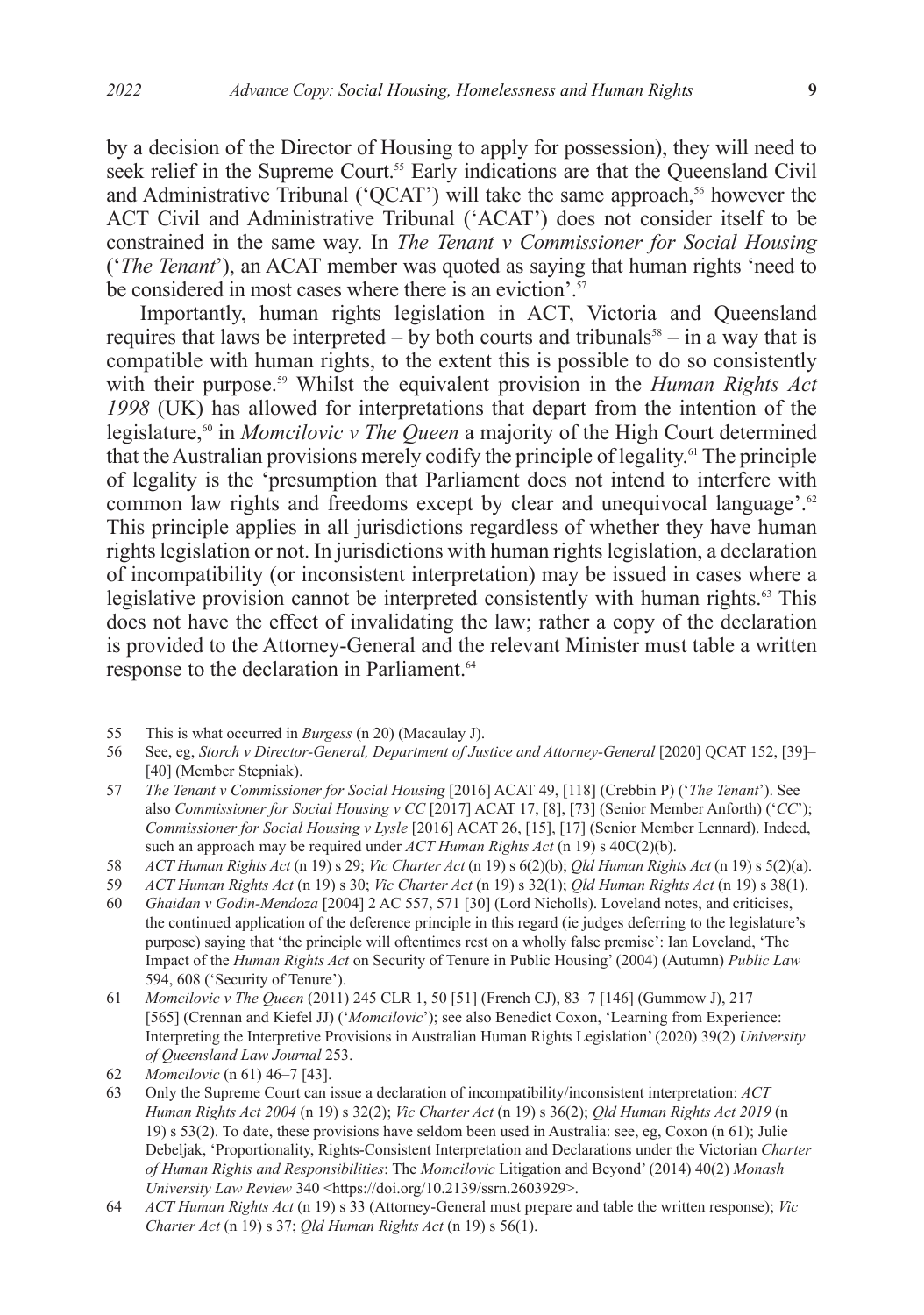Common law rights and statutory rights, such as the right to a fair trial and the right to procedural fairness, may also assume relevance in tenancy matters, for example where a tenant has not been provided with a reasonable opportunity to address adverse evidence, or where the decision-maker has failed to follow its own policies.65 In *Parsons v Director of Housing*, the Supreme Court of Tasmania held that a social housing tenant was denied procedural fairness because the court failed to recognise it had the discretion to consider the tenant's individual circumstances when determining whether the reason for serving the notice to vacate was 'genuine or just'.66 Geason J noted that were such discretion not retained, the court would merely be engaged in a 'rubber-stamp[ing]' exercise and there would be no protection against 'capricious and arbitrary action'.<sup>67</sup>

Since superior court jurisprudence on social housing is scarce, and few studies have been undertaken on the application of laws and legal processes that relate to social housing evictions in Australia, only limited information is available regarding the circumstances in which tenants are evicted, the legal arguments that may be raised in their defence and the likelihood of their success. The empirical research reported on here addresses these issues.

## **III THE STUDY**

This mixed methods study on social housing eviction proceedings involved textual analysis of published cases and focus group interviews with housing lawyers and advocates.

First, textual analysis of all publicly available judgments on social housing eviction proceedings from 2016, 2017 and 2018 in four Australian states and territories (ACT, NSW, Queensland and Victoria) was undertaken. All cases were obtained from the AustLII case law database. Three researchers (the author and two research assistants) separately conducted searches of the database to ensure that all relevant cases were identified and included in the analysis.

A total of 98 published decisions, concerning 94 tenancies, were included in the data set.<sup>68</sup> Most of these matters ( $n=93$ ) were heard by a state or territory administrative appeals tribunal: ACAT, NCAT, QCAT and VCAT. The remaining five cases in the sample were heard by the Supreme Court.<sup>69</sup> To maintain consistency, and to facilitate a reliable comparison between jurisdictions, only social housing tenancy matters were included. Different legislative provisions can apply to different types of occupancy arrangements across the various jurisdictions, so cases

<sup>65</sup> *Burgess* (n 20) [145] (procedural fairness), [147]–[149] (misapplication of policy guidelines may amount to failure to take into account a relevant consideration).

<sup>66</sup> [2018] TASSC 62 [35], [39]–[41] (Geason J) ('*Parsons*').

<sup>67</sup> Ibid [58]–[59].

<sup>68</sup> Five of the matters involved subsequent appearance of the tenant and concerned the same facts.

<sup>69</sup> *Tatana v Director of Housing* [2016] VSC 73; *Maiga v Port Phillip Housing Association Ltd* [2017] VSC 441 ('*Maiga*'); *Parslow v NSW Land & Housing Corporation* [2018] NSWSC 843; *NSW Land & Housing Corporation v Parslow [No 2]* [2018] NSWSC 983; *Simonova v Department of Housing and Public Works*  [2018] QCA 60 ('*Simonova 2018 Appeal*') (note these five cases concerned only four tenants).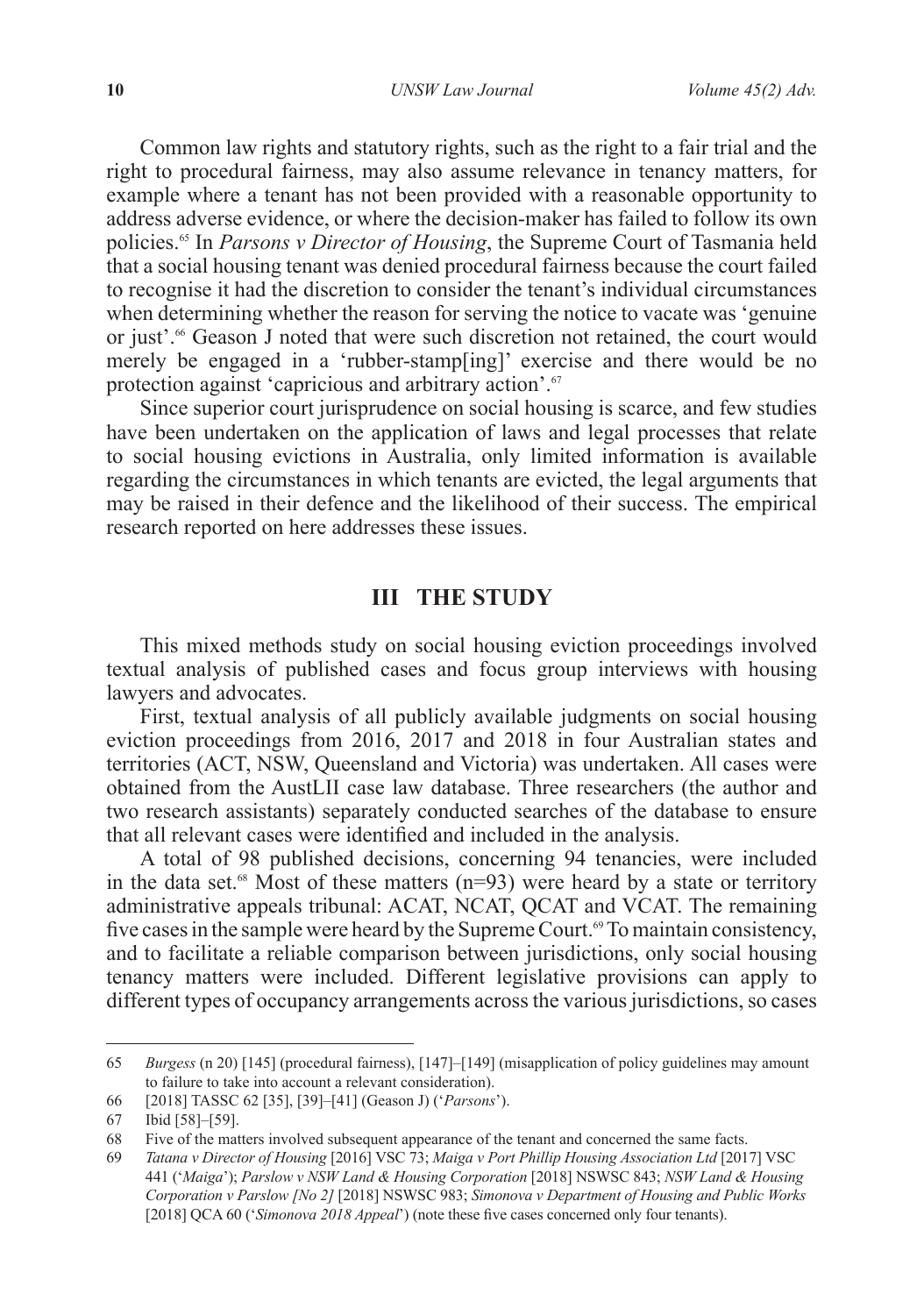concerning co-operative housing associations, caravan parks, rooming houses, and retirement villages were excluded.70

Content analysis $71$  was conducted on each judgment, and quantitative and qualitative information was extracted from each judgment. For the qualitative analysis, coding categories were developed and information corresponding to each code was manually entered into a spreadsheet. The data recorded for each matter included (where available):

- the reason for the threatened eviction, including the nature of the breach and the surrounding factual circumstances;
- characteristics of the tenant, including gender, family circumstances, whether the person was noted to have a disability and any diagnoses mentioned;
- whether or not the tenant had any legal representation and the nature of that representation;
- the legal arguments advanced by the tenant;
- any rights of the tenant that were considered by the decision-maker; and
- the outcome of the matter.

In addition to this, the judgments were entered into NVivo and manually coded according to five themes – human rights, hardship, homelessness, disability and children – using the keywords listed in Table 1. Paragraphs that included each of these keywords were extracted for analysis.

| Theme               | Search terms (keywords)                               |
|---------------------|-------------------------------------------------------|
| Human rights        | Human rights, rights, Human Rights Act, Charter       |
| Hardship            | Hardship, financial, vulnerability                    |
| <b>Homelessness</b> | Homeless, homelessness                                |
| Disability          | Disability, illness, medical, carer                   |
| Children            | Child, parent, child protection, child safety, caring |

Table 1: Search Terms (Keywords) Used for Textual Analysis

<sup>70</sup> See, eg, *Common Equity Housing Ltd v Stokes* [2018] VCAT 999 (co-operative housing association); *The Vasey Housing Association NSW v Baume* [2017] NSWCATCD 102 (retirement village); *Commissioner for Social Housing v Arndt* [2016] ACAT 119 (caravan park); *Prahran Malvern Community Housing v Ferris* [2016] VCAT 157 (rooming house); *Yarra Community Housing v Durney* [2016] VCAT 493 (rooming house); *YWCA Housing v Macovski* [2016] VCAT 353 (rooming house); *YWCA Housing v Waters* [2018] VCAT 1066 (rooming house); *Gholinezhad v YWCA Housing* [2017] VCAT 996 (rooming house). Two Queensland matters – *Foster v Horizon Housing Company* [2016] QCATA 75; *Grimshaw v Horizon Housing Company* [2017] QCATA 40 – were excluded because Horizon Housing Company manages both social housing and affordable housing tenancies, and it could not be concluded from the published decision that the tenancy in question was a social housing tenancy.

<sup>71</sup> See generally Klaus Krippendorf, *Content Analysis: An Introduction to its Methodology* (SAGE Publications, 4<sup>th</sup> ed, 2018) 216–20.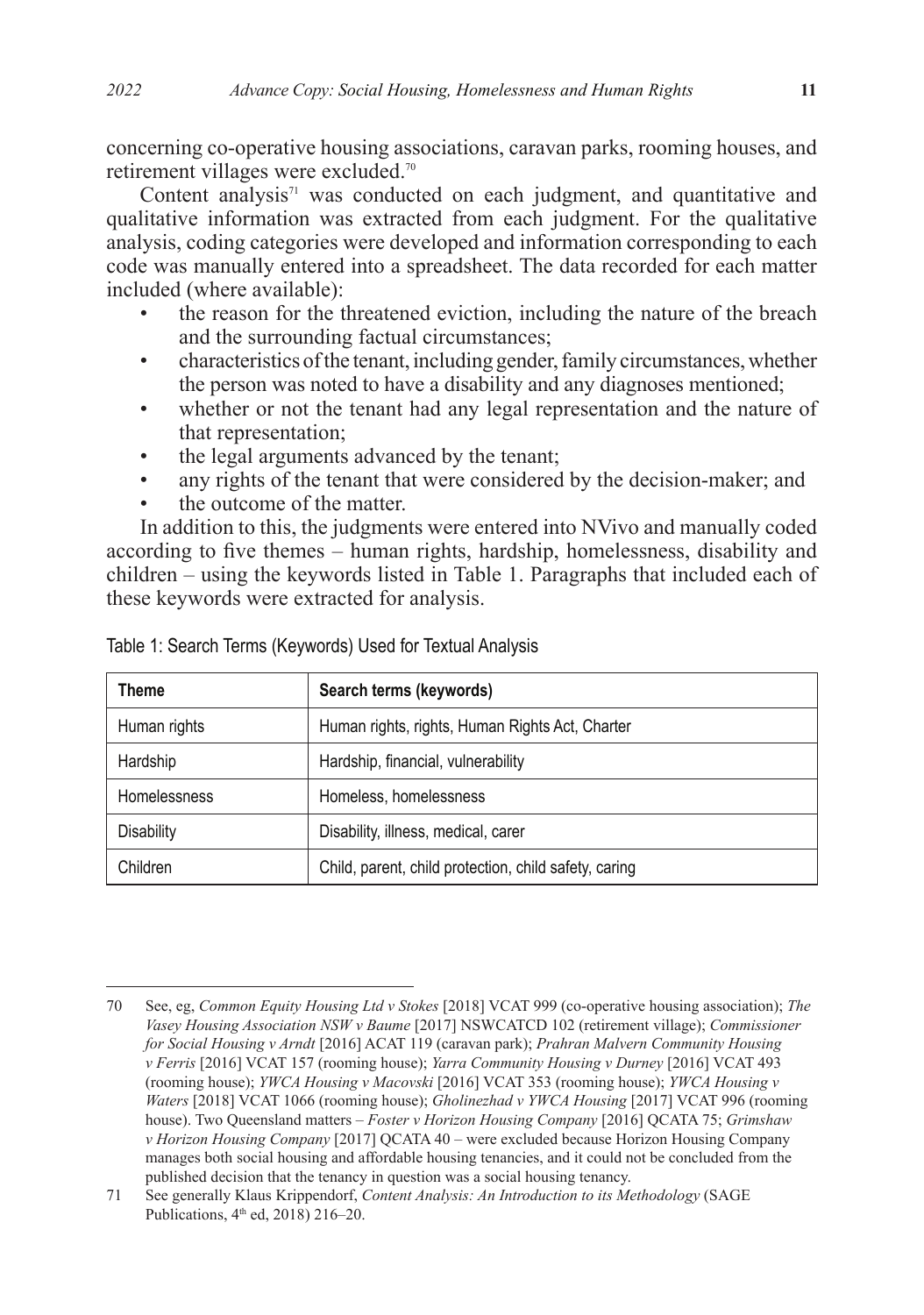Research focusing solely on published case law has its limitations. Published decisions represent only a very small percentage of social housing matters.<sup>72</sup> In many cases, the matter will not proceed to trial, and often the matter will be determined in the tenant's absence. For 'minor' matters, reasons will generally be provided orally by tribunals rather than in writing, which accounts for the very low number of published decisions. Also, whilst published decisions may provide insight into the arguments raised before judicial officers, they do not provide any information on advocacy that goes on outside the courtroom, through negotiation and correspondence between the parties.

With this in mind, focus group research was conducted to supplement the information obtained from the case law analysis. It was determined that tenants' advocates and housing lawyers would provide the richest source of information as they deal with social housing tenancy matters daily, and possess significant legal expertise as well as local knowledge in respect of the issues being investigated.<sup>73</sup> Whilst focus groups are an efficient means of collecting data from time-poor participants,<sup>74</sup> there are also limitations associated with focus group research. In particular, group dynamics may result in collusion and exaggeration of views. It must also be remembered that any conclusions reached are based on the opinions of a homogenous group of professionals, who may not have lived experience of the issues discussed.<sup>75</sup>

Ten group interviews involving 43 participants were conducted at organisations that provide legal and paralegal assistance to social housing tenants. Three focus groups were held in Brisbane, three in Sydney, three in Melbourne and one in Canberra. The interviews were semi-structured in nature. Participants were invited to reflect on the challenges faced by their clients, the role that lawyers and advocates play in social housing tenancy matters, the kinds of legal arguments that can be advanced to prevent an eviction, and the extent to which legal argument can result in a positive outcome for social housing clients.

<sup>72</sup> By way of example, between 2015–16 and 2017–18, more than 150,000 residential tenancies cases were lodged in the VCAT alone: Victorian Civil and Administrative Tribunal, *Annual Report 2017–18* (Report, 2018) 9. See also Martin et al (n 6) 9.

<sup>73</sup> Tobias Nyumba et al, 'The Use of Focus Group Discussion Methodology: Insights from Two Decades of Application in Conservation' (2018) 9(1) *Methods in Ecology and Evolution* 20, 21 <https://doi. org/10.1111/2041-210X.12860>.

<sup>74</sup> Sue Wilkinson, 'Focus Group Methodology: A Review' (1998) 1(3) *International Journal of Social Research Methodology* 181, 186 <https://doi.org/10.1080/13645579.1998.10846874>.

<sup>75</sup> See ibid 187, 192.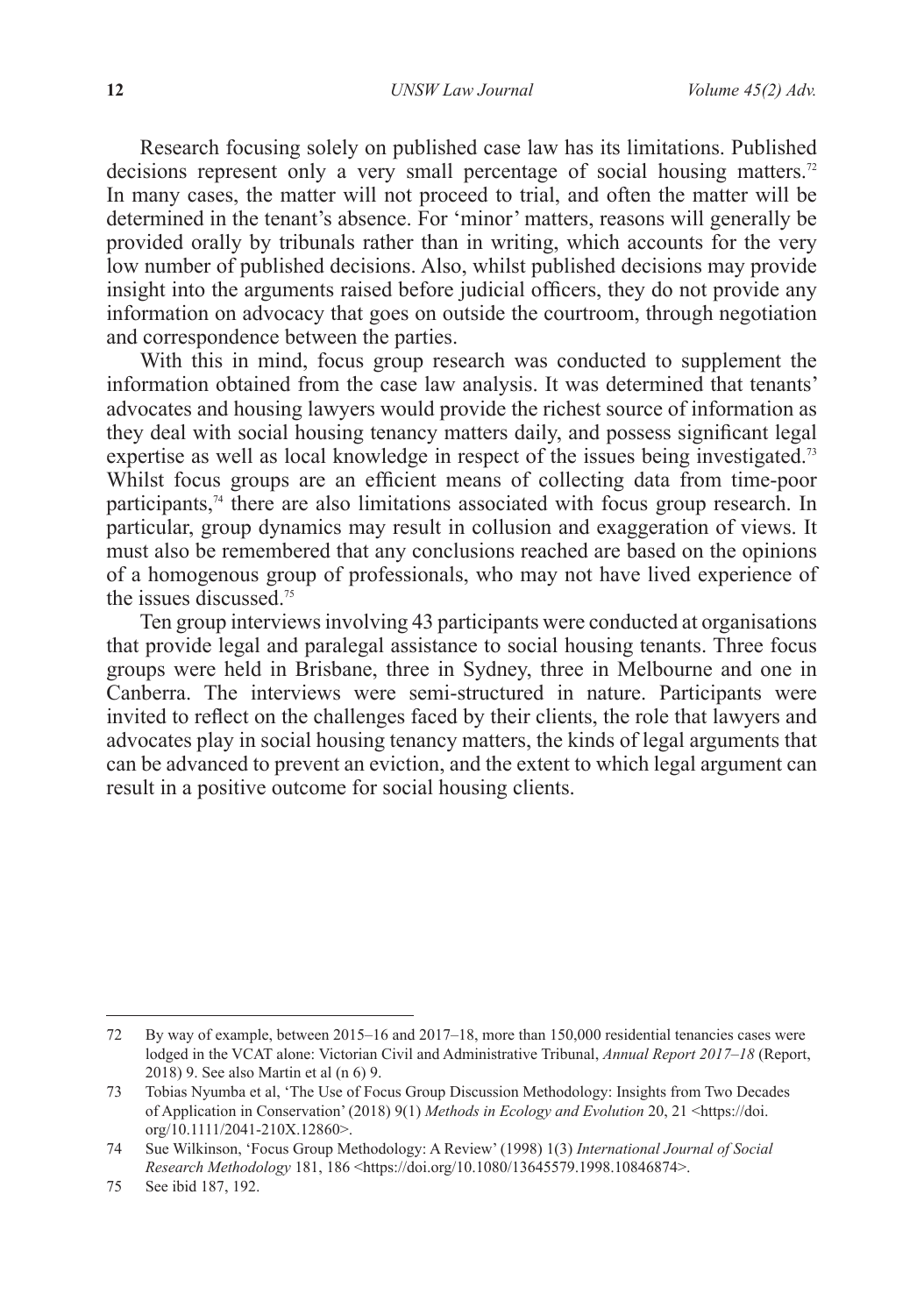# **IV TENANT CHARACTERISTICS AND REASONS FOR EVICTION**

Of the reported cases included in the textual analysis, 61% involved female tenants. A high proportion of tenants had a disability (42%) or were caring for someone with a disability (10%). Most often, the disability was psychiatric in nature ( $n=36$ ). Other disabilities included medical conditions ( $n=15$ ), physical and sensory disabilities  $(n=5)$ , cognitive and intellectual impairments  $(n=5)$ and neurological conditions  $(n=3)$ . In 35% of the cases, children resided at the property.<sup>76</sup> In one third of cases  $(n=33)$ , it was noted that the household would be rendered homeless if evicted.

|                                                            | <b>QLD</b><br>$(n=7)$ | <b>NSW</b><br>$(n=34)$ | <b>ACT</b><br>$(n=24)$ | VIC<br>$(n=34)$ | Total<br>$(n=98)$ |
|------------------------------------------------------------|-----------------------|------------------------|------------------------|-----------------|-------------------|
| Female                                                     | 5                     | 19                     | 14                     | 23              | 61<br>(62%)       |
| Disability (including medical condition or mental illness) | 5                     | 14                     | 10                     | 12              | 41<br>(42%)       |
| Parent or carer                                            | $\overline{2}$        | 11                     | 8                      | 13              | 34<br>(35%)       |
| Imminent risk of homelessness was put before<br>the court  | 1                     | 5                      | 3                      | 10              | 19<br>(19%)       |
| Incarcerated or a recently released prisoner               | 0                     | 1                      | 6                      | 7               | 14<br>(14%)       |
| Aboriginal and/or Torres Strait Islander household         | $\overline{2}$        | 1                      | 4                      | $\mathbf{0}$    | 7<br>(7%)         |
| Evidence of domestic violence                              | 1                     | 3                      | $\overline{2}$         | 5               | 11<br>$(11\%)$    |

Table 2: Characteristics of the Tenant/Applicant by State/Territory

The most common breaches alleged by landlords in the published cases were: rent arrears; interference with the peace and quiet enjoyment of neighbours; antisocial behaviour; and the possession, supply or trafficking of drugs on the premises.

<sup>76</sup> Although note that in three cases, there was no confirmation that those children were under 18 years of age. And in one of the cases, the child was unborn.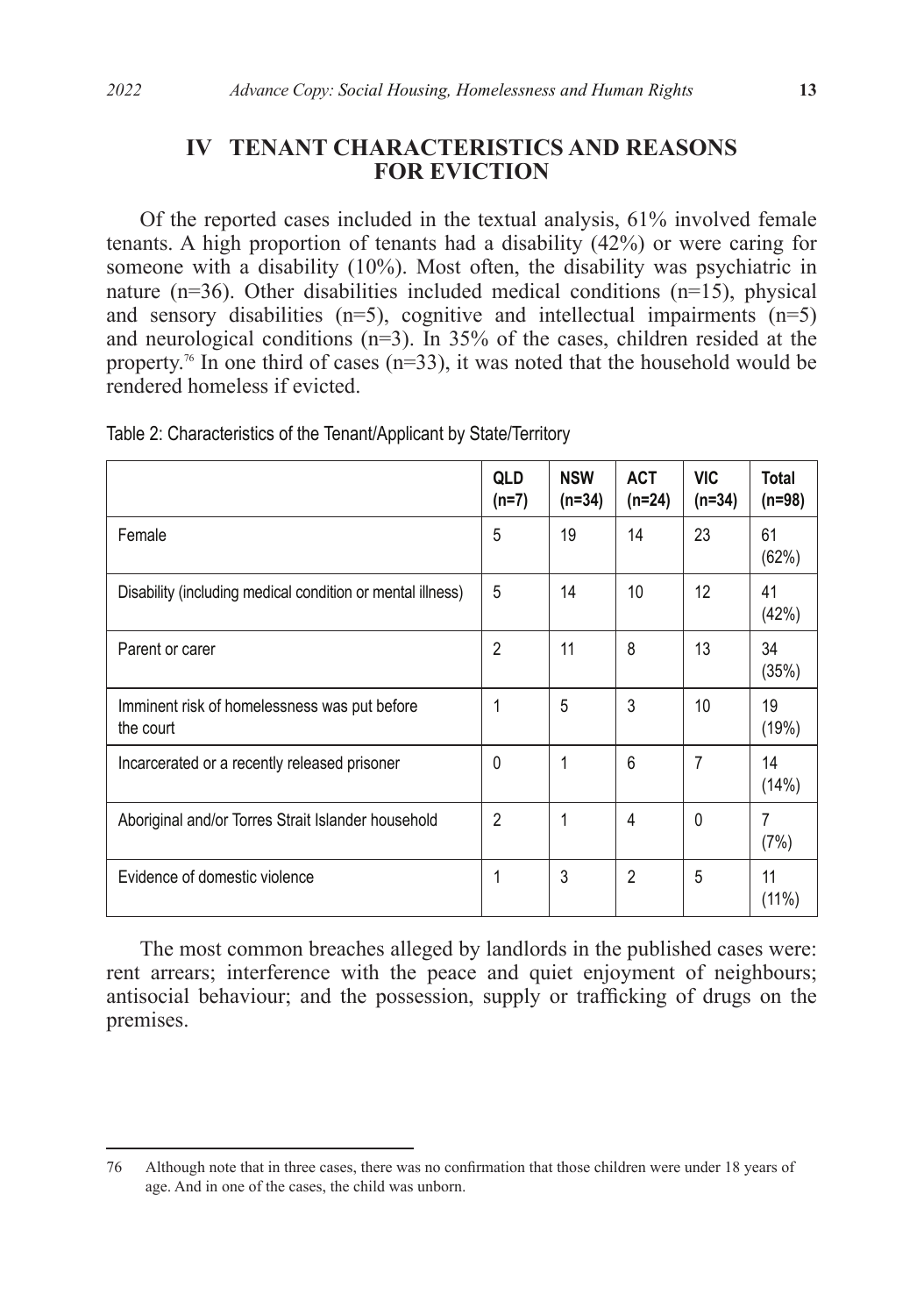|                                                                                  | <b>QLD</b><br>$(n=7)$       | <b>NSW</b><br>$(n=34)$ | <b>ACT</b><br>$(n=24)$      | <b>VIC</b><br>$(n=34)$ | Total<br>$(n=98)$      |
|----------------------------------------------------------------------------------|-----------------------------|------------------------|-----------------------------|------------------------|------------------------|
| <b>Rent arrears</b>                                                              | 0                           | 8<br>(24%)             | 12 <sup>°</sup><br>$(50\%)$ | 6<br>(18%)             | 26<br>(27%)            |
| Interference with peace, enjoyment of neighbours or<br>neighbourhood dispute     | $\Omega$                    | 9<br>(26%)             | $\mathfrak{p}$<br>(8%)      | 8<br>(24%)             | 19<br>(19%)            |
| Antisocial behaviour that led to criminal charges                                | $\overline{7}$<br>$(100\%)$ | 3<br>(9%)              | $\Omega$                    | 3<br>(9%)              | 13<br>(13%)            |
| Drugs: possession, supply, trafficking                                           | 0                           | 9<br>(26%)             | 0                           | 3<br>(9%)              | 12<br>(12%)            |
| Non-tenant is seeking to have the tenant evicted, or<br>to establish new tenancy | 0                           | 0                      | 3<br>(13%)                  | 9<br>(26%)             | 12<br>(12%)            |
| Tenant abandoned property; including due to incar-<br>ceration                   | 0                           | 1<br>(3%)              | 3<br>(13%)                  | 4<br>(12%)             | 8<br>(8%)              |
| Mess; hoarding; creating a fire hazard                                           | 0                           | $\overline{2}$<br>(6%) | $\overline{2}$<br>(8%)      | 3<br>(9% )             | $\overline{7}$<br>(7%) |
| Dispute with housing authority, including verbal<br>abuse/refusing entry         | 0                           | 5<br>(15%)             | $\Omega$                    | (3%)                   | 6<br>(6%)              |
| Landlord proposes to renovate or redevelop                                       | 0                           | 2<br>(6%)              | $\Omega$                    | 1<br>(3%)              | 3<br>(3%)              |
| No reason/no fault eviction                                                      | 0                           | 0                      | $\mathfrak{p}$<br>(8%)      | 1<br>(3%)              | 3<br>(3%)              |

#### Table 3: Alleged Breach(es) of Social Housing Tenancy Agreements by State/Territory

The amounts do not add up to 100% because in some matters, more than one reason/breach was alleged.

The focus group research confirmed the findings of the case law analysis that social housing tenants at risk of eviction experience high and complex needs. In all of the focus groups, social housing tenants were described by participants as 'the most vulnerable people in our society'. Participants also confirmed the association between vulnerability and risk of eviction, observing that 'the reasons they're eligible for public housing are the reasons they're evicted from their public housing'. Participants in all jurisdictions said that their clients were 'breached for conduct they can't control because of their mental health, or situations of violence that they might be in, or disability that they might have'. For example, in relation to noise complaints, one participant said:

[i]t'll come back to a mental health issue, or a tenant who's got children who have issues around that sort of thing as well, or a disability such as autism and making a lot of noise.

Regarding breaches for property damage and mess, participants made similar observations. One participant said: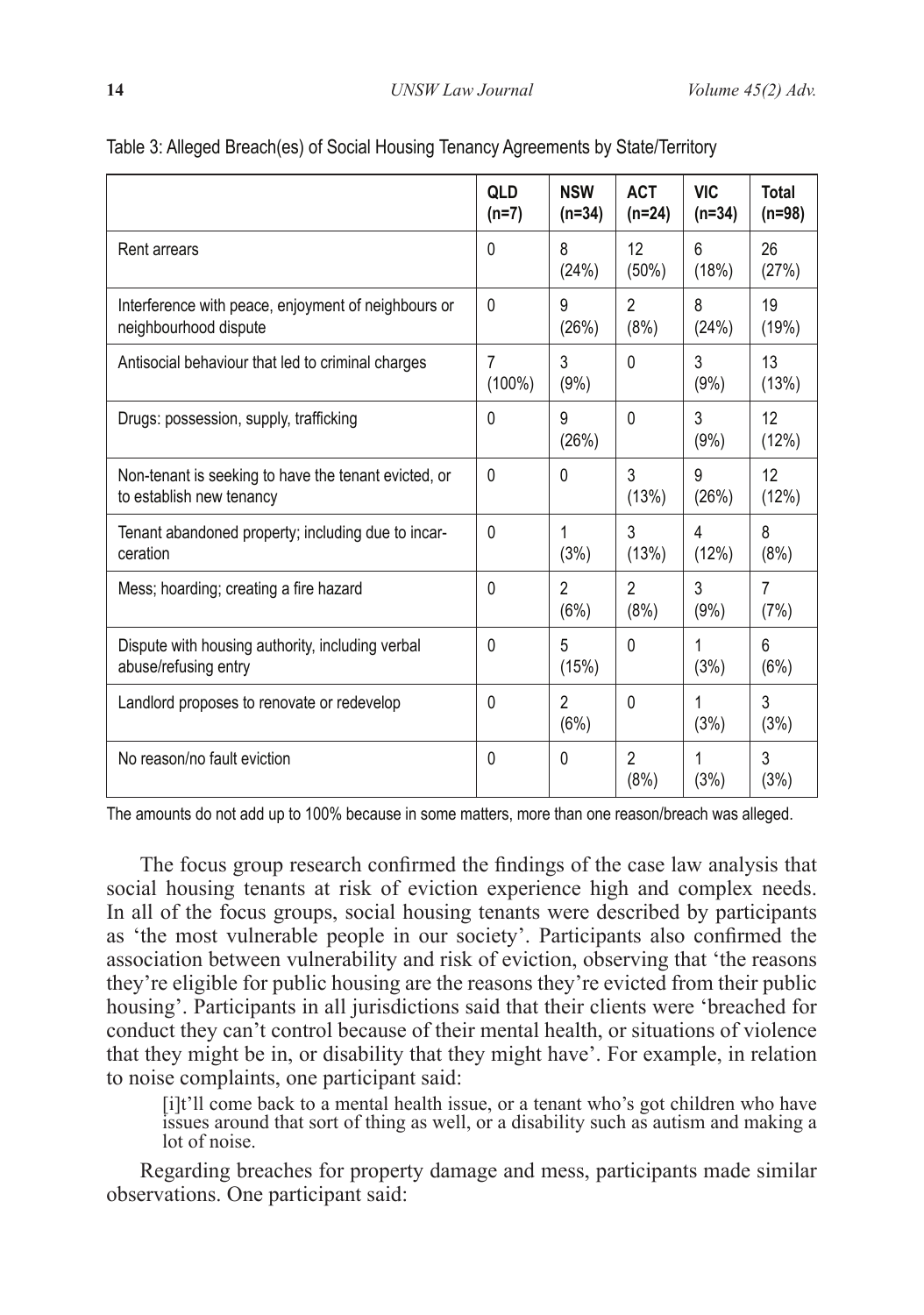Something quite simple could occur. They don't take their medication, they are going to have an episode. I think that that's quite challenging. And there isn't those supports in place, making sure that they're taking their medication on a daily basis.

Another said:

[A client] was evicted because the house wasn't clean enough and when I delved into why the house wasn't clean enough, he had two children with really high-level disability.

Participants also confirmed that social housing tenants would 'invariably be evicted to homelessness'. They said that their evicted clients were subject to a lengthy waiting period before they could apply for public housing again, in fact participants in Sydney said that an eviction could effectively result in a person's exclusion from social housing 'for life'. Participants in Queensland and Victoria noted that eviction can have child protection implications, and that children may be removed and placed in out of home care if a family is evicted to homelessness. Participants agreed that the 'ever-present threat of eviction' impacts upon tenants' wellbeing and this 'undermines the ability of a person to use that housing for what it's intended for … a base to start addressing some of the physical and mental health issues'.

Participants emphasised that the role social housing providers play as a 'landlord of last resort' should be acknowledged, and there should be some sense of 'mutual obligation'. One participant said:

I think it should be a legislative requirement that if you are a landlord and you're housing a whole bunch of really vulnerable, really messed up people, maybe you should be required to give them adequate support ... I think you should be legislatively required to give them a safe, appropriate environment with adequate support.<sup>77</sup>

In respect of community housing providers, participants made similar comments. One participant said:

At what point are they required to act differently to a private agent? ... I hope there's something in the funding contract which would require that, but I don't know if that's the case.

Another said:

The regular response any time we question them is, 'we have a waiting list of thousands of people. We have to move these people on because there's always other people to be housed' … there's always an appeal for the community housing providers to just take the subset of that larger group that are eligible, the subset that have less needs, that are less trouble, less difficult to work with.

# **V 'DEFENDING' EVICTION PROCEEDINGS: LAWYERS AND LEGAL ARGUMENT**

The case law analysis indicated that not every social housing tenant facing eviction had the benefit of legal representation at their court or tribunal hearing.

<sup>77</sup> For a description of the deplorable and unsafe conditions experienced by social housing tenants, see *Merritt and Commissioner for Housing* [2004] ACTAAT 37, [10]–[11] (Member McMichael).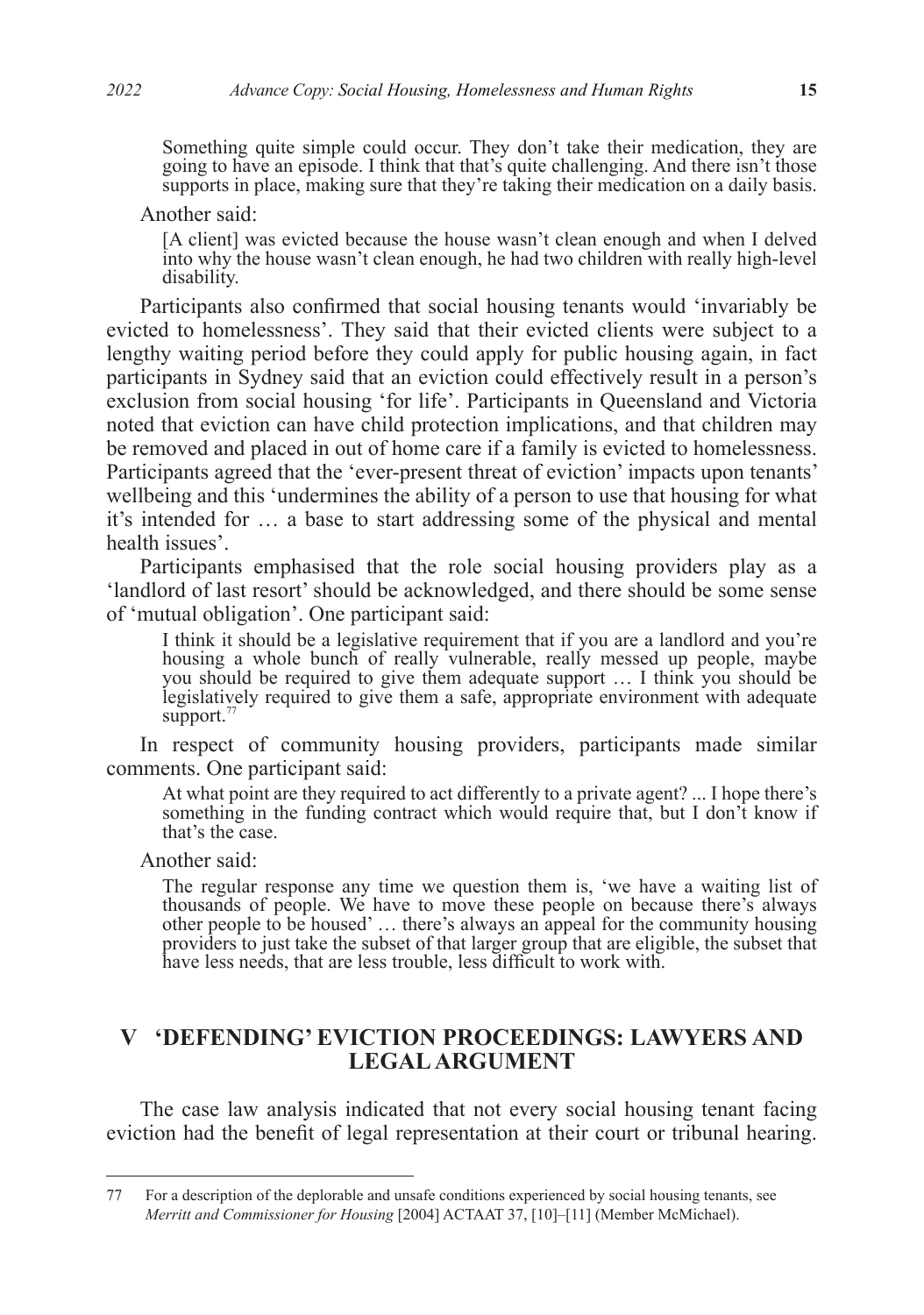Most tenants who had legal representation were represented by community legal centres (43%) or Legal Aid (10%).<sup>78</sup> Counsel appeared in 22% of cases, but most of these (17 out of 22) were in NSW. 14% of tenants in the published cases had no legal representation, and a further 7% were accompanied by a non-legal advocate, such as a family member or lay advocate. 2% failed to appear. This suggests very high rates of self-representation in social housing eviction proceedings overall.

The focus group participants confirmed this finding. They said that often their clients failed to attend their court appearance because they 'did not know of the [hearing] dates or [receive] paperwork' or were 'simply too afraid to turn up'. Participants in all jurisdictions said that social housing tenants often choose to 'walk away' from a tenancy to avoid legal proceedings. This means that a significant proportion of social housing evictions occur ex parte. Participants said:

[I have] sat in a room and seen one particular member terminate tenancy after tenancy after tenancy of clients who weren't there.

And:

Usually it happens within 15 to 20 minutes, their tenancy is terminated. And I just think it's ridiculous that a person can be made homeless within that short space of time without any legal advice or opportunity to file evidence.

Participants agreed that legal representation at the earliest possible stage of eviction proceedings was a necessity. Participants said that 'most' of their social housing clients were unable to advocate for themselves, and that 'without an advocate in the room' they 'don't stand a chance' in eviction proceedings. Participants said that 'representation can make a very significant difference to the outcome' of eviction proceedings because lawyers are often able to expose situations where the decision-maker 'just hasn't considered the things they need to under the law' or 'the evidence doesn't match up'. Participants in NSW, Victoria and Queensland said that the evidence put before the tribunal by landlords was often of poor quality and included 'unsworn affidavits' and 'random statements from unidentified people'. Often police reports were missing, even where criminal behaviour was alleged, or 'police reports that the client is unaware of' were tendered. Participants said that if the quality or probative value of the evidence is not challenged by a lawyer, it is most often 'accepted by the tribunal … with no forensic consideration of those things'. Indeed, one participant remarked that it 'is striking … how often we win cases not because we've made a stunning argument but because the other side hasn't prepared their application properly'.<sup>79</sup>

Participants said that they routinely put evidence of hardship before the court, but most participants said that evidence of hardship rarely influenced the decision of the court or tribunal, and indeed they observed that tribunal members were 'very resistant' to hardship arguments. This was the case even in NSW, where the

<sup>78</sup> A further 2% were represented by the 'duty lawyer', who could have been employed by Legal Aid or a community legal centre.

<sup>79</sup> See further the discussion on procedural fairness below: *Burgess* (n 20).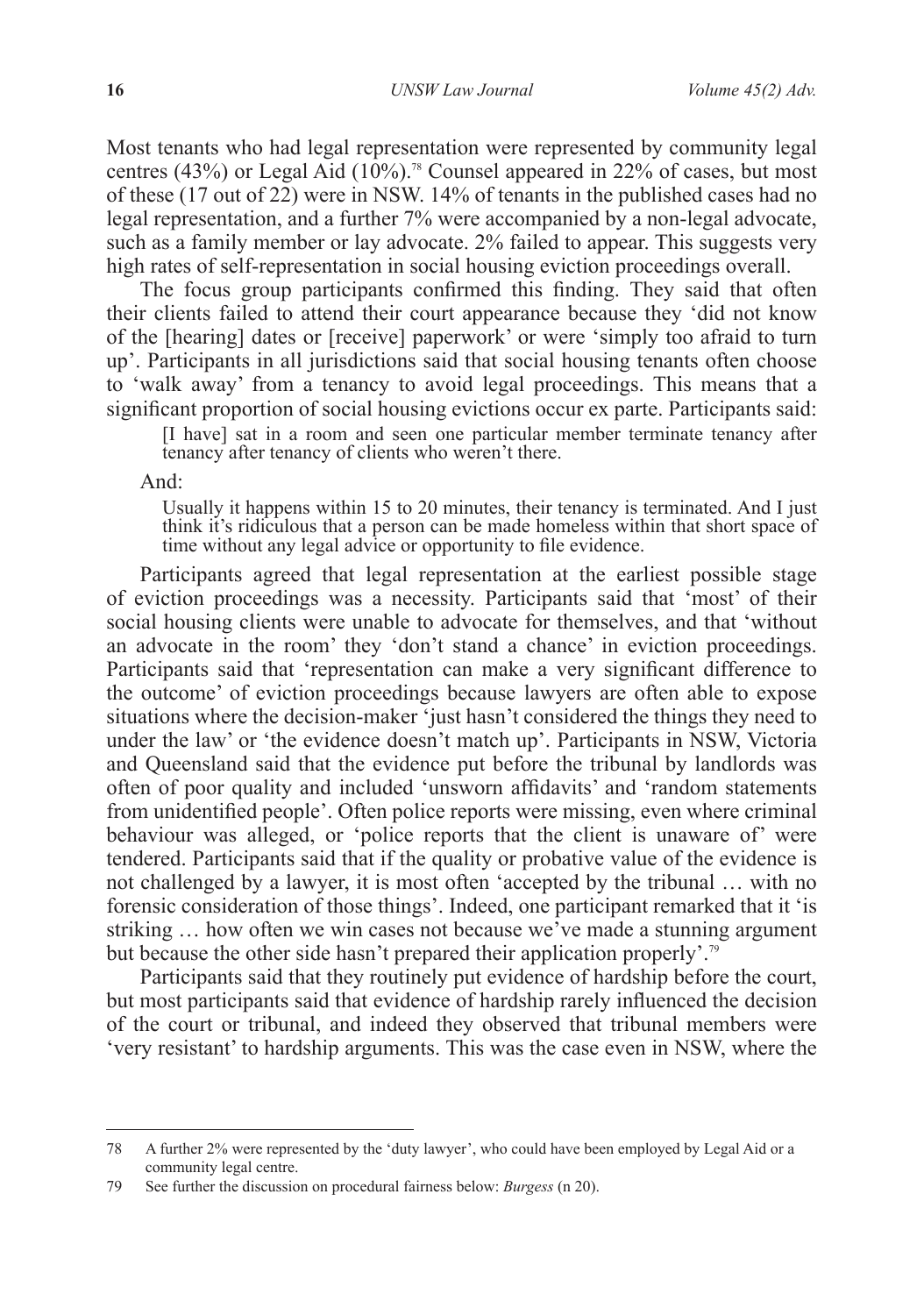legislation allows hardship to vulnerable tenants to be considered as well as any other exceptional circumstances. One participant in NSW remarked:

I think there is a bit of desensitisation when you're dealing with homelessness all day every day. I've had the other side saying things like 'other than the usual homelessness, there's nothing exceptional' about my client's matter, which seems absurd.

The analysis of the published cases also indicated that considerations of hardship rarely influence the decision of the judicial officer. In the NSW case of *Kelly v NSW Land and Housing Corporation*, the tribunal noted that 'many social housing tenants suffer circumstances of personal hardship' and that this should not 'mean the tenancy cannot be terminated'.<sup>80</sup> As noted above, the court or tribunal must usually weigh this against any hardship that would be incurred by the landlord and on this basis, judicial officers considered the impact of the tenants' behaviour on neighbours, $\frac{81}{3}$  individuals who are on the public housing waiting list,  $\frac{82}{3}$ the administrative burden that maintaining the list placed on the Department.<sup>83</sup> and the debt to the Department as a result of unpaid rent.<sup>84</sup> Homelessness was not considered to be a 'bar to the making of  $\ldots$  [a] termination order'.<sup>85</sup> In the ACT case of *Commissioner for Social Housing v Black* ('*Black*'), the tribunal commented that 'even if eviction does leave some tenants homeless, questions may be raised as to whether the Tribunal is or should be the appropriate body to regulate that'.<sup>86</sup>

Similarly, disability was not considered to be a 'lawful excuse' for antisocial behaviour or a 'defence' to an application for termination.<sup>87</sup> In the Queensland case of *Department of Housing and Public Works v Simonova* ('*Simonova*'), the tenant had chronic paranoid schizophrenia, post-traumatic stress disorder and

<sup>80</sup> [2018] NSWCATAP 154, [51]–[52] (Principal Member Pearson and Senior Member Perrignon).

<sup>81</sup> *Director of Housing v Bucci* [2017] VCAT 1392, [61]–[63] (Deputy President Lulham); *NSW Land & Housing Corporation v Martin* [2017] NSWCATCD 100, [24] (Principal Member Pearson); *Ciccone v NSW Land and Housing Corporation* [2016] NSWCATAP 120, [113] (Senior Members Harris SC and Goldstein); *Reilly v Brisbane Housing Company* [2017] QCATA 7, [11] (Senior Member Stilgoe). Although, in *Truong v Director of Housing* [2018] VCAT 1369, [21] (Member Liden) and *Director of Housing v PGA* [2018] VCAT 1940, [82] (Member Boddison), the VCAT concluded that it was not permitted to consider any hardship to a person other than the landlord.

<sup>82</sup> *Community Housing (Vic) Ltd v WMP* [2018] VCAT 810, [64] (Member Campana); *Simonova 2018 Appeal* (n 69) 5 (McMurdo JA); *Commissioner for Social Housing v Kennedy* [2018] ACAT 22, [45] (Senior Member Robinson) ('*Kennedy*'); *Giuliano v Director of Housing* [2018] VCAT 1779, [34]–[35], [47] (Member Thomas).

<sup>83</sup> *LPB v Director of Housing* [2018] VCAT 684, [53]–[63] (Member Tang); *PJO v Director of Housing*  [2018] VCAT 361, [33]–[35] (Member Boddison) ('*PJO*'); *Re RT 732/2017* [2017] ACAT 86, [64] (Senior Member Robinson) ('*RT*').

<sup>84</sup> *Director of Housing v Patkas* [2016] VCAT 1062, [41] (Member Campana).

<sup>85</sup> *Department of Housing and Public Works v Simonova* [2017] QCAT 328, [17] (Magistrate Tonkin) ('*Simonova 2017 Tribunal*'). See also *Hollins v NSW Land and Housing Corporation*, where the Tribunal Member commented that 'the likelihood of homelessness' has 'limited relevance in cases where there is a history of breach': *Hollins v NSW Land and Housing Corporation* [2018] NSWCATAP 206, [18]–[19], but see [30] (Principal Member Titterton).

<sup>86</sup> [2017] ACAT 20, [52] (Senior Member Robinson) ('*Black*').

<sup>87</sup> *Lawler v Department of Housing and Public Works* [2017] QCATA 21, [29] (Senior Member O'Callaghan and Member Traves) ('*Lawler*').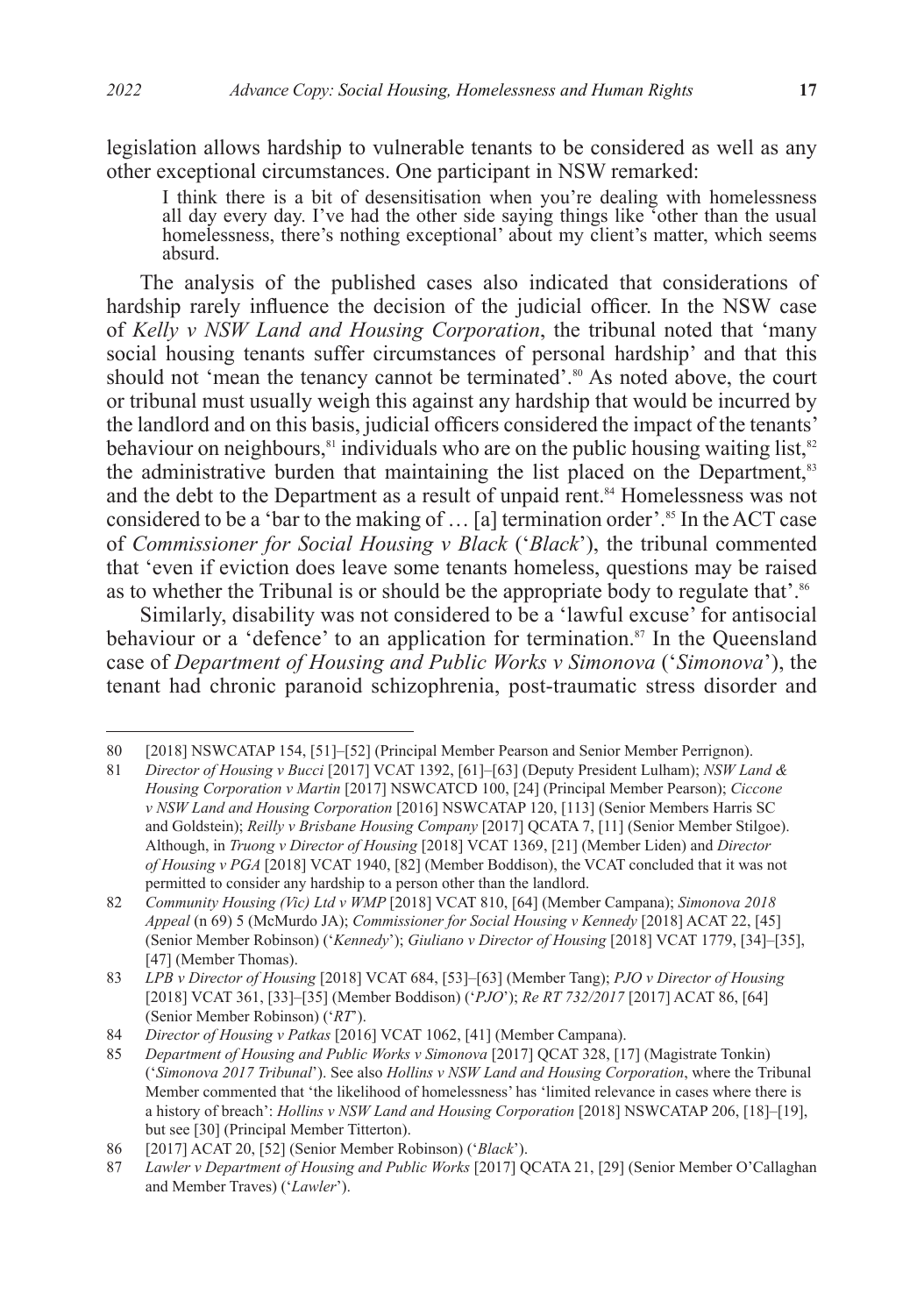polyps on her vocal chords, the combination of which had led to noise complaints from her neighbours because of her yelling.<sup>88</sup> In that case, since the behaviour was not likely to stop, and there was an 'objective [breach]', the tenancy was terminated.89 In *Commissioner for Social Housing v CC*, both tenants had substantial intellectual impairments and were 'incapable … [of] managing their flat together' – the flat was 'unhygienic and in a state of disrepair<sup>'</sup>.<sup>90</sup> Regardless of the fact that the tenants would most likely be unable to find alternative housing, the ACAT concluded it had 'little option' but to confirm the termination order because the condition of the property made it unhabitable.<sup>91</sup> The Tribunal stated that the Commissioner should have provided support, but that the Tribunal had no power to order that support be given to the tenants.<sup>92</sup>

As for hardship to children of the household, whilst some tribunal members recognised the desirability of maintaining children's 'stability',<sup>93</sup> they also maintained that this was 'not the only consideration which may be relevant' when determining whether or not to terminate a tenancy.<sup>94</sup> Child disability was raised in six of the published cases, and in seven cases there was some suggestion that a child had engaged in the 'antisocial' or objectionable behaviour that had contributed to the decision to evict. In the ACT case of *The Tenant*, neighbours had complained that the tenant's children were throwing stones and had been verbally abusive.<sup>95</sup> At least two of the children had mental health issues or autism, and they had spent some time in out of home care.<sup>96</sup> Regardless, the 'adverse impact of ongoing breaches on neighbours' were held to outweigh considerations related to the children.97 In the Victorian case of *Director of Housing v NES*, the tenant mother and her 10 year old son were complained about by neighbours because they would scream and argue, and the son would smash a ball against a fence when he became frustrated.98 The Tribunal concluded that the tenancy agreement had been breached 'numerous times' by the tenant, and a possession order was made.<sup>99</sup>

<sup>88</sup> *Simonova 2017 Tribunal* (n 85) [10], [47] (Magistrate Tonkin).

<sup>89</sup> Ibid [25]; *Simonova v Department of Housing and Public Works* [2018] QCATA 33, [68] (Carmody J). See also *Lawler* (n 87) (Senior Member O'Callaghan and Member Traves) (objectionable behaviour as a result of mental illness); *State of Queensland through the Department of Housing and Public Works v Gray* [2017] QCAT 475, [48] (Member Collier) ('*Gray*') (objectionable behaviour as a result of domestic violence and psychological issues).

<sup>90</sup> *CC* (n 57) [2] (Senior Member Anforth).

<sup>91</sup> Ibid [78].<br>92 Ibid [75]-

<sup>92</sup> Ibid [75]-[77].<br>93 *Gray* (n 89) [43]

<sup>93</sup> *Gray* (n 89) [43] (Member Collier). See also *INI v Director of Housing* [2018] VCAT 1738, [27], [29] (Member Treble); *Maiga* (n 69) [57] (Digby J); *PJO* (n 83) [25] (Member Boddison).

<sup>94</sup> *Fabrizio v NSW Land and Housing Corporation* [2016] NSWCATAP 21, [16] (Deputy President Westgarth).

<sup>95</sup> *The Tenant* (n 57) (Appeal President Crebbin).

<sup>96</sup> Ibid [73], [75].

<sup>97</sup> Ibid [114].

<sup>98</sup> [2017] VCAT 989, [6], [41] (Member Galvin).

<sup>99</sup> Ibid [53].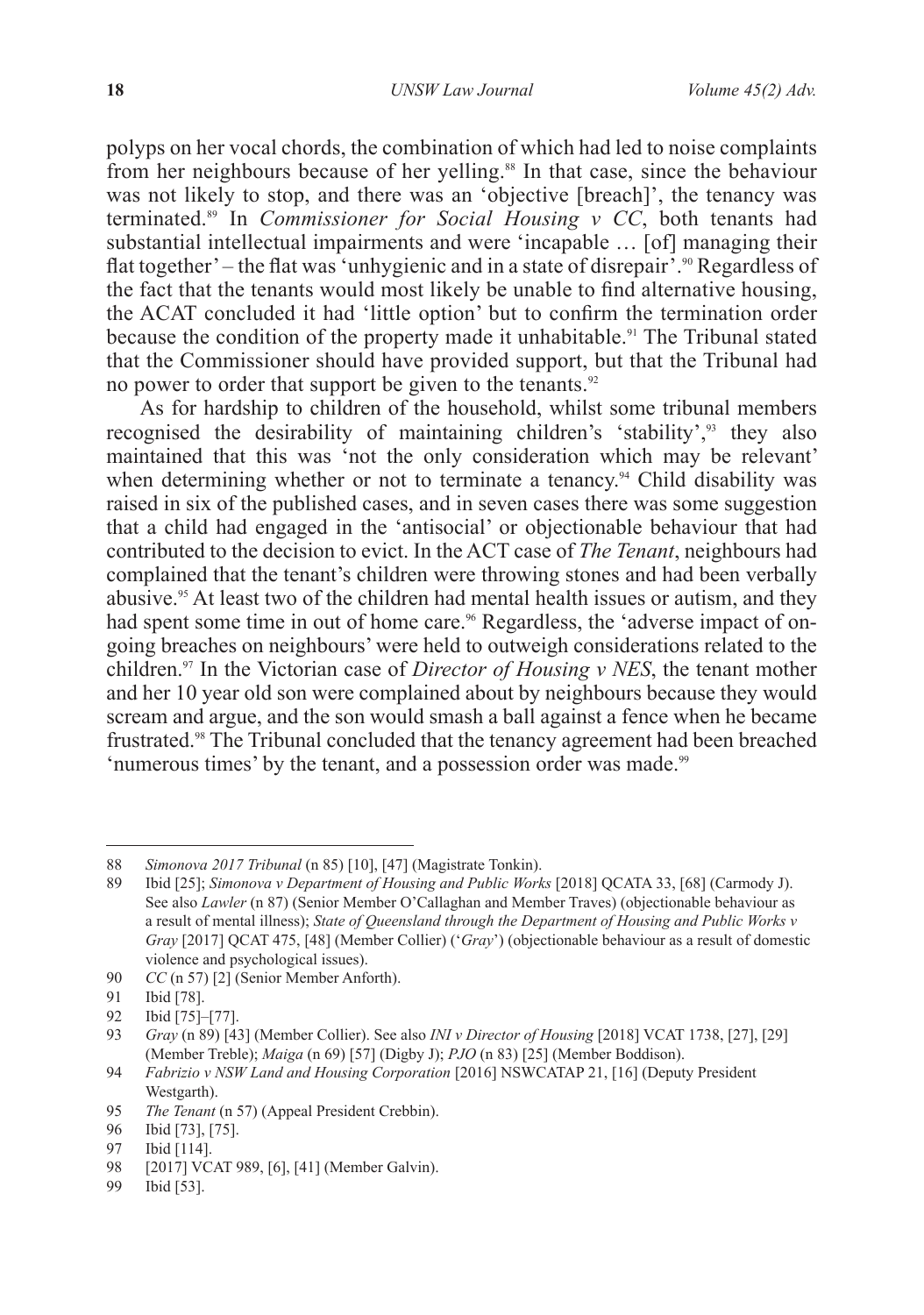In the focus groups, participants tended to agree that eviction was almost inevitable for their clients. In some circumstances, participants said that there was no legal argument they could raise to prevent an eviction from occurring, for example, because the relevant provision did not provide the tribunal with any discretion. Even in situations where they were able to achieve a positive outcome in the short-term, 'to be honest, in our business, we are often buying time'. Participants said that an adjournment was often the best outcome that could be achieved. Whilst ultimately this did just 'delay the agony,' it also had 'the benefit of keeping that person in the housing for a significant period of time,' enabling them 'to put in place and to seek the supports they need' and 'try and find alternative accommodation'.

# **VI RIGHTS-BASED ARGUMENTS IN EVICTION PROCEEDINGS**

Having human rights legislation in place was not associated with better outcomes for social housing tenants in the eviction proceedings included in this dataset (see Table 4). In fact, human rights arguments were rarely raised in the published eviction cases. Common law rights, such as procedural fairness and the right to a fair hearing, were much more commonly raised than legislated human rights (see Table 5).

| <b>State/Territory</b><br>Queensland<br><b>New South Wales</b> |            | Total<br>decisions<br>included | <b>Outcome</b><br>favourable<br>to the tenant | Outcome<br>favourable<br>to the<br>landlord | <b>Outcome</b><br>favourable<br>to a third<br>party* |
|----------------------------------------------------------------|------------|--------------------------------|-----------------------------------------------|---------------------------------------------|------------------------------------------------------|
| States without<br>human rights Acts                            | Queensland | 7                              | 2<br>(29%)                                    | 5<br>(71%)                                  | 0<br>$(0\%)$                                         |
|                                                                | <b>NSW</b> | 34                             | 12<br>(35%)                                   | 22<br>(65%)                                 | 0<br>$(0\%)$                                         |
| States with human<br>rights Acts                               | <b>ACT</b> | 24                             | 16<br>(67%)                                   | (29%)                                       | (4% )                                                |
|                                                                | Victoria   | 34                             | 7<br>(21%)                                    | 22<br>(65%)                                 | 5<br>(15%)                                           |
|                                                                | Total      | 98                             | 38<br>(38%)                                   | 56<br>(57%)                                 | 6<br>(6%)                                            |

Table 4: Total Decisions and Outcome by State/Territory

NB: The percentages may be misleading due to the low sample size. They may not add up to 100 due to rounding. \* Third parties include people who were not listed on the tenancy agreement but resided in the social housing property and sought to have a tenancy agreement created, or transferred into their name; eg where the tenant listed on the agreement had died or had been excluded from the premises as a result of a domestic violence order.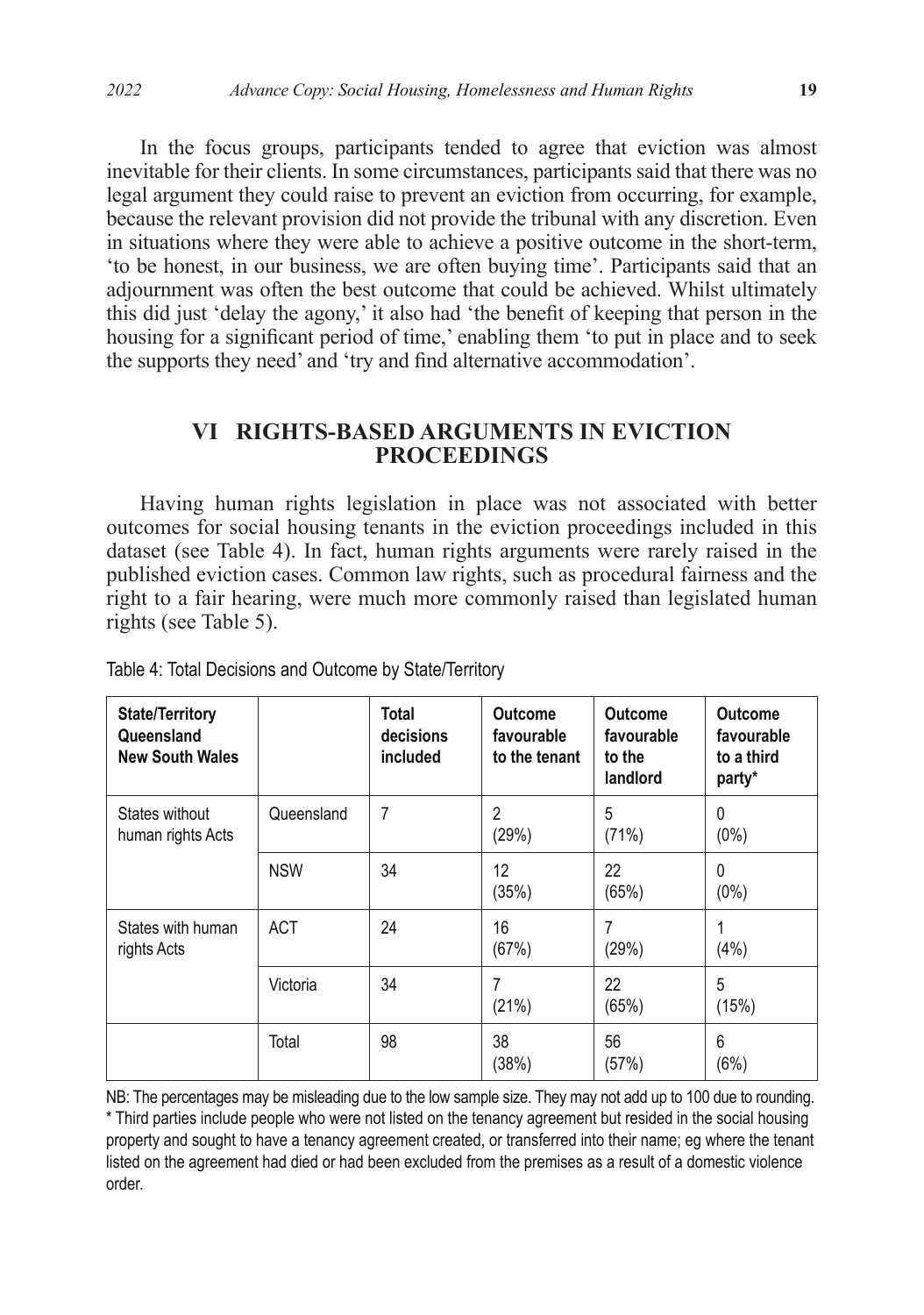|                                                                       | QLD<br>$(n=7)$ | <b>NSW</b><br>$(n=34)$ | <b>ACT</b><br>$(n=24)$ | <b>VIC</b><br>$(n=34)$ | Total<br>(n=98) |
|-----------------------------------------------------------------------|----------------|------------------------|------------------------|------------------------|-----------------|
| Procedural fairness; natural justice<br>(under common law or statute) | 1              | 14                     | 9                      | $\overline{2}$         | 26              |
| Right to a fair trial/ fair hearing<br>(under common law or statute)  | 0              | 3                      | 4                      |                        | 8               |
| Right to a fair hearing<br>(under human rights law)                   | 0              | 0                      | 1                      | 0                      |                 |
| Right to non-interference with one's home<br>(under human rights law) | 0              | 0                      | 6                      | 4                      | 9               |
| Right to protection of the family unit<br>(under human rights law)    | 0              | 0                      | 0                      | 1                      |                 |
| <b>Total</b>                                                          |                | 17                     | 14                     | 6                      | 39              |

#### Table 5: Rights-Based Arguments Raised by Tenants by State/Territory

Human rights legislation was referred to in 10 of the Victorian judgments (29% of the Victorian cases) and 9 of the ACT judgments (38% of the ACT cases).100 The human right most commonly referred to in those cases was the right to noninterference with family and home.101 In *Alsindi v Director of Housing*, the VCAT held that the applicant's right to protection of the family unit was engaged because if she was evicted, her son might not be able to continue living with her,102 and in *Commissioner for Social Housing v Hutchings*, the right to a fair trial was raised because the tenant was unable to access legal representation.<sup>103</sup> Another human rights issue that arose in the cases was that of 'no cause' evictions. In two ACT cases, *Commissioner for Social Housing v Jones* ('*Jones*') and *Commissioner for Social Housing v Kennedy* ('*Kennedy*'), the tenants were incarcerated and at risk of eviction for abandonment.104 Their legal representatives argued before the ACAT

<sup>100</sup> Neither the *Vic Charter Act* (n 19) nor the *ACT Human Rights Act* (n 19) were mentioned in any of the NSW or Queensland cases.

<sup>101</sup> *Alsindi v Director of Housing* [2017] VCAT 1882, [49] (Member Daly) ('*Alsindi*'); *Director of Housing v VWM* [2017] VCAT 369, [53] (Member Murphy) ('*VWM*'); *Director of Housing v Hayes* [2016] VCAT 694, [70]–[71] (Member Sweeney) ('*Hayes*'); *Kennedy* (n 82) [30], [63] (Senior Member Robinson); *Little v Commissioner for Social Housing* [2017] ACAT 11, [38] (Presidential Member Symons); *Commissioner for Social Housing v Trpcevski* [2016] ACAT 77, [12] (McCarthy P) ('*Trpcevski*'); *Commissioner for Social Housing v Jones* [2016] ACAT 75, [21] (Senior Member Lennard) ('*Jones*'); *Miller v Commissioner for Social Housing* [2017] ACAT 10, [6], [94]–[128] (Member Symons P) ('*Miller*').

<sup>102</sup> *Alsindi* (n 101) [49] –[53] (Member Daly).

<sup>103</sup> [2016] ACAT 88 (Senior Member Robinson) ('*Hutchings*'). The ACAT concluded that a lack of representation 'would not necessarily have compromised the respondents' capacity to receive a fair hearing': at [44], [90]. This was because this did not involve a 'single failure to attend', rather the tenants had made the 'poor choice to not attend or participate' at all material times: at [61], [91], [100]. The ACAT also noted that the processes of the tribunal were 'designed to facilitate access by unrepresented parties': at [92].

<sup>104</sup> *Jones* (n 101) (Senior Member Lennard); *Kennedy* (n 82) (Senior Member Robinson).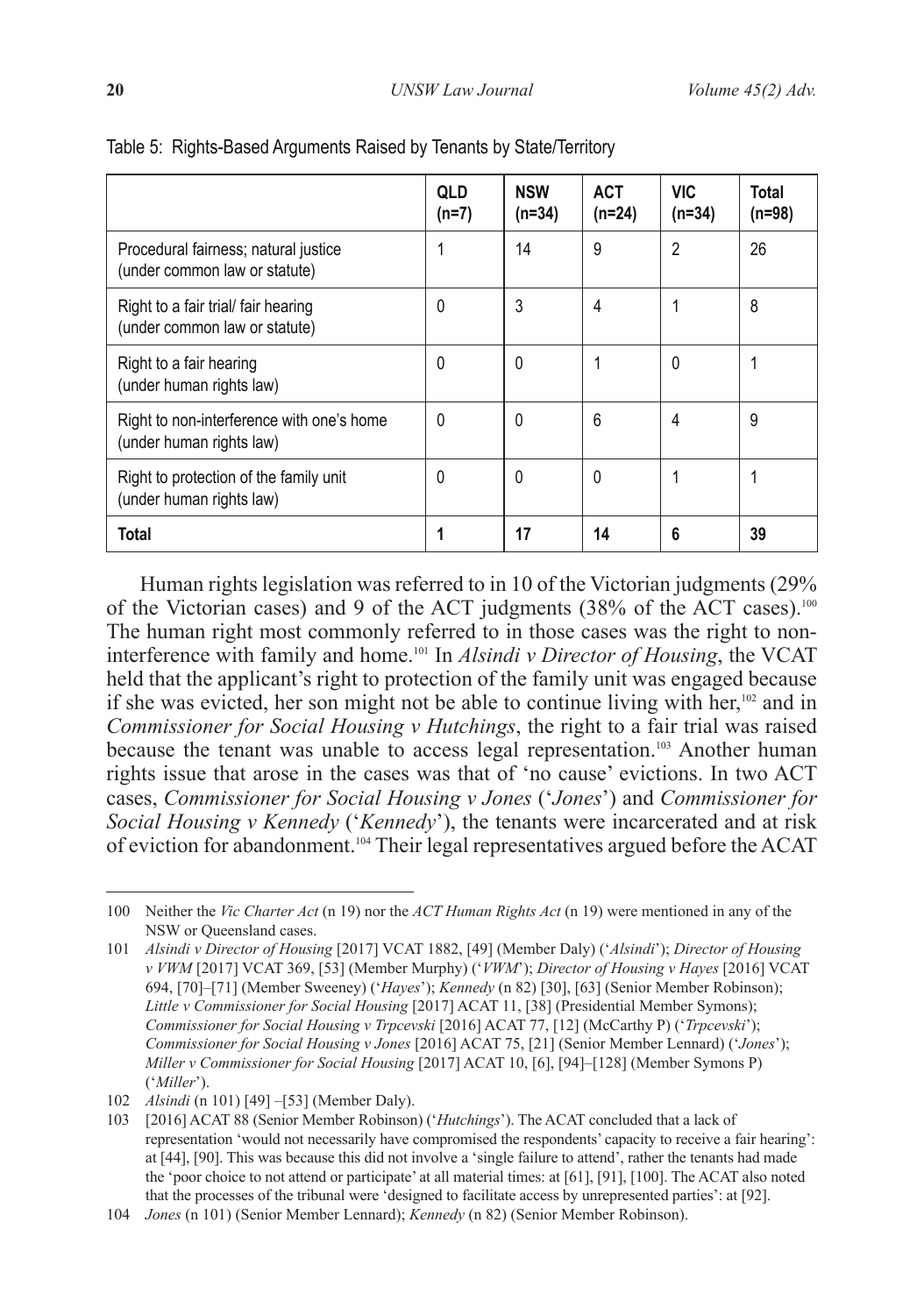that no cause evictions were 'inherently arbitrary' and thus necessarily breached the tenants' rights to non-interference with their home.105 The ACAT did not accept this argument, instead finding that no cause evictions were not unlawful, provided that the procedural requirements were met,<sup>106</sup> and were not arbitrary unless the eviction was 'disproportionate or unreasonable', 'capricious ... [or] unpredictable'.<sup>107</sup> In *Kennedy*, the eviction was held not to be arbitrary because it was not clear when Kennedy would be released from prison and the 'chronic shortage of housing' justified the decision to allocate the home to another person.108 However, in *Jones* the eviction was found to be arbitrary because Jones was due for imminent release and it was important that he remained housed and close to support services to support his rehabilitation.<sup>109</sup>

Importantly, in most of the 19 cases that considered human rights legislation, the Act was only briefly mentioned, was not substantively discussed, or did not influence the outcome. In fact, there were only four cases in which a human right was found to have been breached and the tenant avoided eviction as a result.<sup>110</sup>

By way of comparison, the common law right to procedural fairness was raised in 26 of the cases in the dataset (27%), most often in NSW (n=14, 41% of NSW cases). In eight of these matters, the court or tribunal held that there had been a failure to accord procedural fairness, or there would be if the matter was heard on that day, and the tenant avoided eviction as a result.<sup>111</sup> Statutory or common law rights to a fair hearing were raised in eight cases (8%), and the majority of these cases were in the ACT  $(n=5)$ .<sup>112</sup> In five of these cases, it was held that the tenant had been denied a fair hearing, or would be if the proceedings were not adjourned, and the tenant avoided eviction as a result.<sup>113</sup> Therefore, across the dataset, common law rights were raised more frequently than human rights arguments, and arguments based on common law rights were more likely to result in a favourable outcome for tenants than human rights arguments.

<sup>105</sup> *Jones* (n 101) [23] (Senior Member Lennard); *Kennedy* (n 82) [30] (Senior Member Robinson).

<sup>106</sup> *Kennedy* (n 82) [66] (Senior Member Robinson).

<sup>107</sup> *Jones* (n 101) [25] (Senior Member Lennard); *Kennedy* (n 82) [68]–[69].

<sup>108</sup> *Kennedy* (n 82) [72]–[74] (Senior Member Robinson).

<sup>109</sup> *Jones* (n 101) [33] (Senior Member Lennard).

<sup>110</sup> In Victoria: *VWM* (n 101)*.* In the ACT: *Little* (n 101); *Miller* (n 101); *Jones* (n 101). In an additional six cases, the judicial officer found that rights were engaged but there was no breach, or the limitation on rights was justified. In Victoria: *Alsindi* (n 101); *Hayes* (n 101). In ACT: *Kennedy* (n 82); *The Tenant* (n 57); *Hutchings* (n 103); *Trpcevski* (n 101).

<sup>111</sup> Four of these matters were in NSW: *Forrest v NSW Land and Housing Corporation* [2016] NSWCATAP 156; *Franken v NSW Land and Housing Corporation* [2016] NSWCATAP 154; *Pusell v NSW Land and Housing Corporation* [2016] NSWCATAP 215; *Ross v New South Wales Land and Housing Corporation*  [2016] NSWCATAP 150 ('*Ross*'). Three were in the ACT: *Black* (n 86); *Commissioner for Social Housing v Bradnam* [2016] ACAT 143 ('*Bradnam*'); *Hutchings* (n 103). One was in Victoria: *Director of Housing v Murphy* [2016] VCAT 1007.

<sup>112</sup> In the ACT: *Black* (n 86); *Bradnam* (n 111); *Hutchings* (n 103); *RT* (n 83); *Mooney-Pursell v Commissioner for Social Housing* [2016] ACAT 151. In NSW: *Ross* (n 111); *Kostov v Ecclesia Housing Ltd [No 2]* [2018] NSWCATAP 215. In Victoria: *Maiga* (n 69)*.* Note that in these cases, the right to a fair trial or fair hearing was discussed without reference to human rights or the *ACT Human Rights Act* (n 19) or the *Vic Charter Act* (n 19).

<sup>113</sup> *Black* (n 86); *Bradnam* (n 111); *Hutchings* (n 103); *RT* (n 83); *Ross* (n 111).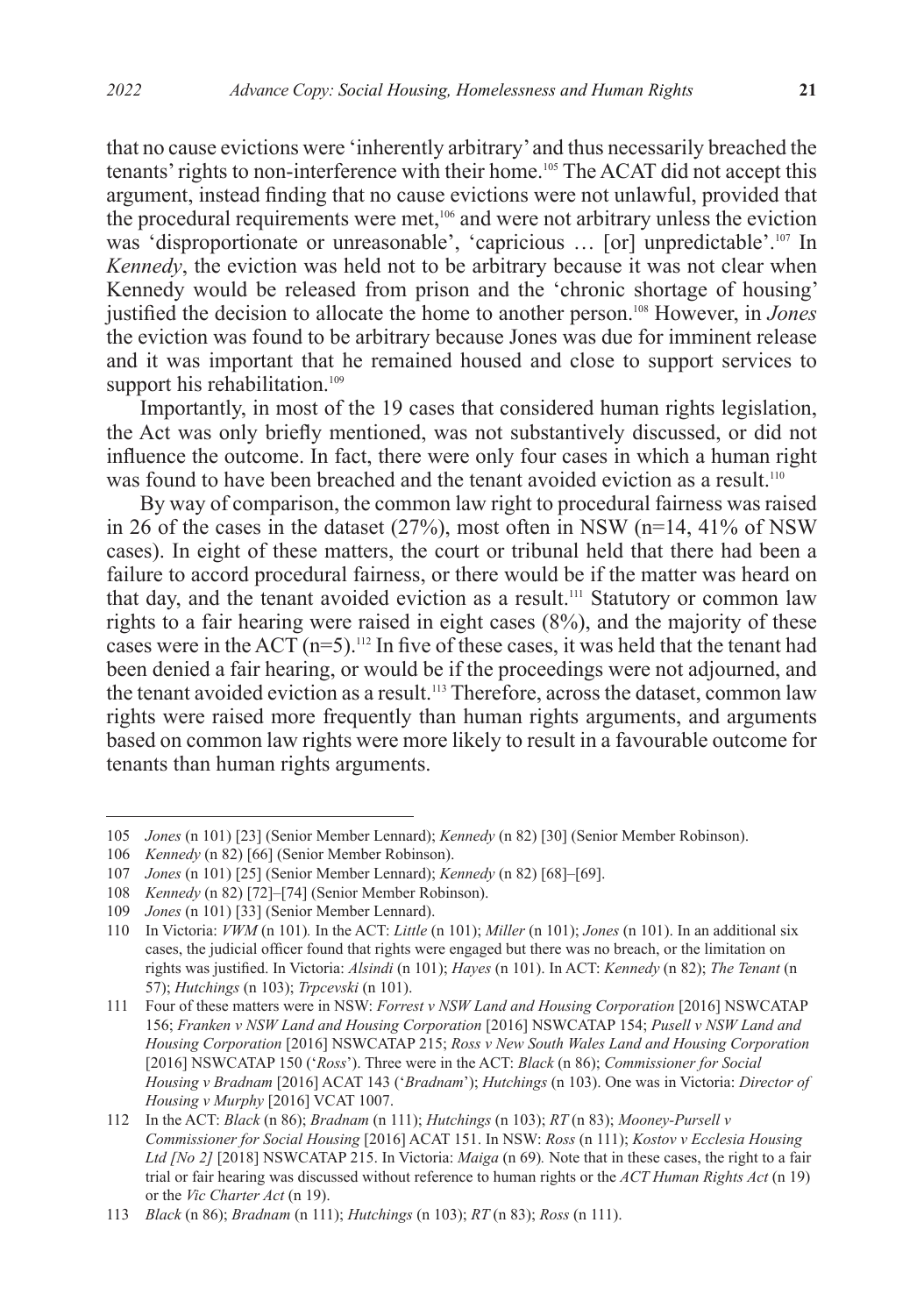The focus group participants offered several explanations as to why human rights arguments tend not to be raised in social housing eviction matters. Participants in Victoria reported that they were reluctant to raise human rights arguments before the VCAT because tribunal members have shown 'some resistance to entertaining *Charter* arguments'. Indeed, some participants said that tribunal members had 'got really angry with me' for raising human rights arguments, and that this '[changed] the dynamic of the hearing'. Lawyers in all jurisdictions were reluctant to raise rights-based arguments with respect to community housing tenancies because they were uncertain about whether community housing providers were public authorities for the purpose of human rights legislation, or were susceptible to judicial review. Participants said they chose not to raise these arguments because 'there's a risk that it would set a bad precedent'.

The focus group participants said that the value in human rights arguments – and indeed, in legal advocacy generally – was in the 'behind the scenes' negotiations with social housing providers. Participants in Victoria and the ACT said that 'there's lots of negotiation that happens in the shadow of the *Charter*' and that even where the tenant has been unsuccessful in litigation, lawyers may still be able to negotiate a favourable outcome outside the courtroom. One participant from the ACT explained:

An example from yesterday … I assisted her to draft an appeal that included human rights arguments. The tribunal didn't accept her arguments, but Housing then didn't go ahead with the action. And I suspect it had a lot to do with the way her application was worded. So, I do think there is impact, even where it's not necessarily accepted by the tribunal.

Participants in Victoria and the ACT said that they have seen evidence of a 'cultural shift' amongst decision-makers within housing departments and they attributed this to the operation of human rights legislation. They observed that human rights legislation has had an 'indoctrinating' effect, however they emphasised that in the absence of successful Supreme Court litigation, changes to policy would not have occurred.114 Participants remarked that housing departments only act in a rights-compliant way 'if there's advocates who are pushing them to make sure that they do'. In respect of individual clients, participants agreed that without a legal advocate, human rights legislation did little to 'level the playing field' because 'people wouldn't know how to use it'. They concluded, therefore, that human rights legislation was 'not a legal trump card'.

### **VII DISCUSSION**

The results of this research indicate that social housing eviction proceedings are often prompted by behaviour that is associated with tenants' complex needs – the very things that made them eligible for social housing in the first place. The results also suggest that rights-based arguments are of limited usefulness to tenants

<sup>114</sup> The case of *Burgess* (n 20) was described by participants in Victoria as a 'game changer' because it resulted in substantial changes to policy and practice.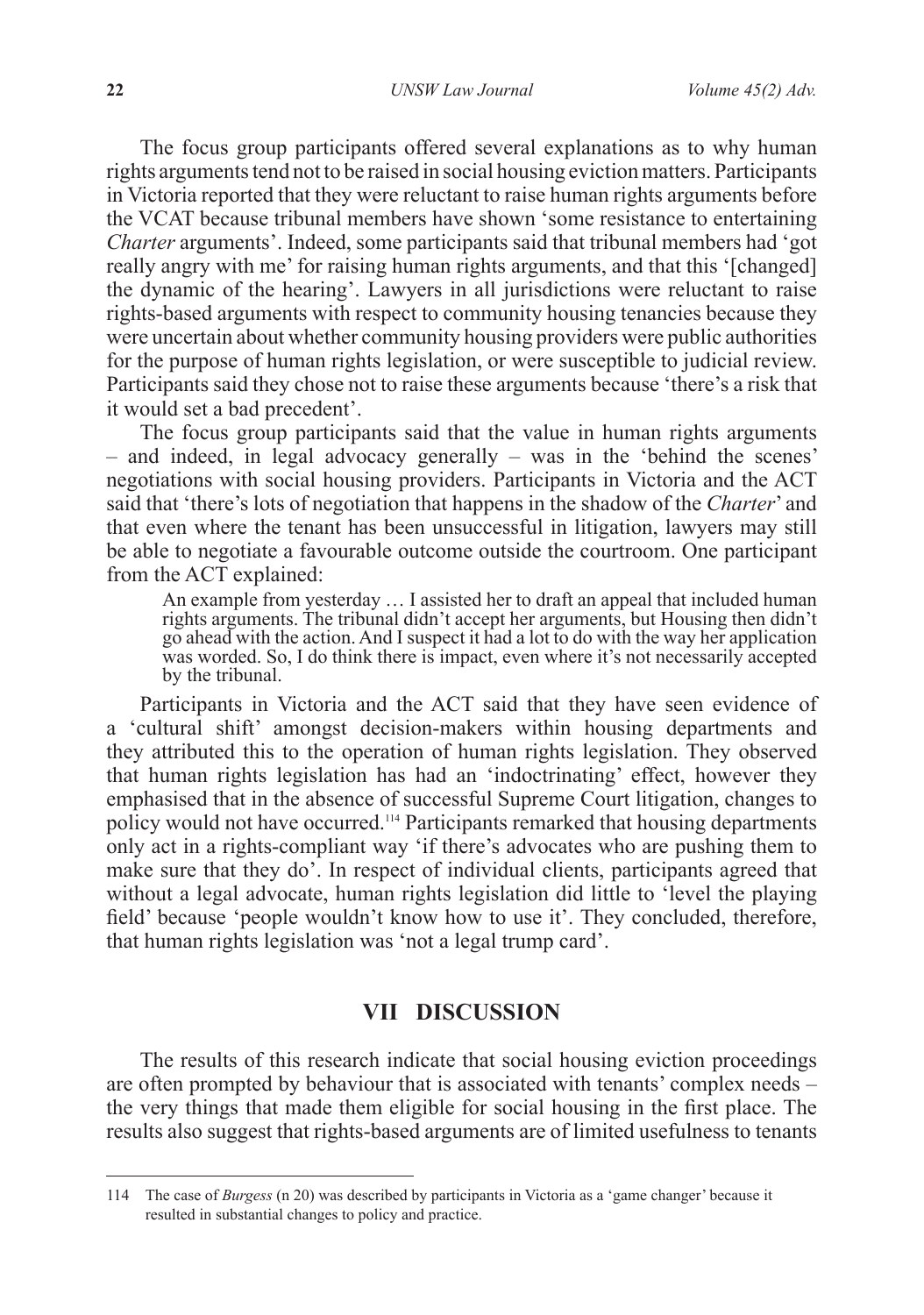defending eviction proceedings. In jurisdictions with human rights legislation, rights-based arguments were seldom raised and rarely resulted in a positive outcome for tenants appearing before courts and tribunals. Arguments based on common law principles such as the right to procedural fairness and the right to a fair hearing were more effective but even then, delay was often all that could be achieved. In the vast majority of cases, eviction was a legal inevitability. Three key conclusions may be drawn from these findings.

### **A Residential Tenancy Laws Place Unrealistic Expectations on Social Housing Tenants**

The lack of security of tenure experienced by social housing tenants, particularly those with mental illness, has been observed elsewhere in the developed world.<sup>115</sup> Indeed, the United Nations Special Rapporteur for Adequate Housing has said that the increased risk of eviction experienced by people who display 'abnormal' or 'antisocial' behaviour demonstrates the 'devastating consequences' that deinstitutionalisation 'without adequate housing and community support' can have for people with psychosocial disabilities.<sup>116</sup> If the same behaviour that renders them eligible for social housing may also result in 'technical' breaches of their tenancy agreements, then tenants are being set up to fail.

Judicial officers seem to consider themselves unable to 'order' that support be given to tenants and tend to conclude that they therefore have 'little option' but to forcibly evict tenants.117 Yet, in many instances, tribunal members do have the discretion to impose an order other than an eviction order, such as an adjournment or a stay. Courts and tribunals could use these powers creatively to impose obligations on social housing landlords to support vulnerable tenants. The United Nations Committee on Economic, Social and Cultural Rights has encouraged Member States to use injunctions in this way to prevent evictions,<sup>118</sup> and there are some examples in international case law of courts delaying evictions until alternative accommodation has been secured for the tenants.<sup>119</sup> The United

<sup>115</sup> See, eg, Kenna et al (eds) (n 10) 104; Hulse and Milligan (n 3) 649–650. Although, note that Robinson and Walshaw have reported in England that tenants consider social housing to offer greater security of tenure than private rental: David Robinson and Aimee Walshaw, 'Security of Tenure in Social Housing in England' (2014) 13(1) *Social Policy and Society* 1, 9–11 <https://doi.org/10.1017/S1474746413000183>.

<sup>116</sup> Leilani Farha, *Report of the Special Rapporteur on Adequate Housing as a Component of the Right to an Adequate Standard of Living, and on the Right to Non-Discrimination in this Context*, 72nd sess, UN Doc A/72/128 (12 July 2017) [13], [19].

<sup>117</sup> *CC* (n 57), [77]–[78] (Senior Member Anforth).

<sup>118</sup> Committee on Economic, Social and Cultural Rights, *General Comment No 4: The Right to Adequate Housing (Art 11(1) of the Covenant*), 6<sup>th</sup> sess, UN Doc E/1992/23 (13 December 1991) [17]. See also Leilani Farha, *Access to Justice for the Right to Housing: Report of the Special Rapporteur on Adequate Housing as a Component of the Right to an Adequate Standard of Living, and on the Right to Non-*Discrimination in this Context, 40<sup>th</sup> sess, Agenda Item 3, UN Doc A/HRC/40/61 (15 January 2019) 6 ('*Right to Housing Report*').

<sup>119</sup> See, eg, *City of Johannesburg Metropolitan Municipality v Blue Moonlight Properties 39 (Pty) Ltd*  [2011] ZACC 33 [96]–[97] (van der Wethuizen J) ('*Blue Moonlight*'); Human Rights Committee, *Views: Communication No. 2073/2011*, 106th sess, UN Doc CCPR/C/106/D/2073/2011 (27 November 2012) [16]–[17]; *Olga Tellis* (n 17).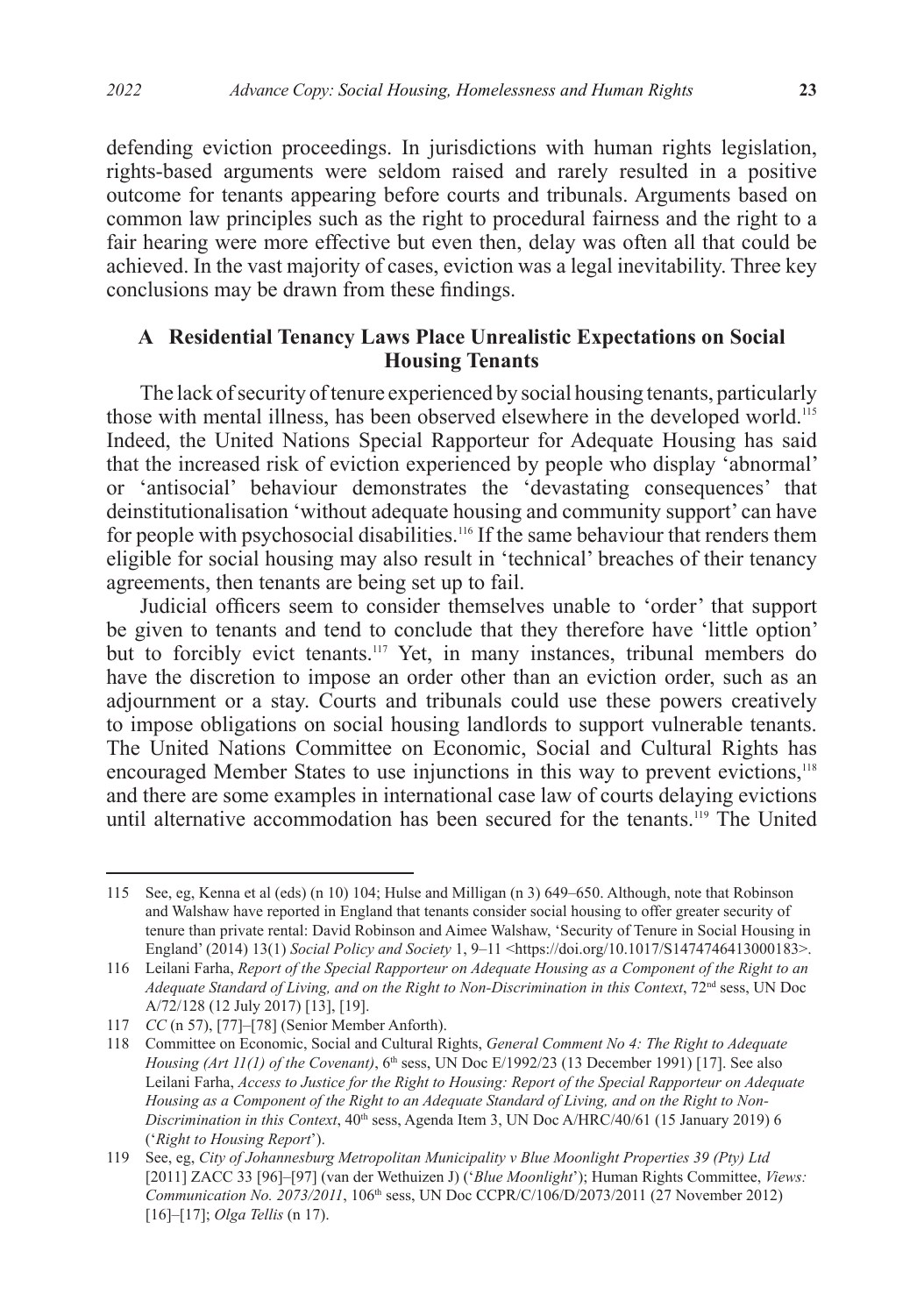States District Court granted an injunction to two subsidised housing tenants with paranoid schizophrenia and bipolar disorder so that they could obtain mental health treatment to address the behaviour that prompted eviction proceedings.120 The court noted that there was a 'causal connection' between their disabilities and the eviction proceedings, and the tenants were granted a 'probationary period' so they could address their mental health needs.121 Courts and tribunals in Australia could similarly force the hand of landlords to ensure that psychosocial supports are made available; at present, there is no incentive for social housing landlords to provide or broker the support that their tenants require. Martin and colleagues explain that some housing providers may offer support to tenants at risk of eviction, however if tenants fail to 'engage', providers often respond punitively and the eviction proceeds.122 In their recent study, they found that social housing providers may use breach proceedings as 'leverage' to force 'behavioural change' even where the tenant's behaviour results from mental illness<sup>123</sup>

In some instances, judicial officers can decide not to make a termination order on the grounds of hardship, however the case law and focus group data presented here indicate that when hardship to the tenant is balanced against hardship to the landlord, tenants rarely prevail. This 'balancing of hardships' exercise may be justified in situations where the landlord is a private individual, but in social housing tenancy matters, the landlord is a government department, or a government funded service. When assessing hardship to the landlord, decision-makers often consider the long waiting list, but as one tribunal member from the ACT has commented, any 'indirect prejudice' to those on the waiting list 'is difficult to properly assess' in the absence of any evidence that allows for an 'assessment of the relative merits of any such person, when compared with the tenant'.124 Consistent with this view, the ECtHR has held that any competing claims in eviction proceedings must be sufficiently individualised; that is, the 'personal circumstances' of any individuals concerned must be balanced against one another.<sup>125</sup> Vague references to 'the waiting list' will not justify an eviction where the landlord is not a private party, because this does not allow for any individuals' personal circumstances to be balanced against those of the current tenant.126

Focus group participants insisted that additional legislative protections were required for social housing tenants. One participant summarised the consensus position: 'I think there should be a formal onus on the housing providers to attempt to engage support services for their tenants before taking these formal steps towards eviction.' This is not a naïve suggestion; such provisions do exist in legislation

<sup>120</sup> *Sinisgallo v Town of Islip Housing Authority*, 865 F Supp 2d 307 (ED NY, 2012).

<sup>121</sup> Ibid 341–2.

<sup>122</sup> Martin et al (n 6) 38–9.

<sup>123</sup> Ibid. Arden observes that social housing providers thereby act as 'policeman', 'moral guardian' and 'educator' as well as housing manager: Andrew Arden, 'The Role of Social Housing' (2013) 16(1) *Journal of Housing Law* 1.

<sup>124</sup> *Black* (n 86) [54] (Senior Member Robinson); *Commissioner for Social Housing v Carter (A Pseudonym)*  [2018] ACAT 16, [128] (Senior Member Robinson).

<sup>125</sup> *Popov* (n 16) [45].

<sup>126</sup> *Gladysheva v Russia* (European Court of Human Rights, Chamber, Application No 7097/10, 6 December 2011) [95].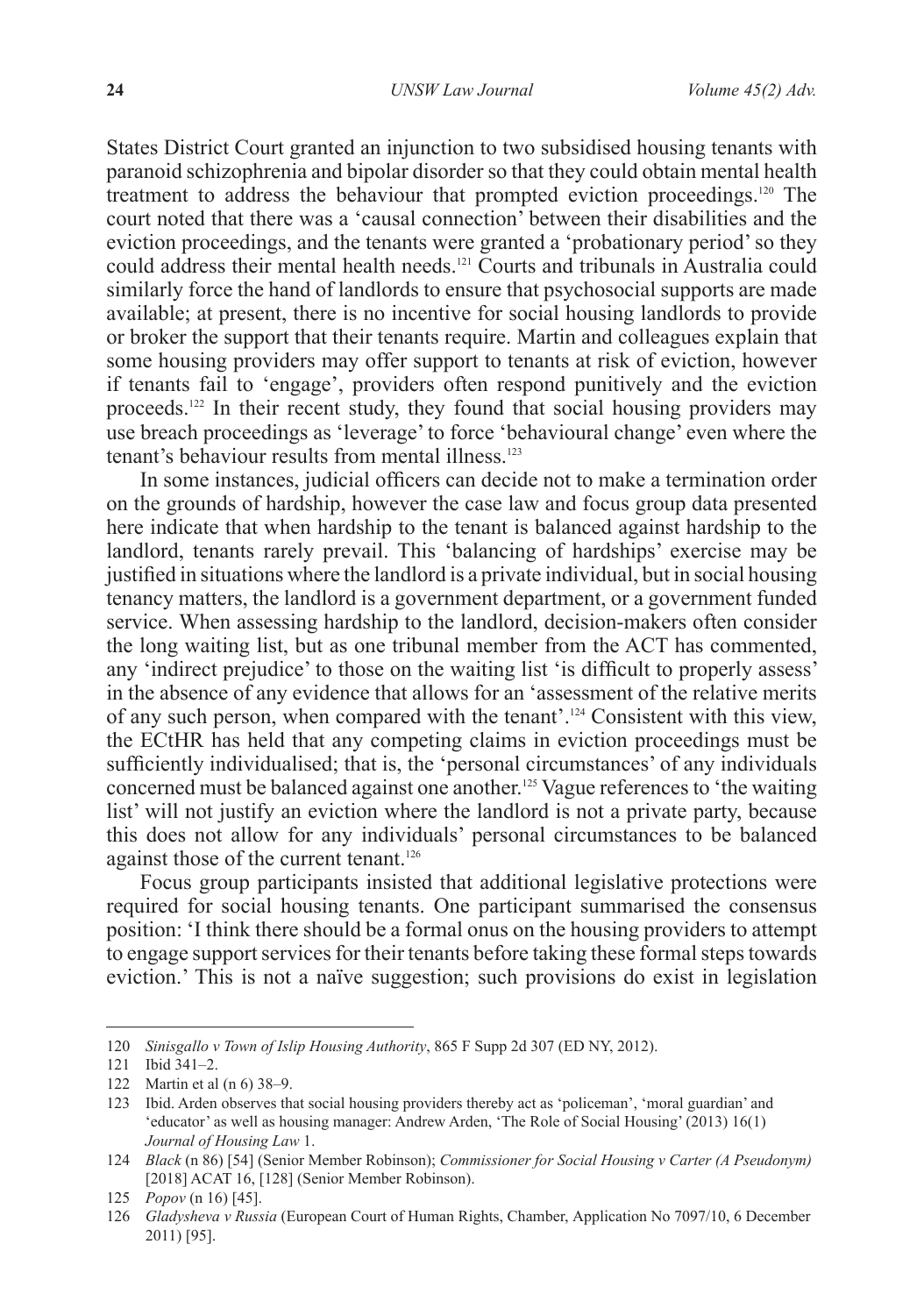both in Australia and elsewhere. In Tasmania, for example, a court is required to consider whether the reason for serving the notice to vacate was 'genuine and just' when deciding whether or not to order an eviction.<sup>127</sup> This would seem more appropriate than a 'balancing hardships' exercise. Also, when determining whether or not to order the eviction of a social housing tenant, Tasmanian courts must consider whether vacating the premises would result in 'unreasonable financial disadvantage, or unreasonable social disadvantage, to a tenant'.128 In England and Wales, social housing tenants must not be evicted to homelessness, and must be provided with suitable alternative accommodation prior to eviction.<sup>129</sup> In Scotland, landlords seeking possession must provide tenants with advice on their eligibility to receive housing benefits and other types of financial assistance.<sup>130</sup> They must also make 'reasonable efforts' to agree to a 'reasonable plan' for future payments where tenants are in arrears.<sup>131</sup> In the ACT, the tribunal is now empowered to make a payment order instead of a termination and possession order if it is satisfied that the tenant is reasonably likely to be able to pay.132 By providing for alternative orders such as these, tenancies may be sustained.

Another potentially positive development is the recent introduction of a 'reasonable and proportionate' requirement for possession orders in Victoria.<sup>133</sup> Before making a possession order, the tribunal must now be satisfied that it is reasonable and proportionate to make a possession order in the circumstances, taking into account the interests, and impact of the order, on the landlord, the tenant, any co-tenants and neighbours.134 This provision was not yet in force when the focus groups took place, but Victorian participants were optimistic about it, and

<sup>127</sup> *Tas Tenancy Act* (n 42) s 45(3)(b). Note that s 45(3)(b) says 'genuine *or* just' (emphasis added). Geason J took the view that this must be a drafting error, and that the section should instead read 'genuine and just': *Parsons* (n 66) [55].

<sup>128</sup> *Tas Tenancy Act* (n 42) s 45(3)(ca). Note that the circumstances in which this consideration is to be taken into account are limited: see *Tas Tenancy Act* (n 42) s 42(1)(da)–(dc). In Canada, courts will expect a 'helping hand' to be given to high needs tenants before moving straight to eviction: see, eg, *Harry Sherman Crowe Housing Co-Operative Inc v Benjamin* [2014] ONSC 3744, [45] (Mew J).

<sup>129</sup> *Housing Act 1988* (UK) s 7(5), sch 2 ground 9. An exception to this where a person is considered to be 'intentionally homeless': see also Ian Loveland, 'The Politics, Law and Practice of "Intentional Homelessness": 1 Housing Debt' (1993) 15(2) *Journal of Social Welfare and Family Law* 113 <https:// doi.org/10.1080/09649069308413593>; Ian Loveland, 'The Politics, Law and Practice of "Intentional Homelessness": 2 Abandonment of Existing Housing' (1993) 15(3) *Journal of Social Welfare and Family Law* 185 <https://doi.org/10.1080/09649069308412389>.

<sup>130</sup> *Housing (Scotland) Act 2001* (Scot) s 14A(3), (4) ('*Scotland Housing Act*').

<sup>131</sup> Ibid s 14A(5). Also, the tribunal must consider whether non-payment of rent is the result of delay or failure in the payment of a social security benefit: *Private Housing (Tenancies) (Scotland) Act 2016* (Scot) s 51, sch 3 para 12 sub-para 4. This issue arose in this case analysis: see *Fraser v Argyle Community Housing* [2017] NSWCATAP 27.

<sup>132</sup> *ACT Tenancies Act* (n 32) s 49A. This is the result of a recent legislative amendment: see *Residential Tenancies Amendment Act 2018* (ACT); *Residential Tenancies Amendment Act 2020* (ACT).

<sup>133</sup> *Vic Tenancies Amendment Act* (n 32) s 245. Reasonableness requirements also exist under the *Scotland Housing Act* (n 130) s 16(2) (before making an order for recovery of possession, the court must be satisfied that 'it is reasonable to make the order').

<sup>134</sup> *Vic Tenancies Act* (n 32) s 330(1)(f). For the purpose of deciding whether it is reasonable and proportionate to make a possession order, the Tribunal must have regard to the nature of the tenant's conduct including whether or not it is a recurring breach; whether the breach is trivial; whether the breach was caused by anyone other than the tenant; and whether family violence or personal violence was involved: *Vic Tenancies Act* (n 32) s 330A.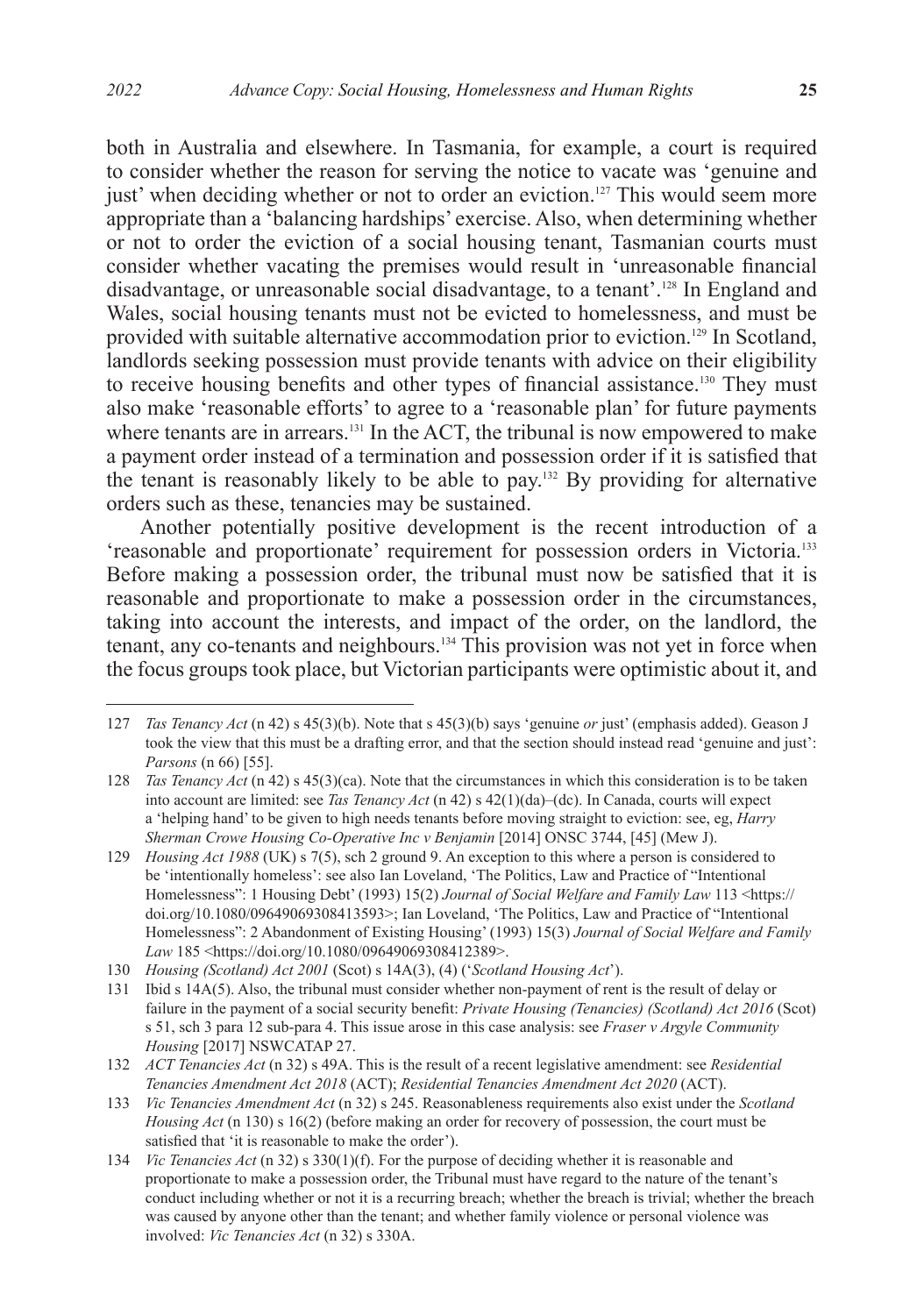were hopeful that it would assist them to advocate for their clients' tenancies to be maintained.<sup>135</sup> However, since the interests of the tenant must still be balanced against those of the landlord, there is a risk that this will descend into the same kind of balancing exercise that was observed in this study.

### **B Human Rights Law Offers Limited Protection to Social Housing Tenants at Risk of Eviction**

Legislative developments that provide optimism for lawyers do not always deliver. The results of this study suggest that, in the context of social housing evictions, human rights legislation has had limited effect, despite the lofty goal that human rights considerations become 'a "common or garden" activity for persons working in the public sector, both senior and junior'.<sup>136</sup>

As has been noted, human rights legislation in ACT, Victoria and Queensland includes a right to non-interference with a person's home.137 According to the ECtHR, this right is engaged whenever a forced eviction is proposed because the loss of one's home is 'the most extreme form of interference with the right'.<sup>138</sup> When the right is engaged, public authorities may be obliged to find 'effective solutions for the individual' to prevent a breach.<sup>139</sup> However, human rights are subject to reasonable limits that can be 'demonstrably justified in a free and democratic society based on human dignity, equality and freedom'.<sup>140</sup> In the context of forced evictions, international courts have determined that, to be considered reasonably justified, eviction must be a proportionate or necessary response in light of the personal circumstances of the affected parties, and reasonable efforts should have been made to find alternative accommodation for the affected persons.<sup>141</sup>

It has been observed that human rights legislation remains under-utilised in Australian courts, $142$  and the results of this research confirm this in respect of social housing eviction proceedings. Judges have tended to blame practitioners

<sup>135</sup> See also Katie Ho, 'Making Evictions into Homelessness a Last Resort: A "Reasonableness" Framework and a Focus on Prevention' (2017) 30(7) *Parity* 39.

<sup>136</sup> *Castles v Secretary of the Department of Justice* (2010) 28 VR 141, [185] (Emerton J)*.*

<sup>137</sup> *ACT Human Rights Act* (n 19) s 12(a); *Vic Charter Act* (n 19) s 13(a); *Qld Human Rights Act* (n 19) s 25(a).

<sup>138</sup> *Kay* (n 16) [68]. See also Loveland, 'Security of Tenure' (n 60) 598–9.

<sup>139</sup> *Vinniychuk v Ukraine* (European Court of Human Rights, Chamber, Application No 34000/07, 20 October 2016) [48].

<sup>140</sup> *ACT Human Rights Act* (n 19) s 28; *Vic Charter Act* (n 19) s 7; *Qld Human Rights Act* (n 19) s 13.

<sup>141</sup> *Kay* (n 16); *Popov* (n 16); *Winterstein* (n 16); *Yordanova* (n 16). In *Southend-on-Sea BC v Armour* [2014] HLR 23, the court held that improvements in behaviour should be taken into account when determining whether or not eviction was a disproportionate response: at [30] (Lewison LJ). South African courts have held that the likelihood of homelessness is a relevant consideration when determining whether an eviction is lawful: *Occupiers of 51 Olivia Road* (n 15), [43], [46] (Yacoob J); *Blue Moonlight* (n 119), [96]–[97] (van der Westhuizen J).

<sup>142</sup> Julie Debeljak, 'The Rights of Prisoners under the Victorian *Charter*: A Critical Analysis of the Jurisprudence on the Treatment of Prisoners and Conditions of Detention' (2015) 38(4) *University of New South Wales Law Journal* 1332, 1333 ('Rights of Prisoners under the *Charter*'). As to Australia's general 'reluctance about rights': see Hilary Charlesworth, 'The Australian Reluctance about Rights' (1993) 31(1) *Osgoode Hall Law Journal* 195; Dianne Otto, 'From "Reluctance" to "Exceptionalism": The Australian Approach to the Domestic Implementation of Human Rights' (2001) 26(5) *Alternative Law Journal* 219 <https://doi.org/10.1177/1037969X0102600502>; David Kinley and Penny Martin, 'International Human Rights at Home: Addressing the Politics of Denial' (2002) 26(2) *Melbourne University Law Review* 466.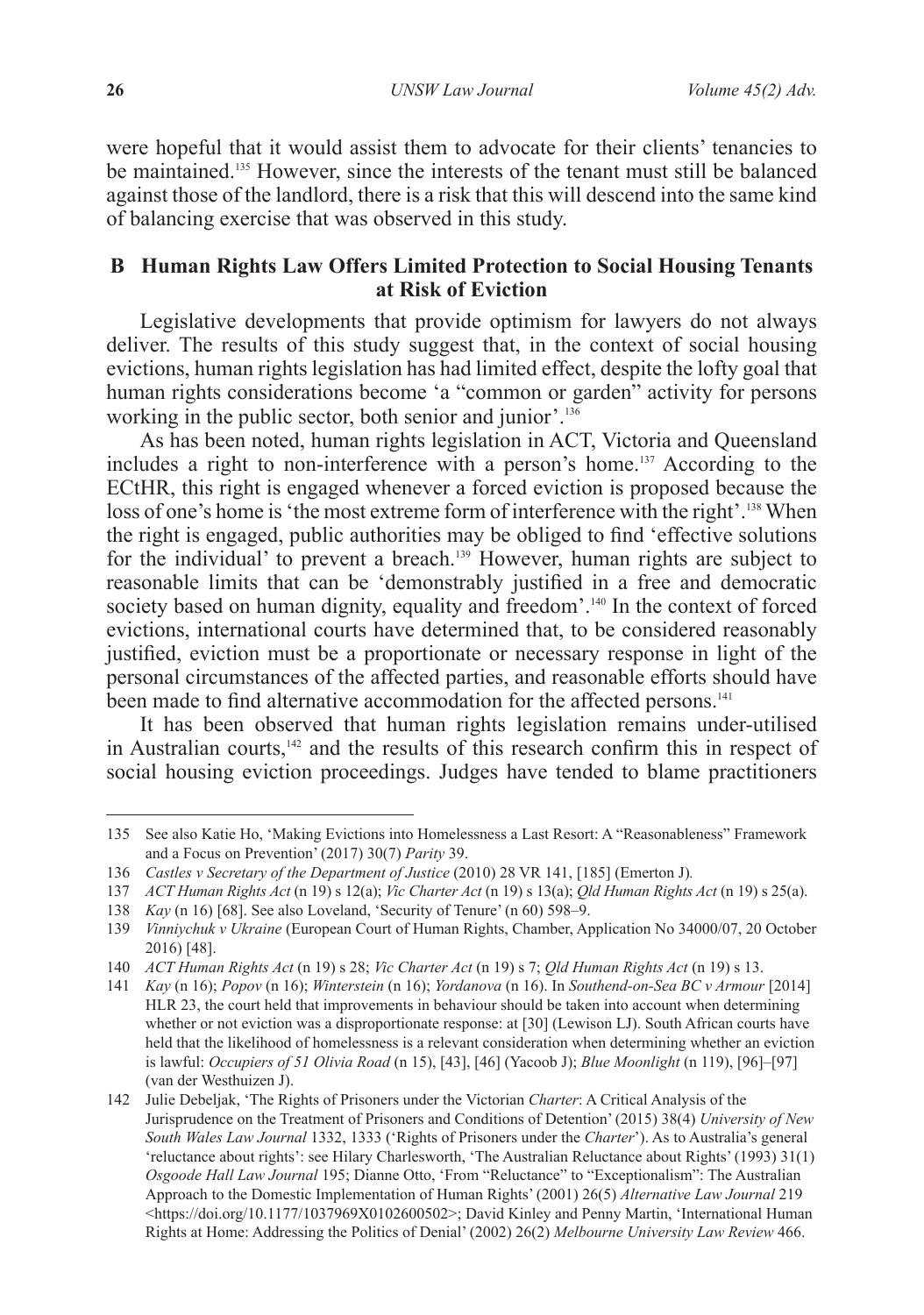for not raising human rights arguments,<sup>143</sup> but the results of this analysis indicate that judicial officers may discourage submissions on human rights. If tribunal members are 'resistant' to human rights arguments, and this can change the tone of the hearing, inevitably lawyers will be hesitant to raise them.144 There are also jurisdictional issues at play. As noted above, in *Director of Housing v Sudi*, the Victorian Court of Appeal determined that the VCAT can only take human rights into account when it is exercising its review jurisdiction and is 'standing in the shoes' of the original decision-maker.<sup>145</sup> When the VCAT is exercising its original jurisdiction, it does not have the power to quash an administrative decision.146 To have the decision of the Director of Housing to apply for possession overturned, the person will need to bring judicial review proceedings in the Supreme Court.<sup>147</sup> The results of this research confirm that this has a stifling effect on human rights arguments being raised in the lower courts and tribunals. The cost of bringing proceedings in the Supreme Court can be prohibitive for indigent clients, and the non-profit legal centres that tend to represent them, so the result is that human rights arguments are rarely dealt with in any depth in social housing cases.<sup>148</sup>

The legislative schemes in Victoria and Queensland also have the effect of limiting aggrieved persons' capacity to bring human rights arguments before the courts. Whilst a person in the ACT may launch proceedings in the Supreme Court against a public authority arguing a contravention of their human rights,<sup>149</sup> in Victoria and Queensland, an aggrieved person can only complain about a breach of their human rights in legal proceedings if they are seeking relief or remedy for some other reason, for example in judicial review proceedings.<sup>150</sup> Human rights legislation in Victoria and Queensland does not create a new cause of action. However, the interpretative provisions could still be applied to advocate for rightscompliant interpretations of residential tenancy Act provisions. For example, in situations where the legislation states that the tribunal 'must' or 'shall' issue a notice to vacate in certain circumstances (leaving the tribunal with no discretion to examine the individual circumstances of the case), it could be argued that Parliament could not have intended the tribunal merely to act as a 'rubber stamp' of housing providers' decisions to evict tenants.151 Alternatively, if no rightscompliant interpretation is possible, Supreme Courts could issue declarations of incompatibility, thereby inviting parliaments to reconsider their laws.<sup>152</sup>

<sup>143</sup> Chief Justice Marilyn Warren and Justice Pamela Tate, 'Editorial' (2014) 2 *Judicial College of Victoria Online Journal* 2, 3 quoted in Debeljak, 'Rights of Prisoners under the *Charter*' (n 142) 1333.

<sup>144</sup> Debeljak also acknowledges this 'avoidance and minimisation of *Charter*-based arguments' by certain members of the judiciary: Debeljak, 'Rights of Prisoners under the *Charter*' (n 142) 1333.

<sup>145</sup> *Sudi VSCA* (n 20) [43], [53] (Warren CJ), [62]–[63] (Maxwell P). See also *Burgess* (n 20) [55]–[56] (Macaulay J).

<sup>146</sup> *Sudi VSCA* (n 20) [43] (Warren CJ), [98] (Maxwell P), [281] (Weinberg JA).

<sup>147</sup> Ibid [56] (Warren CJ).

<sup>148</sup> This was noted in *Burgess* (n 20) [47] (Macaulay J).

<sup>149</sup> *ACT Human Rights Act* (n 19) s 40C(2)(a).

<sup>150</sup> *Vic Charter Act* (n 19) s 39(1); *Qld Human Rights Act* (n 19) s 59(1).

<sup>151</sup> As in the case of *Parsons* (n 66) [58] (Geason J).

<sup>152</sup> As to the 'dialogue' model of human rights: see Julie Debeljak, 'Parliamentary Sovereignty and Dialogue under the Victorian *Charter of Human Rights and Responsibilities*: Drawing the Line between Judicial Interpretation and Judicial Law-Making' (2007) 33(1) *Monash University Law Review* 9.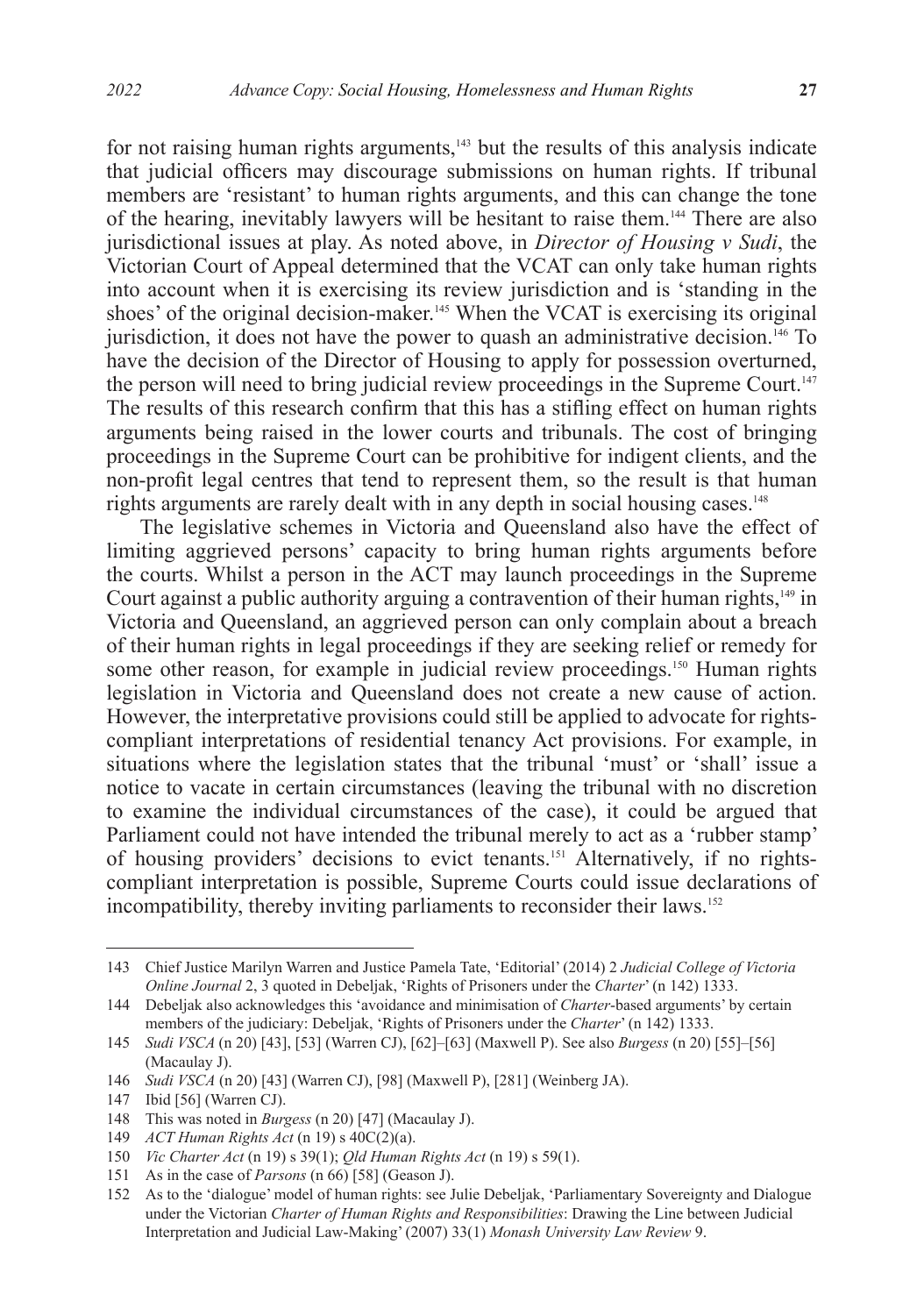Focus group participants identified another important limitation on social housing tenants' capacity to bring human rights arguments before the courts: the uncertainties regarding whether community housing providers are 'public authorities' under human rights law. Whilst there is no doubt that government administrators of public housing are 'public authorities',<sup>153</sup> the situation in respect of community housing providers is less clear.<sup>154</sup> Most community housing providers are not for profit organisations, but the properties they manage are either provided or funded by the state and territory governments. It could be argued that they come within the definition of a 'public authority' because they perform public functions.155 As Bell J remarked in *Metro West v Sudi*, providing housing assistance 'is a function of government of fundamental importance' and is at the very 'centre of what the community generally expects governments to do'.156 In *Goode v Common Equity Housing Ltd*, the VCAT held that the community housing provider was a public authority under the *Charter of Human Rights and Responsibilities Act 2006* (Vic) because it was exercising functions of a public nature, it received considerable public funding, and it played a 'valuable role in the provision of affordable housing'.157 In *Thornthwaite and Commissioner for Social Housing*, the ACAT likewise had no hesitation in deciding that community housing providers came 'within the purview' of the public authorities provision of the *Human Rights Act 2004* (ACT).<sup>158</sup> These decisions remain unchallenged.

However, in *Durney v Unison Housing* ('*Durney*'), a single judge of the Victorian Supreme Court held that a decision of a community housing provider to issue a notice to vacate was not subject to judicial review.159 Garde J took the view that for the purpose of enforcing its property rights – including by issuing a notice to vacate – Unison was exercising its powers under the *Residential Tenancies Act*  1997 (Vic) in the same way a private landlord would.<sup>160</sup> His Honour determined that the decision to evict the tenant was therefore not made in the performance of a public duty, and was not subject to judicial review.161 Focus group participants said that this judgment discouraged them from arguing that community housing

161 Ibid [65]–[66].

<sup>153</sup> They are 'core' public authorities as opposed to 'functional' public authorities: *Goode v Common Equity Housing Ltd* [2016] VCAT 93, [14] (Deputy President Nihill) ('*Goode*'). See also *Harris v Commissioner for Social Housing* (2013) 8 ACTLR 98, 130 [148] (Master Mossop).

<sup>154</sup> Kathleen McEvoy and Chris Finn, 'Private Rights and Public Responsibilities: The Regulation of Community Housing Providers' (2010) 17(3) *Australian Journal of Administrative Law* 159, 159–62.

<sup>155</sup> Ibid 160.

<sup>156</sup> [2009] VCAT 2025, [15] (Bell J).

<sup>157</sup> *Goode* (n 153) [53], [56] (Deputy President Nihill). This was not challenged on appeal: see *Goode v Common Equity Housing Ltd* [2019] VSC 841. See also *Sabet v Medical Practitioners Board of Victoria*  (2008) 20 VR 414, [113] (Hollingworth J).

<sup>158</sup> *Thornthwaite and Commissioner for Social Housing in the ACT* [2012] ACAT 11, [18] (Appeal President Stefaniak, Member Thompson).

<sup>159</sup> (2019) 57 VR 158, [66] (Garde J) ('*Durney*'). Note the *Charter* was not discussed in detail because the (unrepresented) plaintiff did not 'articulate how these references are relevant or bear on the issues in dispute in this proceeding': at [83].

<sup>160</sup> Ibid [64]–[65].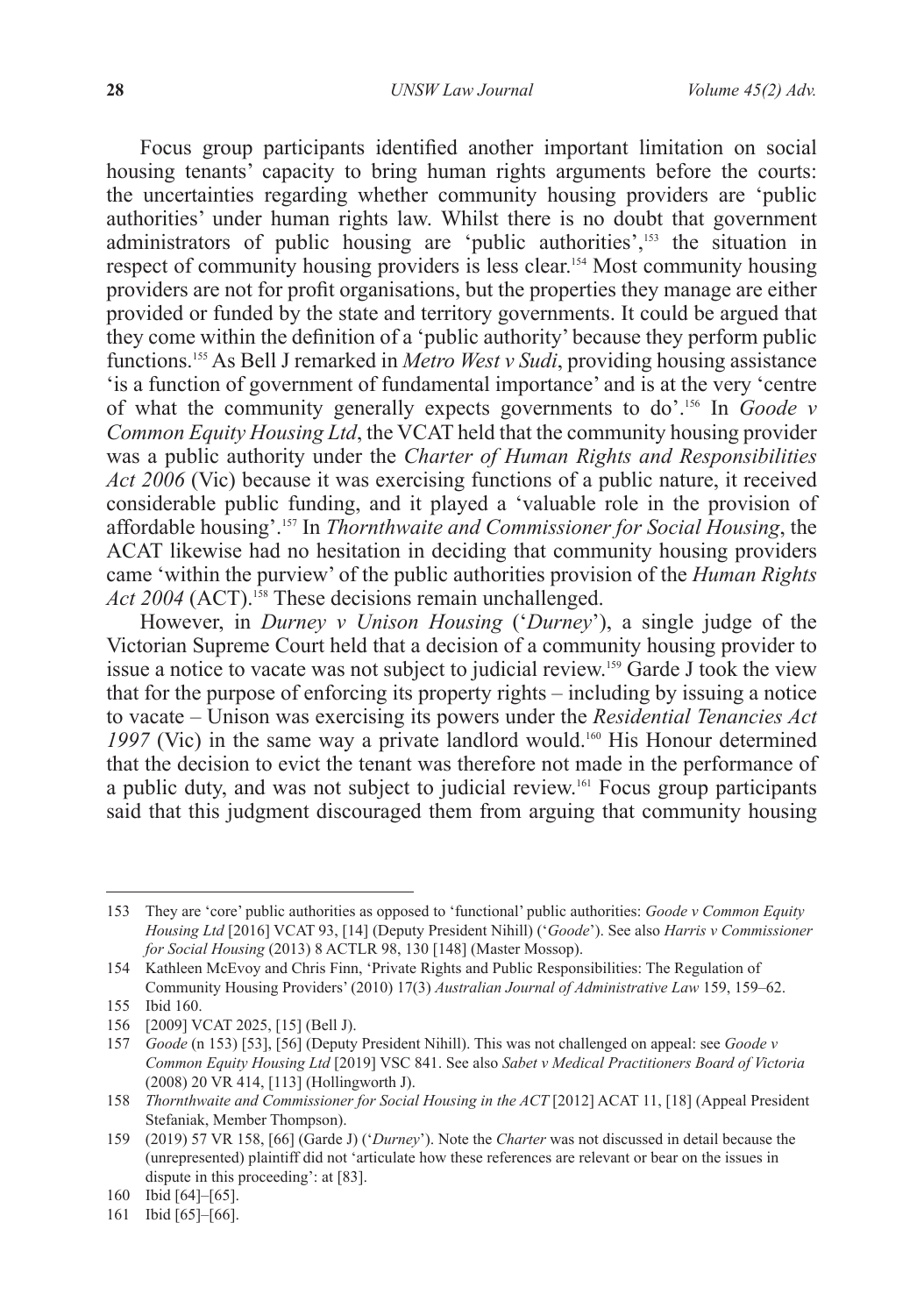providers were subject to judicial review (in NSW), or were public authorities for the purpose of human rights legislation (in Victoria).

Community housing providers' susceptibility to judicial review is an important issue in jurisdictions with and without human rights legislation. In jurisdictions without human rights legislation, the only form of redress available to community housing tenants issued with a notice to vacate may be judicial review.<sup>162</sup> In Victoria and Queensland, which do have human rights legislation, judicial review proceedings may provide the cause of action upon which human rights arguments may be 'piggy-backed'.163

The extent to which the definition of 'public authority' and an organisation's susceptibility to judicial review overlap has not yet been considered by an Australian court.164 Public authorities are defined broadly in human rights legislation to include government entities, public service employees, and entities performing functions of a public nature for the state or a public entity.<sup>165</sup> It may well be that a community housing provider is a 'public authority' for the purpose of human rights legislation,166 but is not subject to judicial review:the two should not yet be conflated. With respect, Garde J in *Durney* could reasonably have been expected to engage in a more detailed analysis of this issue, given the significant implications of the decision and the legal uncertainty in this area.167 The boundary between public and private for the purpose of judicial review is far from clear in the case law to date.<sup>168</sup>

The precise tests for whether a decision is susceptible to judicial review vary between the states and territories – some are governed by common law, others by statute.<sup>169</sup> However, Allars has observed that all of the tests require consideration of the source of the power to make the decision, and the nature or character of the

<sup>162</sup> For example, on the basis that the decision-maker took an irrelevant consideration into account or failed to take into account a relevant consideration: see *Azriel v NSW Land & Housing Corporation* [2006] NSWCA 372, [49] (Basten JA); *Giotopoulos v Director of Housing* (2011) 34 VAR 60, [49]–[50] (Emerton J).

<sup>163</sup> *Vic Charter Act* (n 19) s 39(1); *Qld Human Rights Act* (n 19) s 59(1).

<sup>164</sup> This issue has been discussed in the United Kingdom: see for example *R (Weaver) v London & Quadrant Housing Trust* [2010] 1 WLR 363. Duxbury states in passing that since the reach of the Australian human rights Acts extends to bodies that undertake public functions, they are 'potentially encompassing a broader range of bodies than are traditionally encompassed within the notion of the executive government': Alison Duxbury, 'Human Rights and Judicial Review: Two Sides of the Same Coin?' in Matthew Groves (ed) *Modern Administrative Law in Australia: Concepts and Context* (Cambridge University Press, 2014) 70, 89 <https://doi.org/10.1017/CBO9781107445734.005>.

<sup>165</sup> *ACT Human Rights Act* (n 19) s 40A; *Vic Charter Act* (n 19) s 4; *Qld Human Rights Act* (n 19) s 9.

<sup>166</sup> Creyke et al assume that public housing authorities are subject to judicial review, but make no comment on community housing providers: Robin Creyke et al, *Control of Government Action: Text, Cases & Commentary (LexisNexis Butterworths, 6<sup>th</sup> ed, 2021) 454. But see <i>King v Director of Housing (2013) 23* Tas R 353 where a decision to evict a public housing tenant was held to be based on contract and was not provided for in the legislation.

<sup>167</sup> *Durney* (n 159). Notably, the tenant was unrepresented in those proceedings.

<sup>168</sup> See Margaret Allars, 'Public Administration in Private Hands' (2005) 12(2) *Australian Journal of Administrative Law* 126; Mark Aronson, Matthew Groves and Greg Weeks, *Judicial Review of*  Administrative Action and Government Liability (LawBook, 6<sup>th</sup> ed, 2017) 143-4.

<sup>169</sup> See also Matthew Groves, 'Should We Follow the Gospel of the *Administrative Decisions (Judicial Review) Act 1977* (Cth)?' (2010) 34(3) *Melbourne University Law Review* 736.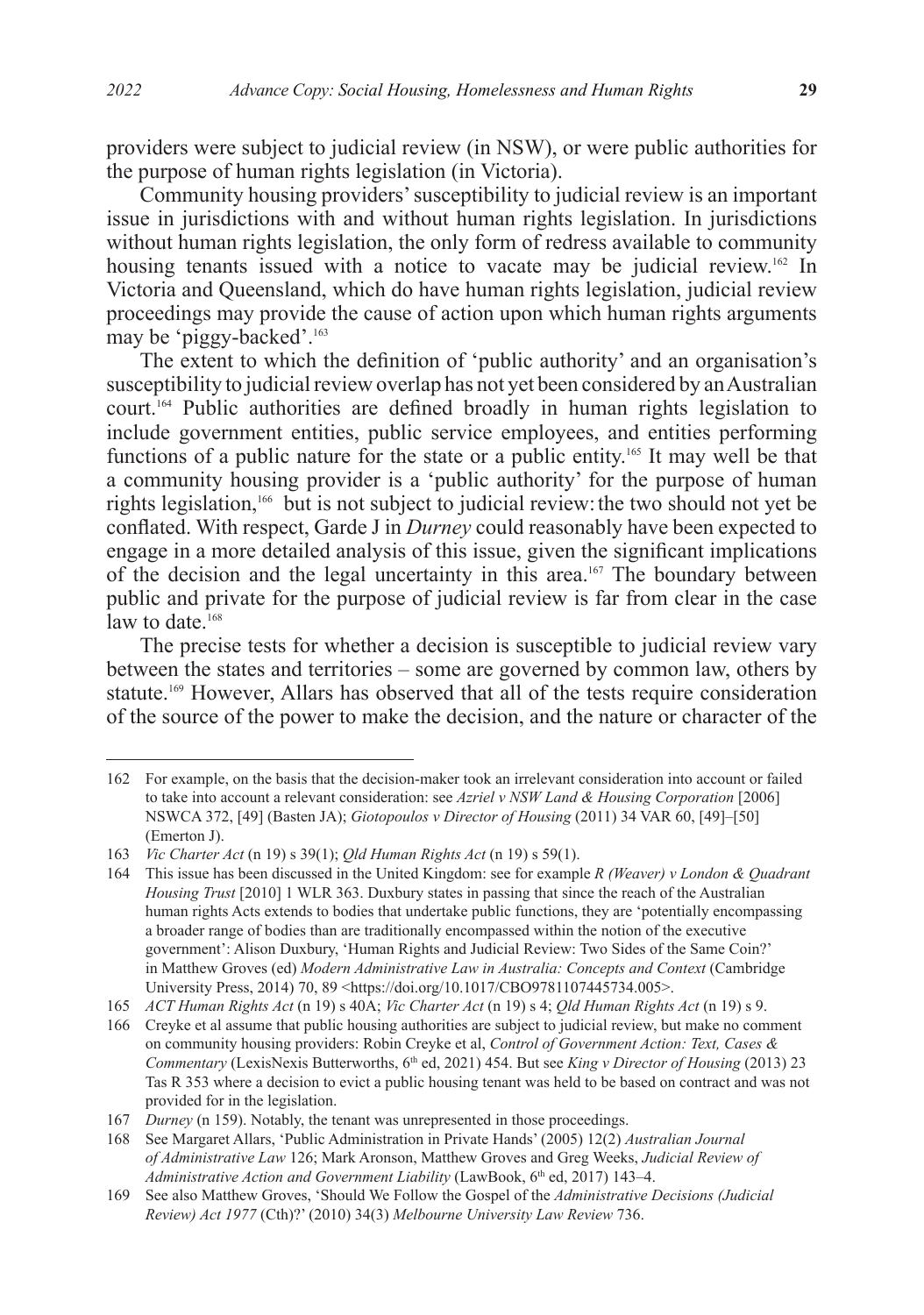decision.170 In *Griffith University v Tang*, a majority of the High Court suggested that when determining whether or not a decision was 'made ... under an enactment', two criteria needed to be satisfied: the decision must be 'expressly or impliedly required or authorised by the enactment'; and the decision must 'confer, alter or otherwise affect legal rights'.171 There is little doubt that the decision to evict a tenant drastically affects their legal rights, so the key question is whether or not the decision was authorised by an enactment. This must certainly be the case: the legal relationship between community housing providers and tenants is governed by residential tenancies legislation,<sup>172</sup> and when community housing providers issue a notice to vacate, they do so in reliance upon the provisions of the relevant residential tenancies Act.

The complicating factor is that community housing providers are not government entities. This might support the conclusion that their power to evict is not 'public'. Garde J's view might be considered consistent with that of McHugh, Callinan and Hayne JJ in *NEAT*: their Honours held that a private company's power to refuse to approve the export of wheat derived from 'applicable companies legislation' rather than public law functions, and therefore the decision was not 'made under an enactment' and not subject to judicial review.173 This suggests that the source of the power is determinative, however in *R v Panel on Take-Overs and Mergers; Ex parte Datafin plc*, Lloyd LJ was of the view that the nature of the power being exercised should also be considered.<sup>174</sup> The decision-maker in that case was also a non-government entity, yet Lloyd LJ considered whether there had been an 'implied devolution' of governmental power, and whether the decision might actually amount to the exercise of governmental power 'behind the scenes'.175 Allars has noted that Australian courts also consider 'whether … [the body] operates as an integral part of a system which has a public law character, is supported by public law… and performs what might be described as public law functions' when determining whether or not a decision is susceptible to judicial review.<sup>176</sup>

Community housing providers may consider themselves to be private bodies, but they exercise a vital function of government, $177$  they are responsible for administering a public service, and their decisions have public consequences.<sup>178</sup> Indeed, they often rely on 'public considerations' – such as the long waiting lists,

<sup>170</sup> Allars (n 168) 127–9.

<sup>171</sup> (2005) 221 CLR 99, [78]–[80], [89] (Gummow, Callinan and Heydon JJ) ('*Tang*').

<sup>172</sup> As Le Miere J states in *Re Magistrate Steven Malley* (n 34), the *WA Tenancies Act* (n 32) 'limits freedom of contract and sets out rights and obligations that cannot be varied by the parties': at [32].

<sup>173</sup> *NEAT Domestic Trading Pty Ltd v AWB Ltd* (2003) 216 CLR 277, 298 ('*NEAT*').

<sup>174</sup> [1987] 1 QB 815.

<sup>175</sup> Ibid 847–9. In *R v Insurance Ombudsman Bureau; Ex parte Aegon Life Insurance Ltd* [1994] CLC 88 ('*Aegon Life Insurance*'), Rose LJ similarly considered whether or not the decision-making body was a 'surrogate organ of government': at 93.

<sup>176</sup> Allars (n 168) 130. See also Stephen Thomson, 'Judicial Review and Public Law: Challenging the Preconceptions of a Troubled Taxonomy' (2017) 41(2) *Melbourne University Law Review* 890.

<sup>177</sup> And 'but for … [their] existence, a governmental body would assume control': *Aegon Life Insurance* (n 175) 93.

<sup>178</sup> McEvoy and Finn (n 154) 160, 173.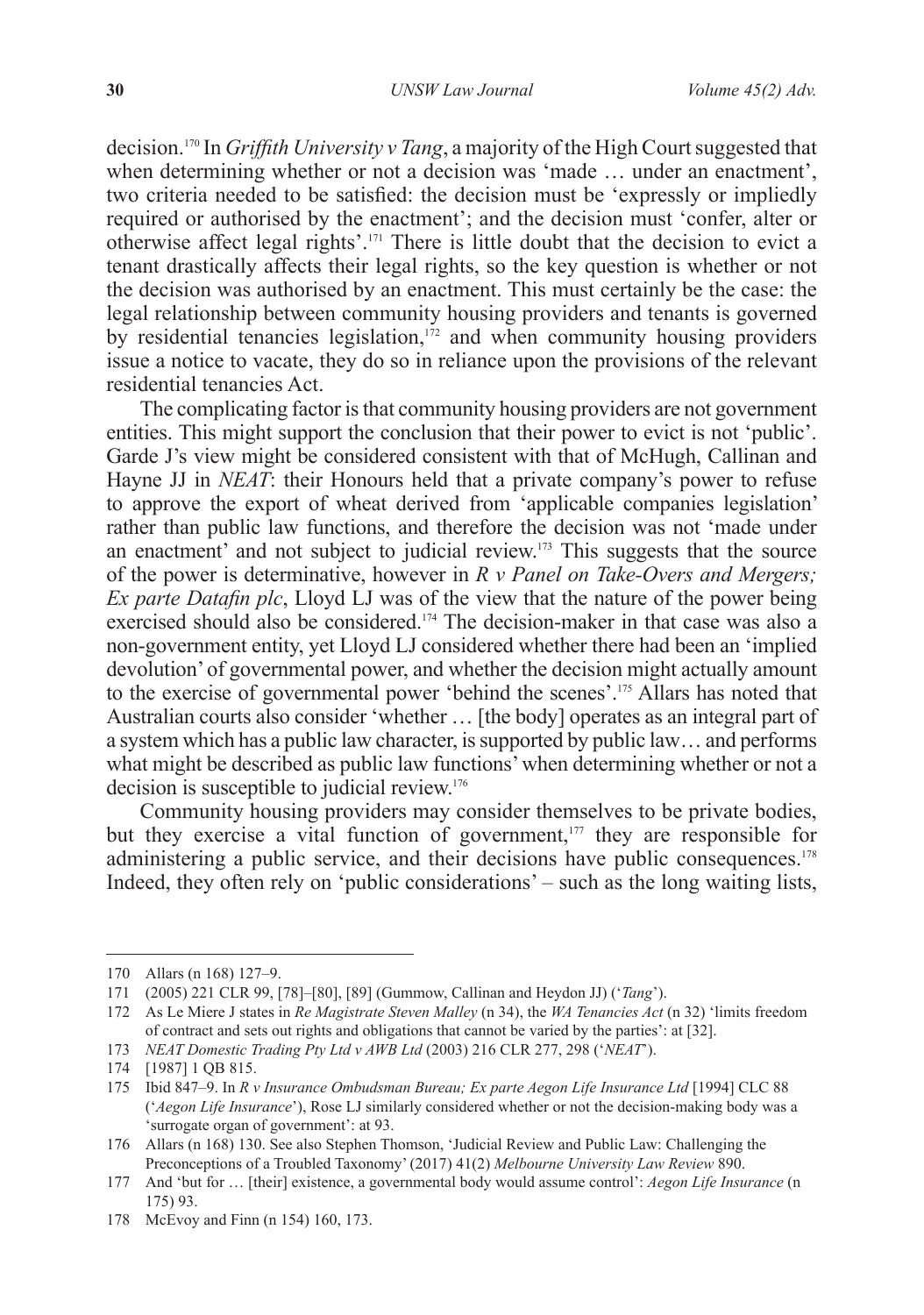and the fair allocation of public resources – to justify their decision to evict.<sup>179</sup> Whilst community housing providers may make housing allocation decisions based on their own organisational goals and values, the existence of private law duties does not determine the issue of justiciability. Public duties may be 'superimposed' upon private law duties: the two are not necessarily inconsistent with one another.180 There are also important issues of accountability at play. Community housing providers are recipients of 'large amounts of public funds'.181 If community housing providers are not subject to accountability mechanisms that normally apply to the allocation of public assets, they may well be inclined to offer housing to 'easier' tenants, rather than those most in need, as the focus group participants in this research suggested. Additional judicial consideration is required for legal certainty.

#### **C Housing-Related Rights Are Ineffective without Legal Representation**

Irrespective of the forgoing discussion, one of the key points that was made by the focus group participants in this study was that, without a lawyer, social housing tenants will find it impossible to advocate for themselves in eviction proceedings. This is confirmed in the international literature.<sup>182</sup> For example, US research has found that tenants are overwhelmingly unrepresented in eviction proceedings, and that there is a statistical association between having representation and obtaining a favourable outcome.<sup>183</sup> The situation is no different in Australia, indeed most tenancy matters are dealt with ex parte without any submissions being made on the tenant's behalf.

Tenants are not aware of the relevant provisions and policies, so they are not able to make effective legal arguments in their own defence. Even in jurisdictions where provisions exist that are protective of tenants, such as NSW with its 'undue hardship' provision,<sup>184</sup> focus group participants said tenants still need a lawyer because '[the tribunal] won't say, can you please bring me some evidence that shows that you have a disability or whatever it might be'. Similarly, human rights legislation will only benefit litigants if they are aware of their rights and have the capacity to advocate for themselves to enforce them. Considering the jurisdictional complexities, this will be impossible for someone without legal training, let alone a vulnerable tenant with complex needs.

Tribunal members and judges should provide assistance to vulnerable tenants who appear without legal representation in eviction proceedings to ensure the right

<sup>179</sup> McHugh, Hayne and Callinan JJ specifically said that was not the case in *NEAT* (n 173) 299*.* See also Aronson, Groves and Weeks (n 168) 151.

<sup>180</sup> Allars (n 168) 141–3; Aronson, Groves and Weeks (n 168) 147–8; WB Lane and Simon Young, *Administrative Law in Australia* (LawBook, 2007) 78–9; McEvoy and Finn (n 154) 161.

<sup>181</sup> *Tang* (n 171) 158–9 [170] (Kirby J). See also McEvoy and Finn (n 154) 173–4.

<sup>182</sup> Farha, *Right to Housing Report* (n 118) [76]; Kathryn A Sabbeth, 'Housing Defense as the New *Gideon*' (2018) 41(1) *Harvard Journal of Law and Gender* 55 <https://doi.org/10.2139/ssrn.2931102>; Lucy A Williams, 'The Right to Housing in South Africa: An Evolving Jurisprudence' (2014) 45(3) *Columbia Human Rights Law Review* 816, 844–5. In Australia, see McEvoy (n 14) 18.

<sup>183</sup> Risa E Kaufman, Martha F Davis and Heidi M Wegleitner, 'The Interdependence of Rights: Protecting the Human Right to Housing by Promoting the Right to Counsel' (2014) 45(3) *Columbia Human Rights Law Review* 772, 775, 784.

<sup>184</sup> See above n 37 and accompanying text.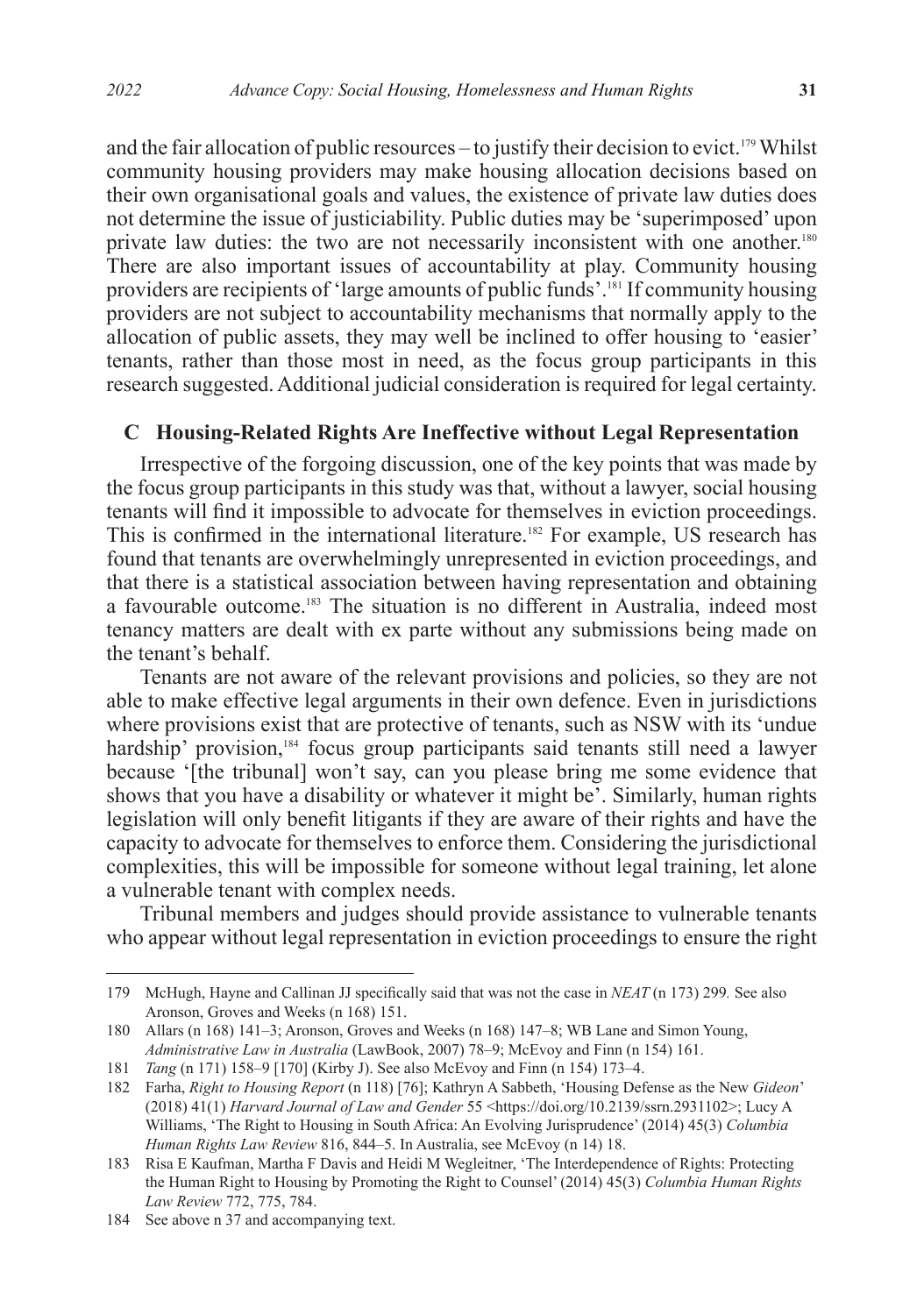to a fair trial is upheld.<sup>185</sup> This assistance may extend to providing information about the legal process, providing information about the applicable legal tests and the legal requirements they are required to satisfy, and providing such other assistance as is required to 'ensure as far as possible that a level playing field is maintained' whilst remaining, and appearing to remain, impartial.<sup>186</sup> The results of this research suggest that tribunal members are not consistently rendering disadvantaged selfrepresented tenants such assistance, despite the gravity of the consequences of eviction for them.

The right to housing is often described as a fundamental right because the realisation of other rights depends upon it, particularly 'your right to health, your ability to access proper healthcare, your right to safety, [and] your ability to feel safe and secure' (as one of the focus group participants said in this study).<sup>187</sup> However, Fitzpatrick and Watts argue that legalistic approaches to housing rights are 'fundamentally flawed' because they place the onus on the 'rights holders' to demand their enforcement.<sup>188</sup> They contend that whilst rights-based approaches to housing are 'intuitively appealing', it is 'sheer folly' to expect vulnerable tenants to be able to effectively enforce any legal rights they have.<sup>189</sup> In an Australian context, this is particularly true of Indigenous tenants who often avoid seeking assistance, are unsure of their rights, and have insufficient access to legal help.<sup>190</sup>

Kaufman et al have argued that that the right to housing cannot be separated from the right to legal representation – and that any right to housing will be ineffective without a corresponding right to legal representation.191 Participants in this research made similar observations: a just outcome, they said, should not be 'dependent on them getting to the tribunal and seeing a duty lawyer to exercise their rights'. Participants said that tenants require timely access to legal assistance, and that they should be provided with contact details for legal services at the earliest possible stage, preferably on the original notice to vacate. Many participants said

<sup>185</sup> In respect of the common law right to a fair trial: see *Tomasevic v Travaglini* (2007) 17 VR 100, 119 [89] (Bell J) ('*Tomasevic*'); *Santamaria v Secretary to Department of Human Services* [1998] VSC 107, [28] (Balmford J) ('*Santamaria*'). In respect of the rights to a fair trial and equality before the law under the *Vic Charter Act* (n 19): see *Matsoukatidou v Yarra Ranges Council* (2017) 51 VR 624, 659 [108], 667 [129]–[130] (Bell J) ('*Matsoukatidou*').

<sup>186</sup> *Tomasevic* (n 185) 125 [120], 130–1 [146] (Bell J); *Santamaria* (n 185) [28] (Balmford J); *Matsoukatidou*  (n 185) 670–1 [134]–[136] (Bell J).

<sup>187</sup> See also Committee on Economic, Social and Cultural Rights, *General Comment No 7: The Right to Adequate Housing (Art 11.1)*, 16th sess, UN Doc E/1998/22 (20 May 1997); Niall Crowley and Rachel Mullen, 'Framing the Right to Housing: A Values-Led Approach' (2019) 13(2) *European Journal of Homelessness* 95, 102. Cunneen, Allison and Schwartz agree that lack of access to stable, secure housing impacts tenants' capacity to enjoy the right to family and they argue that this has special significance for Indigenous families because a lack of adequate housing will place them at high risk of child protection intervention: Chris Cunneen, Fiona Allison and Melanie Schwartz, *The Civil and Family Law Needs of Indigenous People in Queensland: A Report of the Australian Indigenous Legal Needs Project* (Report, 2014) 27, 29.

<sup>188</sup> Suzanne Fitzpatrick and Beth Watts, '"The Right to Housing" for Homeless People' in Eoin O'Sullivan et al (eds), *Homelessness Research in Europe* (FEANTSA, 2010) 105, 116.

<sup>189</sup> Ibid 106, 116.

<sup>190</sup> Cunneen, Allison and Schwartz (n 187) 10. See also McEvoy and Finn (n 154) 159.

<sup>191</sup> Kaufman, Davis and Wegleitner (n 183).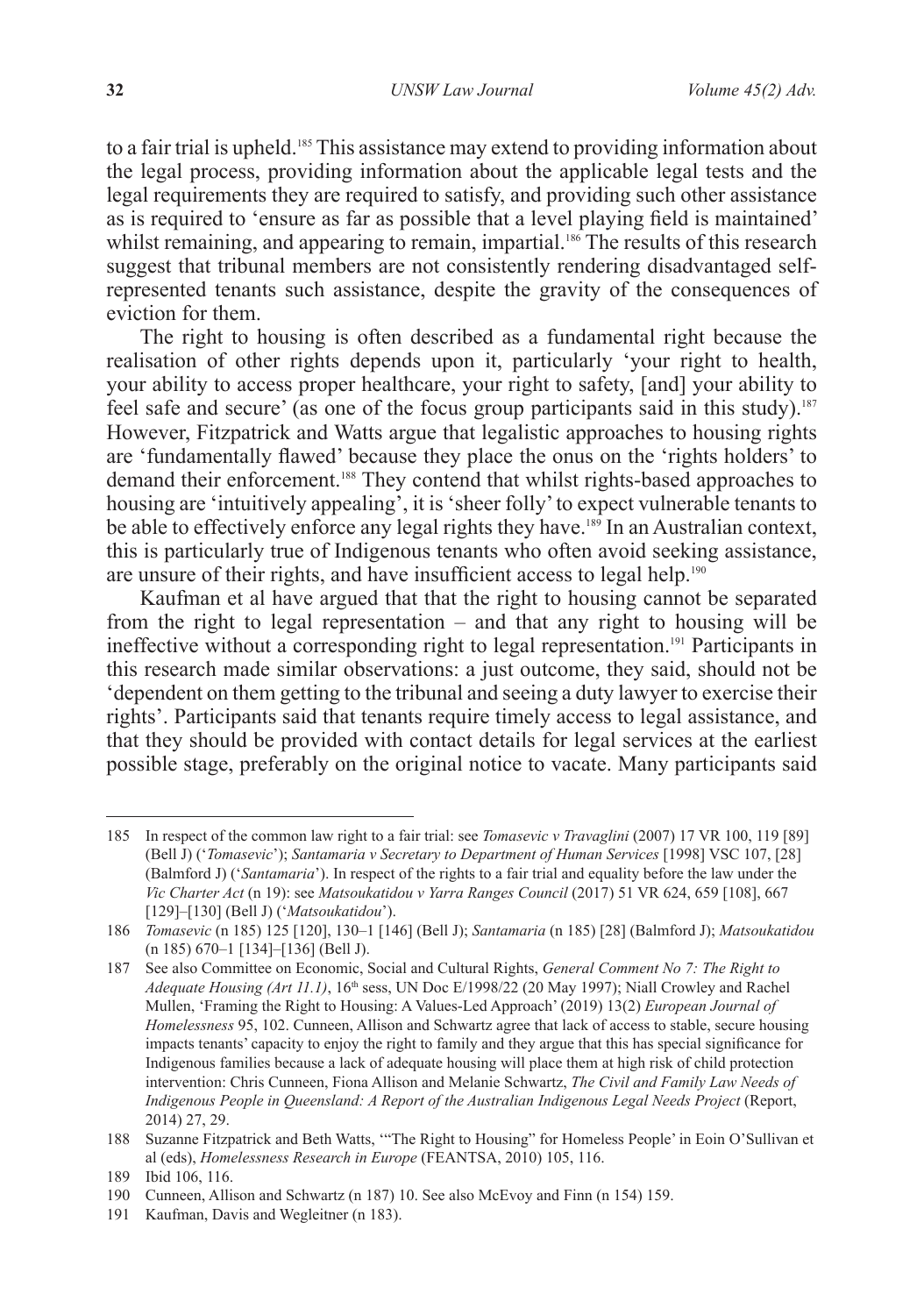that duty lawyers should be available to all tenants at the tribunals because they are 'just so vulnerable and they're up against a lawyer from the government'. Others noted that whilst duty lawyers are necessary and often effective, 'for many of our clients, unless they're supported before the hearing, they just won't turn up, so the duty lawyer misses that opportunity'. Many participants concluded that residential tenancies legislation should be redrafted to provide stronger protections for tenants. As one participant said: '[g]ood legislative drafting, whatever its format, will look at driving a policy to change.'

#### **VIII CONCLUSION**

The results of this mixed methods study suggest that social housing tenants in eviction proceedings are highly vulnerable, yet they are unlikely to obtain a favourable outcome regardless of the jurisdiction they live in. Common law rights and human rights provide limited assistance in the context of residential tenancies legislation that is not sufficiently protective of their interests.

Scholars have noted that the law does not recognise an interest in a home – it only recognises a legal tenancy.<sup>192</sup> The law, therefore, may not be well placed, or wellequipped, to balance the interests concerned, or to ensure that the most vulnerable people in our society have their most basic needs met. Rights-based approaches to housing may prove ineffective unless the right to legal representation is also prioritised. Vulnerable tenants are not able to advocate effectively for themselves, regardless of the legislative protections that are in place.

In *Black*, a case included in this analysis, the Tribunal Member questioned whether the Tribunal was 'the appropriate body to regulate' the allocation of social housing and the consequences of eviction.<sup>193</sup> This may be the crux of the issue. Policies that mandate the provision of support for vulnerable tenants prior to initiating eviction proceedings are required so that decision-makers think of themselves as the 'landlord of last resort'. They must always be mindful that social housing tenants are likely to be evicted to homelessness, and that shifting the cost burden from one government department to another does not address the underlying issues that cause evictions, such as disability, caring responsibilities and poverty.

The COVID-19 pandemic has demonstrated that radical reform is possible. Moratoriums on evictions were introduced in all Australian states and territories for those who experienced financial hardship during the early pandemic lockdowns.<sup>194</sup>

<sup>192</sup> Margot Strauss and Sandra Liebenberg, 'Contested Spaces: Housing Rights and Evictions Law in Post-Apartheid South Africa' (2014) 13(4) *Planning Theory* 428, 441–2, 445 <https://doi. org/10.1177/1473095214525150>; Bell (n 1) 5.

<sup>193</sup> *Black* (n 86), [52] (Senior Member Robinson).

<sup>194</sup> *Residential Tenancies Amendment (COVID-19) Regulation 2020* (NSW); *Residential Tenancies and Rooming Accommodation (COVID-19 Emergency Response) Regulation 2020* (Qld); *COVID-19 Omnibus (Emergency Measures) Act 2020* (Vic); *COVID-19 Commercial and Residential Tenancies Legislation Amendment (Extension) Act 2020* (Vic); *Residential Tenancies (COVID-19 Emergency Measures) Regulations 2020* (Vic); *COVID-19 Emergency Response Act 2020* (SA); *Residential Tenancies*